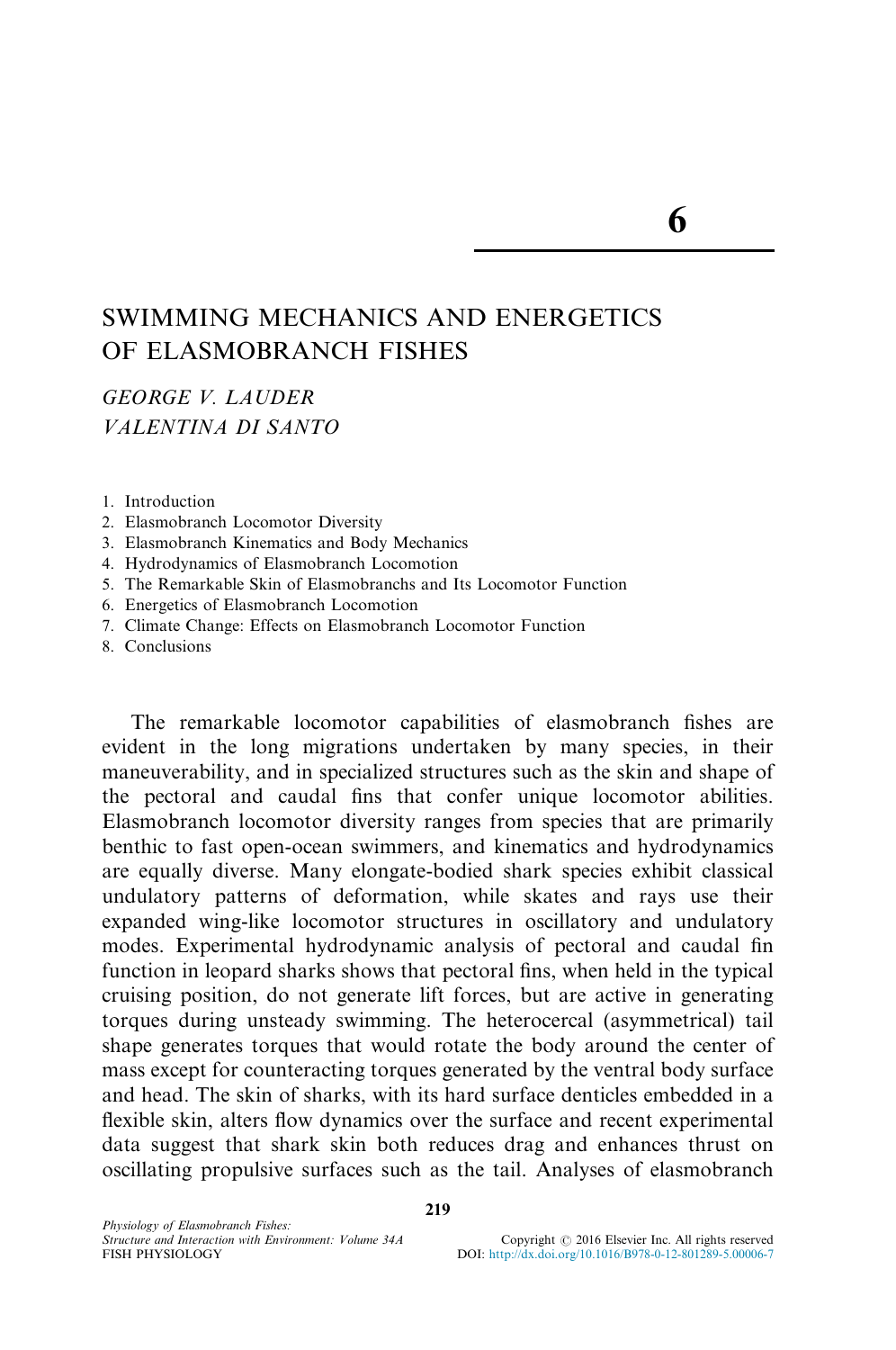locomotor energetics are limited in comparison to data from teleost fishes, and data from batoids are particularly scarce. We present an overview of comparative data on elasmobranch energetics, with comparisons to selected teleost fishes: generally, teleost fishes exhibit low costs of transport compared to elasmobranchs. Many elasmobranch species are particularly susceptible to changing oceanic conditions in response to climate change as a result of benthic habitat, reproductive mode, or reproductive site fidelity. Experimental studies on skates demonstrate that even small changes in water temperature can negatively impact locomotor performance, and locally adapted populations can differ in how they respond to abiotic stressors.

## 1. INTRODUCTION

Elasmobranch fishes exhibit remarkable locomotor diversity, sometimes forming large aggregations of individuals (Clark, 1963) for feeding and reproduction, exhibiting long distance oceanic migrations, and inhabiting ecological zones that vary from benthic to coral reefs to the open ocean. Associated with this behavioral and ecological diversity is an array of morphological and physiological adaptations that range from specialized skin structure, to the arrangement of muscle fibers in the segmental body musculature, to the structure and shape of the body wall and fins. Recent studies of elasmobranch locomotion have involved analysis of patterns of body and fin bending, how body muscles function to generate thrust, hydrodynamic effects of tail and fin movement, and analysis of the effects of the shark skin surface on swimming function. Furthermore, energetic analyses of elasmobranch swimming, while still few in number, are beginning to allow broader comparisons to teleost fishes for which a large database on the energetics of locomotion exists.

Although the topic of elasmobranch locomotion has been addressed in a number of overviews recently (Lauder, 2006, 2015; Maia et al., 2012; Shadwick and Goldbogen, 2012; Shadwick and Lauder, 2006; Wilga and Lauder, 2004a) our goal in this chapter is to focus on selected recent results, place these new data in the context of previous work, and provide some original data on locomotor hydrodynamics and batoid energetics. We conclude with a discussion of the possible effects of climate change on ocean chemistry and how this will affect locomotor function and energetics in key elasmobranch species, an area of considerable topical importance but one that has not received much previous attention.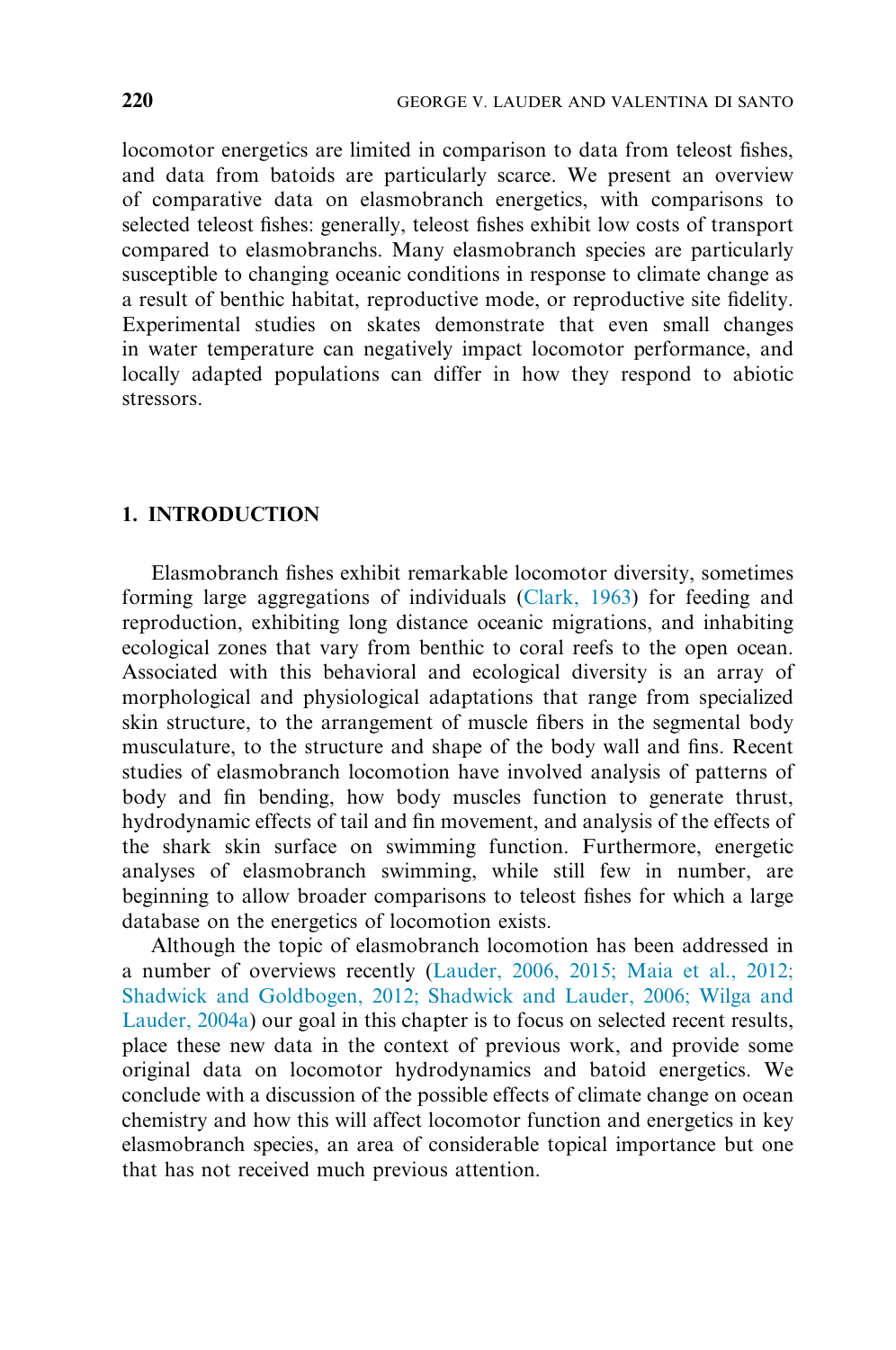## 2. ELASMOBRANCH LOCOMOTOR DIVERSITY

Elasmobranchs display a remarkable diversity of locomotor designs and use a variety of anatomical systems to execute some amazing feats of movement. Chimeras use pectoral fin flapping motions in addition to undulatory body undulations in a manner very similar to pectoral fin swimming in teleost fishes (Daniel, 1988). Rays swim using complex motions of their pectoral fins, which can be undulated in a wave-like motion as in stingrays (Blevins and Lauder, 2012; Rosenberger and Westneat, 1999), oscillated primarily in the vertical plane as illustrated by swimming manta rays (Moored et al., 2011a,b), or a combination of both (Rosenberger, 2001). A series of recent papers has shown how some species of skates can use their modified pelvic fins as "limbs" to push against the substrate during benthic locomotion, a behavior termed "punting" (Koester and Spirito, 2003; Macesic and Kajiura, 2010; Macesic et al., 2013; Macesic and Summers, 2012).

Most shark species possess an elongated body with one or more dorsal, pectoral, and anal fins that can be actively moved even as the body undergoes undulatory motion during swimming. The body shapes of sharks are themselves quite diverse and the classic paper by Thomson and Simanek (1977) provided the first general overview of the diversity of body shapes, and the Thomson–Simanck framework has been used by a number of subsequent authors (e.g., Shadwick and Goldbogen, 2012; Wilga and Lauder, 2004a). Dorsoventrally flattened angel sharks use expanded pectoral fins in addition to body undulation to power locomotion, while the diversity of shark body shapes includes species with classic heterocercal (asymmetrical) tail fins and fast pelagic swimmers such as lamnid sharks with a wing-like tail fin that is externally almost symmetrical in shape, with the upper and lower lobes of nearly equal area. Body shape is relevant to locomotion not only for discussions of streamlining and drag reduction in pelagic species, but also because sharks use their body and head shapes to generate lift and to regulate body torques as we discuss below. Parameters such as head shape (which can range from conical to flattened or blunt), and flattening of the ventral body surface to create lift when the body is inclined, are key to understanding the process of undulatory locomotion in sharks, which differs from that of the more completely studied teleost fishes due to differences in body density and tail shape (Maia et al., 2012).

Morphological diversity in elasmobranch body and fin shapes is associated with a great diversity of ecological locomotor behaviors which include migration across vast oceanic distances as well as diel migrations probably associated with feeding (see Chapter 8) (Graham et al., 2012; Weng and Block, 2004; Weng et al., 2007). And yet the study of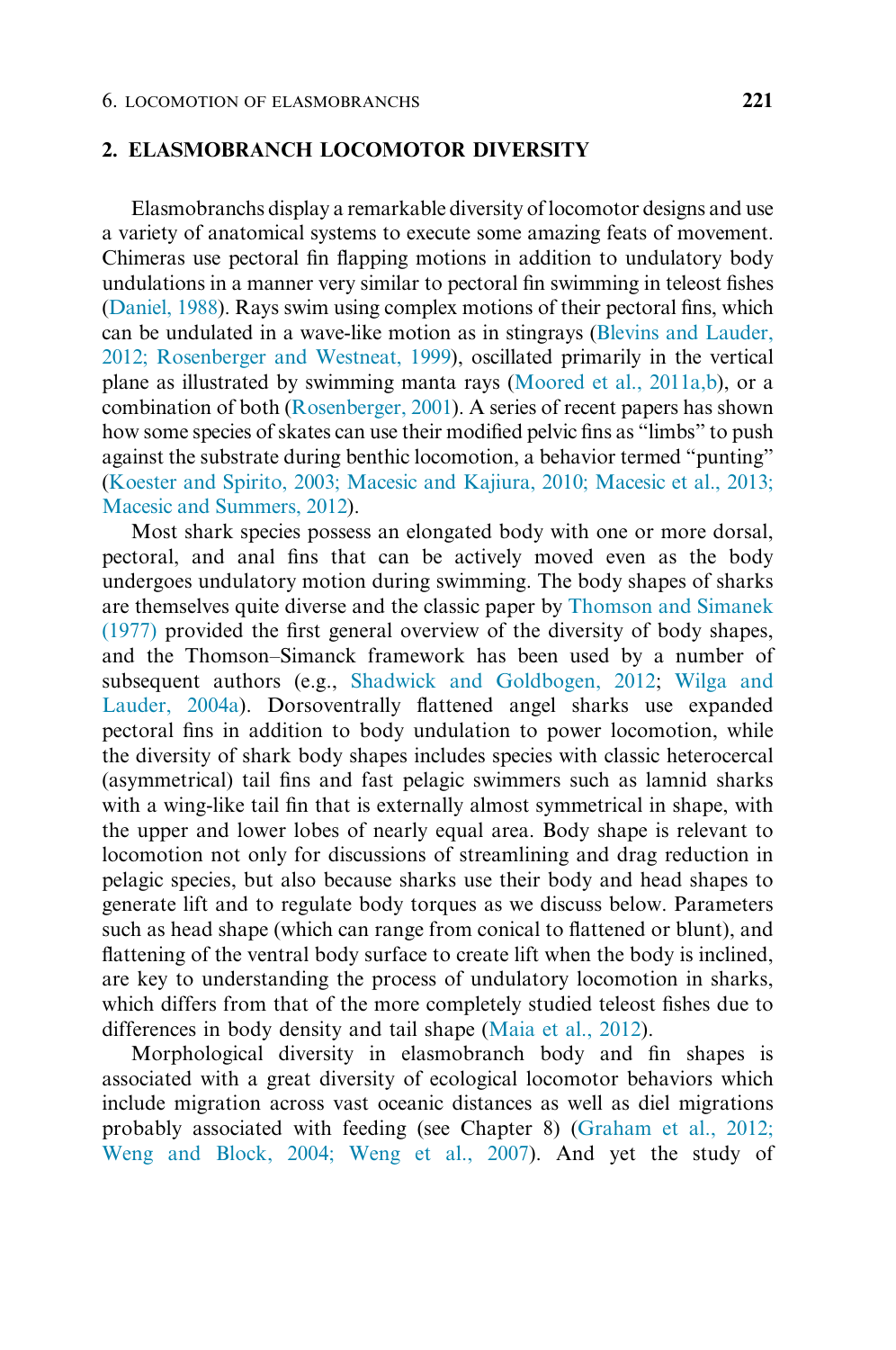elasmobranch body form in relation to ecology and migratory patterns has just begun and is a rich area for future research (e.g., Irschick and Hammerschlag, 2014a,b).

In addition, we wish to draw attention to the relative lack of information on the routine swimming speeds of elasmobranchs (see Chapter 8) (Lowe, 1996; Parsons and Carlson, 1998). There is a natural focus both in the literature and in the popular press on the high speeds and on the maximal swimming performance of fishes in general and sharks in particular. But the most ecologically relevant locomotor factor that may dictate locomotor efficiency during long migrations to reproductive sites, diel migrations, or the day-to-day search for food is the average, routine swimming speed that can be aerobically maintained at relatively low energetic cost. Such activity might take place at swimming speeds near the minimum cost of transport, but this has yet to be documented. Routine swimming speeds in many elasmobranch species are reported to be around 1 body length per second (e.g., Parsons, 1990; Parsons and Carlson, 1998), and routine slow swimming in Greenland sharks (Somniosus microcephalus) involves tail beat frequencies below 1 Hz (Shadwick, personal communication). This may be in part due to a scaling effect of the larger body size in most elasmobranchs compared to teleost fishes, where routine swimming speeds tend to be greater than a body length per second but absolute body lengths are smaller. There is a notable lack of data on routine swimming speeds in chimaeras, skates, rays, and indeed in most shark species also. Elasmobranch species can be challenging to study ecologically under field conditions, and are not amenable to direct visual tracking to obtain routine swimming speed estimates. Tagging studies with high temporal resolution capable of recording tail beat frequencies and water flow speed past the body probably represent the main means of obtaining this information, and we hope that future work will provide a much clearer picture of the frequency distribution of swimming speeds with high temporal fidelity in a variety of elasmobranch species.

## 3. ELASMOBRANCH KINEMATICS AND BODY MECHANICS

The general descriptive terminology that is associated with elasmobranch locomotion mirrors that used to describe swimming in bony fishes (Maia et al., 2012; Shadwick, 2005).Most sharks swim using body undulations in a generally "anguilliform" or eel-like mode with waves of body bending passing down the body (Fig. 6.1), although measurement of specific parameters such as body wavelength and amplitude place many shark species in the "subcarangiform" classification with the body length containing less than a half wavelength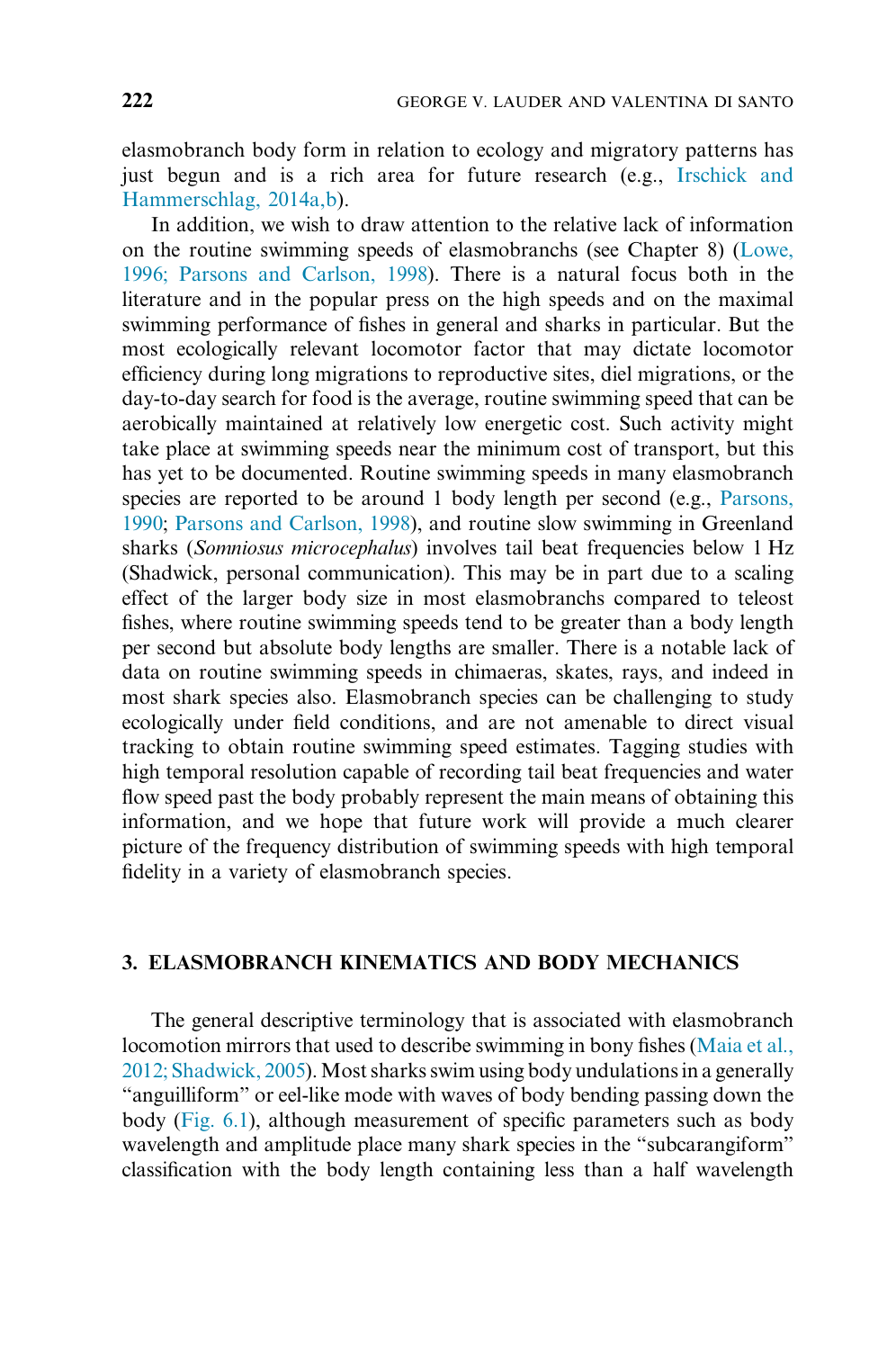

Figure 6.1. Undulatory locomotion using waves of body bending in swimming sharks. (A and B) Bonnethead shark (Sphyrna tiburo) showing body conformation at two times when the tail is approximately 180° out of phase during a single tail beat cycle. (C and D) Spiny dogfish shark (Squalus acanthias) at similar times in the tail beat cycle. Note the undulatory wave on the body and the change in shape of the heterocercal tail (yellow arrows) during swimming. From Lauder (2015).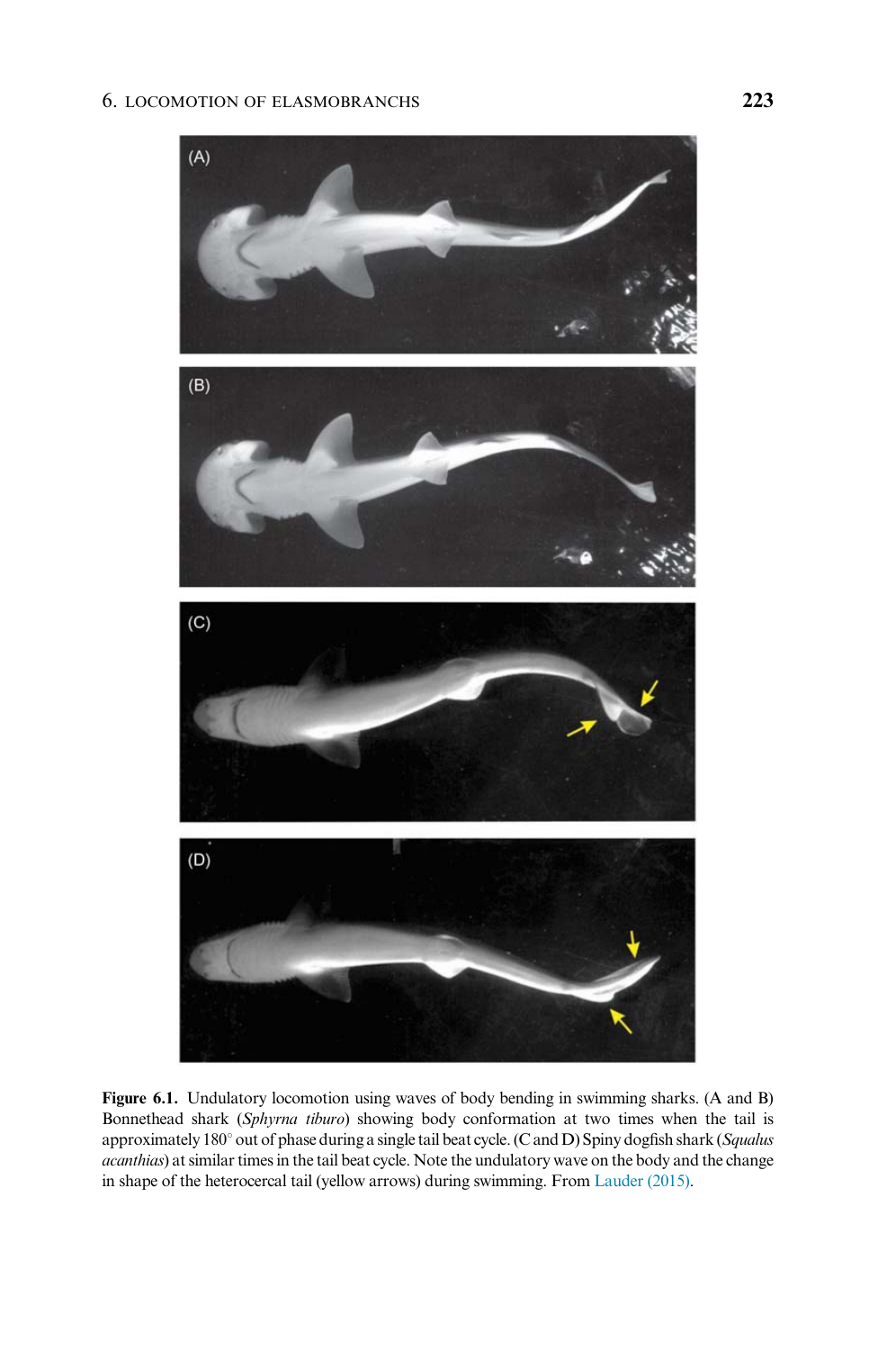(Webb and Keyes, 1982).While this classificatory terminology dates back to the classic papers of Breder (1926) and Lindsey (1978) and has been expanded in recent years to differentiate between BCF (body and caudal fin) and MPF (median and paired fin) locomotion, we believe that much of the diversity of locomotor function in fishes is obscured by this descriptive terminology.

Specifically, even during undulatory locomotion using waves of body bending, the median and paired fins of sharks play an important role in balancing pitch, roll, and yaw torques, and the dorsal fins in particular are also capable of generating thrust by accelerating water posteriorly (Maia and Wilga, 2013a,b; Wilga and Lauder, 2000). Median and paired fins in elasmobranchs are under active control by intrinsic musculature and their function during undulatory locomotion is integral to understanding how destabilizing forces are managed by swimming elasmobranchs. However, compared to the fins of teleost fishes, which possess highly flexible fin rays with a bilaminar structure that allows active bending (Lauder, 2006), elasmobranch fins with their rod-like fin rays appear to be less flexible and capable of lower curvatures and range of motion. An additional function of median fins during swimming in sharks is the interaction between flows generated by the dorsal fins and the caudal fin (Maia and Wilga, 2013a; Webb and Keyes, 1982), a phenomenon that has also been studied extensively in teleost fishes (Drucker and Lauder, 2001; Standen and Lauder, 2007). Depending on the relative timing of active dorsal and caudal fin movements, fluid vortices shed from the dorsal fins can interact with caudal fin flows to substantially alter free-stream fluid motion incident to the tail.

The roles of fins can change considerably during unsteady locomotor movements compared to their function during steady swimming. Studies of the function of shark pectoral fins, for example, have shown that fin conformations maintained during steady horizontal swimming are adjusted during vertical maneuvering in order to generate torques that pitch the body up or down (Fish and Shannahan, 2000; Wilga and Lauder, 2000, 2001), which facilitates vertical movement in the water column. Control of pitching body motions may be especially important in elasmobranchs, which tend to be negatively buoyant and lack the gas-filled swimbladder common to most teleost fishes.

Batoid fishes are known for their use of pectoral fins during locomotion (Blevins and Lauder, 2012; Fontanella et al., 2013; Klausewitz, 1964; Parson et al., 2011; Rosenberger, 2001), and skates and rays also show changes in fin and body position during transitions from steady horizontal swimming to vertical maneuvering. Study of locomotion in skates illustrates the changing role that fins can take when maneuvers are initiated and during vertical movement. In the little skate, Leucoraja erinacea, steady horizontal locomotion occurs via wave-like motions of the expanded pectoral fins (Fig. 6.2). Although pectoral fin motion is generally wave-like, the shape of the pectoral fin changes considerably between downstroke and upstroke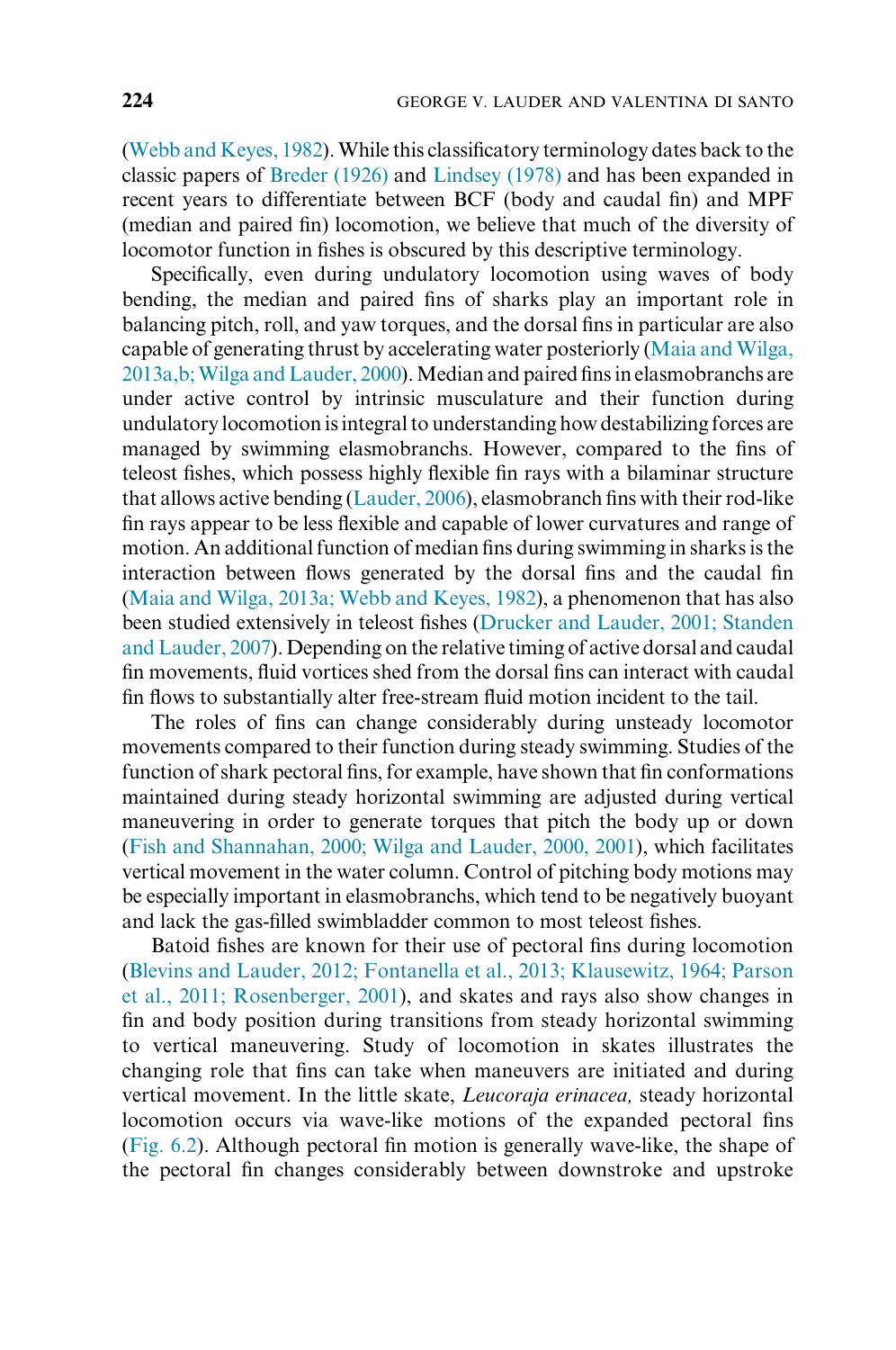

Figure 6.2. Swimming kinematics in the little skate, *Leucoraja erinacea*. (A and B) Frames from high-speed video recordings of body and pectoral conformations during steady horizontal locomotion at a swimming speed of 1.2 BL/s. (C and D) Body and pectoral fin conformation at a time 0.24 s after the images shown in (A) and (B). Note the change in pectoral wave shape. (E and F) Body and pectoral conformation during vertical (ascending) locomotion (E), and during downward (ventral) descent (F). Ascending is active and often accompanied by high amplitude and rapid pectoral fin motions, while descending can be passive following body reorientation at a negative angle of attack to oncoming flow.

(compare Fig. 6.2, panels A and C). Lateral views show that during the downstroke, a relatively sharp transition point can occur in the middle of the fin margin as the wave is propagated posteriorly (Fig. 6.2A). During the upstroke, the fin margin takes on a more rounded shape (Fig.  $6.2C$ ); the effect of these downstroke–upstroke shape changes on patterns of fluid flow and force production are as yet unknown.

Fin kinematics in the little skate show some interesting changes while executing vertical maneuvers. Ascending in the water columnis actively powered by higher amplitude fin wave-like motions than those used during steady forward swimming (Fig. 6.2E). However, descending occurs by reorienting the body at a negative angle of attack and is largely passive with only low amplitude movements of the pectoral fins (Fig. 6.2F). Very few kinematic studies of locomotion in freely swimming skates or rays are available, so it is not currently possible to say how general these observations are.

An additional noteworthy aspect of pectoral fin locomotion in batoids was described by Blevins and Lauder (2012) in their study of three-dimensional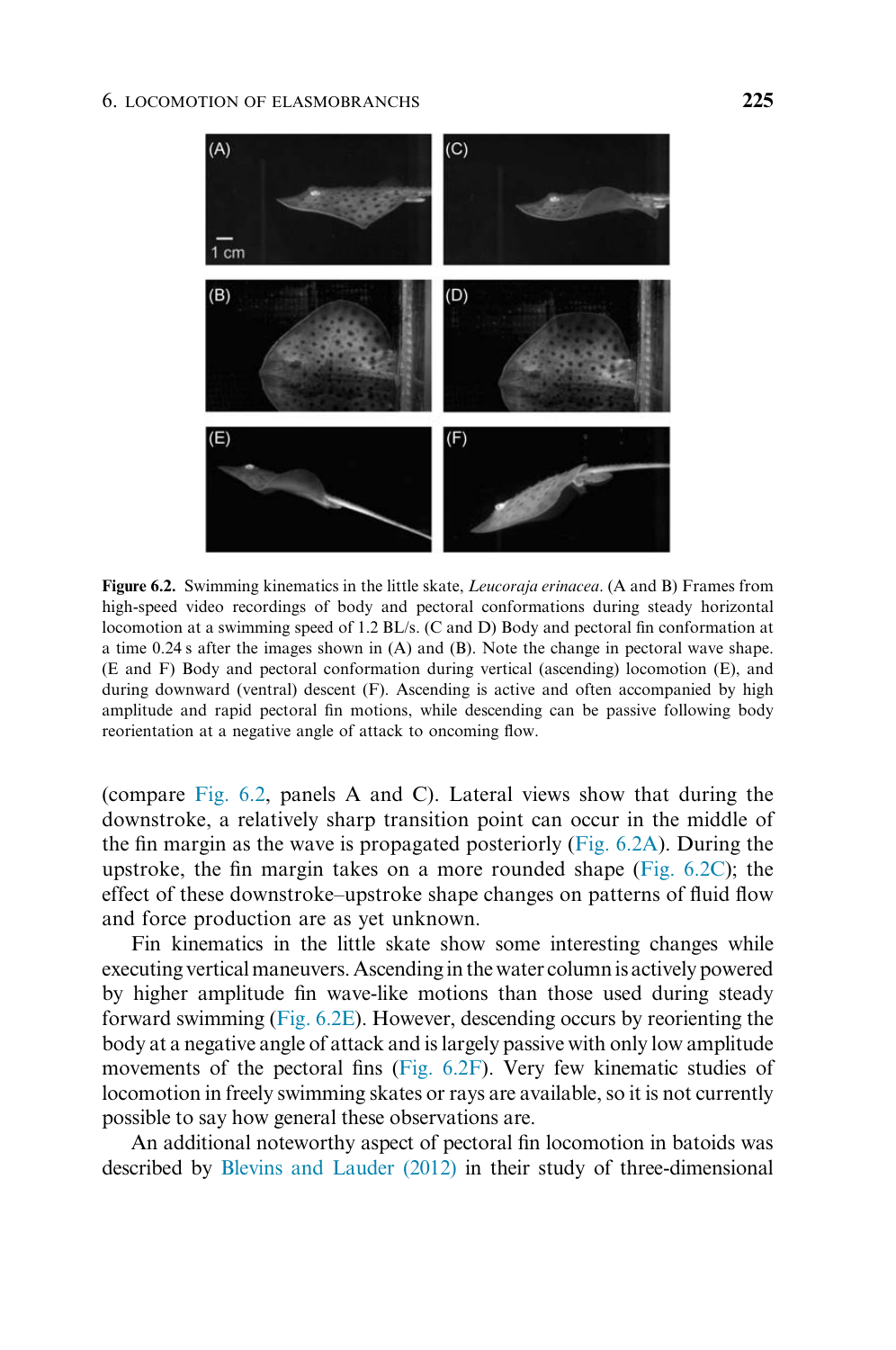pectoral fin kinematics in the freshwater stingray Potamotrygon orbignyi. They observed that the outer margin of pectoral fin, during the downstroke, can be rather substantially cupped downward, and hence curved into the flow. If pectoral fin kinematics were dominated by the fluid loading occurring as the fin is moved down against the fluid, then the fin margin would be expected to be curved upward as is seen on the pectoral fin in the oscillatory motion of manta rays. But the opposite conformation often occurred in the freshwater stingray, and suggests that active control of the fin margin allows detailed shape changes during swimming, which perhaps function to control how water flows over the fin edge and to increase thrust by directing more water posteriorly.

Batoids are also noted for benthic locomotion where fin movements occur near the substrate and are subject to "ground effect" hydrodynamic influences. Ground effects are well known for flying animals and man-made aircraft where both rigid and flapping wings alter flows near surfaces (see review in Rayner, 1991), but the dynamics of aquatic animals interacting with the substrate are very different given the flexible undulating propulsive modes observed in fishes. The ground effect has proven challenging to study in live elasmobranchs, but several recent papers have addressed some of the kinematic and hydrodynamic factors involved with rays swimming in ground effect using simple physical models. Studies using flexible membranes as models of ray wings, either with dual actuators driving a rubber membrane (Blevins and Lauder, 2013) or a single leading edge actuator controlling a flexible panel (Quinn et al., 2014a,b), have shown that swimming near the bottom can greatly alter flow patterns over the undulating membrane. Remarkably, even though kinematics of the membranes can remain relatively unchanged, substantial improvements in swimming efficiency can be achieved.

In sharks the function of the asymmetrical (heterocercal) shape of the tail received renewed attention beginning with the paper by Thomson (1976) who first suggested that the asymmetrical shape acts to direct locomotor force through the center of body mass and thus avoids inducing rotational torques tending to pitch the head down. This contrasts with the classical view that the heterocercal tail generates lift forces (Affleck, 1950). The heterocercal tail moves in a complex manner (Fig. 6.1C and D: yellow arrows) and requires a full three-dimensional study to determine the orientation of different regions of the tail during swimming. Experimental analysis of three-dimensional motion of the heterocercal tail in leopard sharks (Ferry and Lauder, 1996) suggested that the classical model was correct, and that orientation of the tail surface during side-to-side movement indicates that lift forces are produced, which pitch the head ventrally around the center of mass (COM). However, confirmation of this suggestion based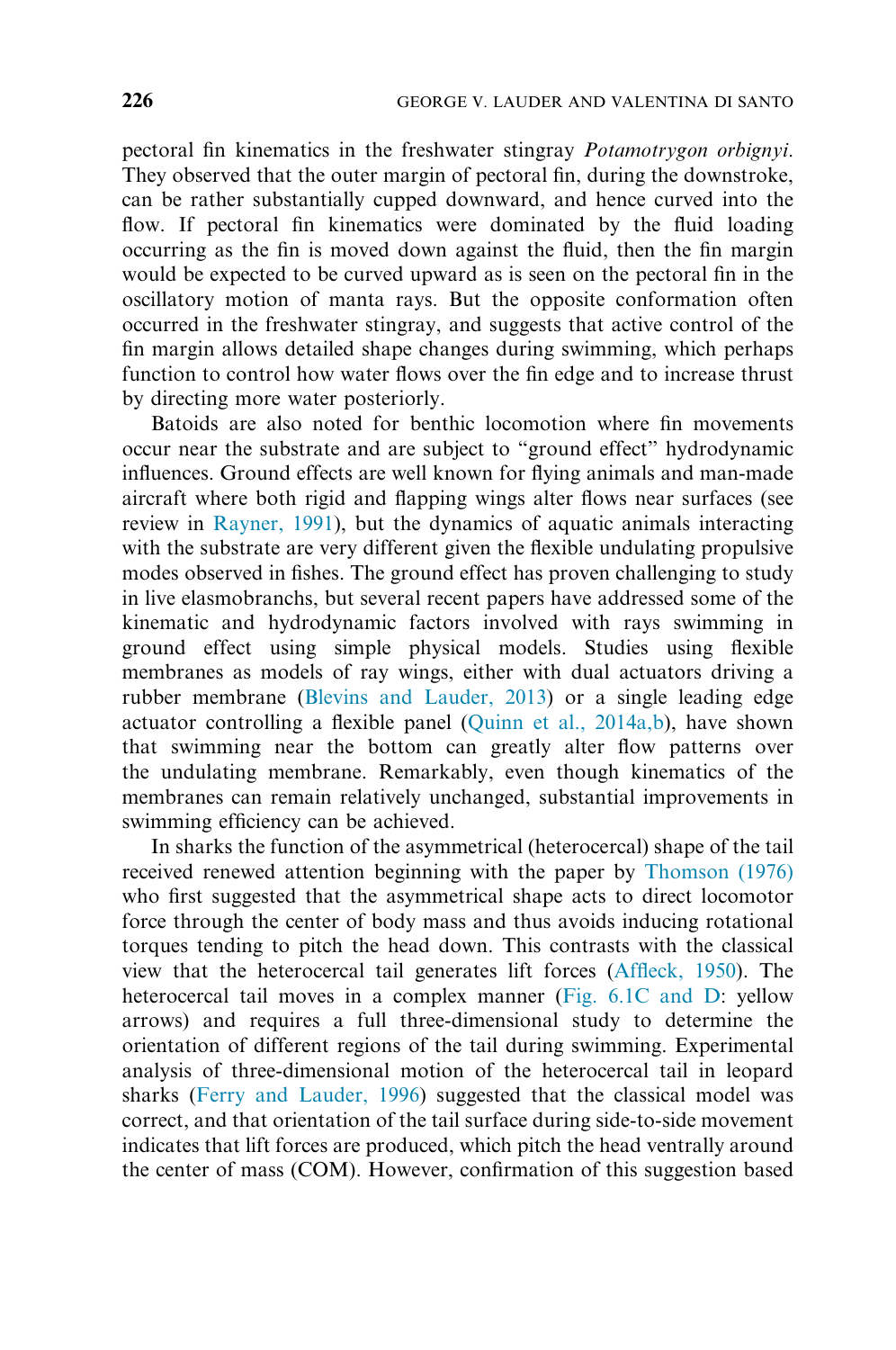on kinematics required subsequent experimental studies of fluid flows generated by the tail and calculation of the direction of reaction forces on the body. We consider those results in the next section along with implications for body dynamics in swimming sharks.

One aspect of elasmobranch locomotion that has received little attention is the analysis of unsteady locomotor behaviors such as accelerations and escape responses. Domenici et al. (2004) analyzed escape responses in spiny dogfish and Seamone et al. (2014) have recently used a predator model to induce escape responses in the same species. Spiny dogfish show generally similar c-start escape patterns to those of teleost fishes, although variability among responses is relatively high and the speed of the response was slower than values typical for teleost fishes. Escape and turning performance has been analyzed quantitatively in rays by Parson et al. (2011) and in sharks by Maia and Wilga (2013b), Porter et al. (2009, 2011), Shadwick and Goldbogen (2012), and Kajiura et al. (2003). Further analysis of unsteady swimming behaviors, which may in fact be among the most common locomotor events in the daily repertoire, is very much needed to round out the picture of elasmobranch swimming diversity.

The study of elasmobranch body mechanics from the perspective of material design and function has progressed greatly in recent years. Elasmobranch skeletal mechanics in particular has received attention, and the functional design of the batoid wing (Dean et al., 2009; Dean and Summers, 2006) and shark vertebral elements (Porter and Long, 2010; Porter et al., 2006, 2007, 2014) have been used as inspiration for the design of vertebral columns that serve as models for flexible mechanical devices and for evolutionary analyses of alternative undulatory designs (Liu et al., 2010; Long et al., 2006, 2011).

Understanding the mechanics of how undulatory body motions are achieved in elasmobranchs has come a long way since the classic paper by Bone (1966) used electromyography in dogfish, Scyliorhinus canicula, to show the division of labor between red and white myotomal fibers as swimming speed increases. His paper demonstrated convincingly that red, aerobic, muscle fibers were used for slow-speed swimming, while the larger glycogen-containing and deeper white fibers that make up the majority of myotomal volume were used for high-speed swimming and unsteady movements (also see subsequent papers that elaborate on this original result; Bone, 1978, 1988, 1999; Bone et al., 1978). Donley and Shadwick (2003) followed up the work of Bone with a comprehensive analysis of red muscle function that included measurement of fiber strain with sonomicrometry and quantification of body bending kinematics to show that the pattern of red muscle activation was consistent along the body for slow to moderate speed swimming and contributed to positive power along the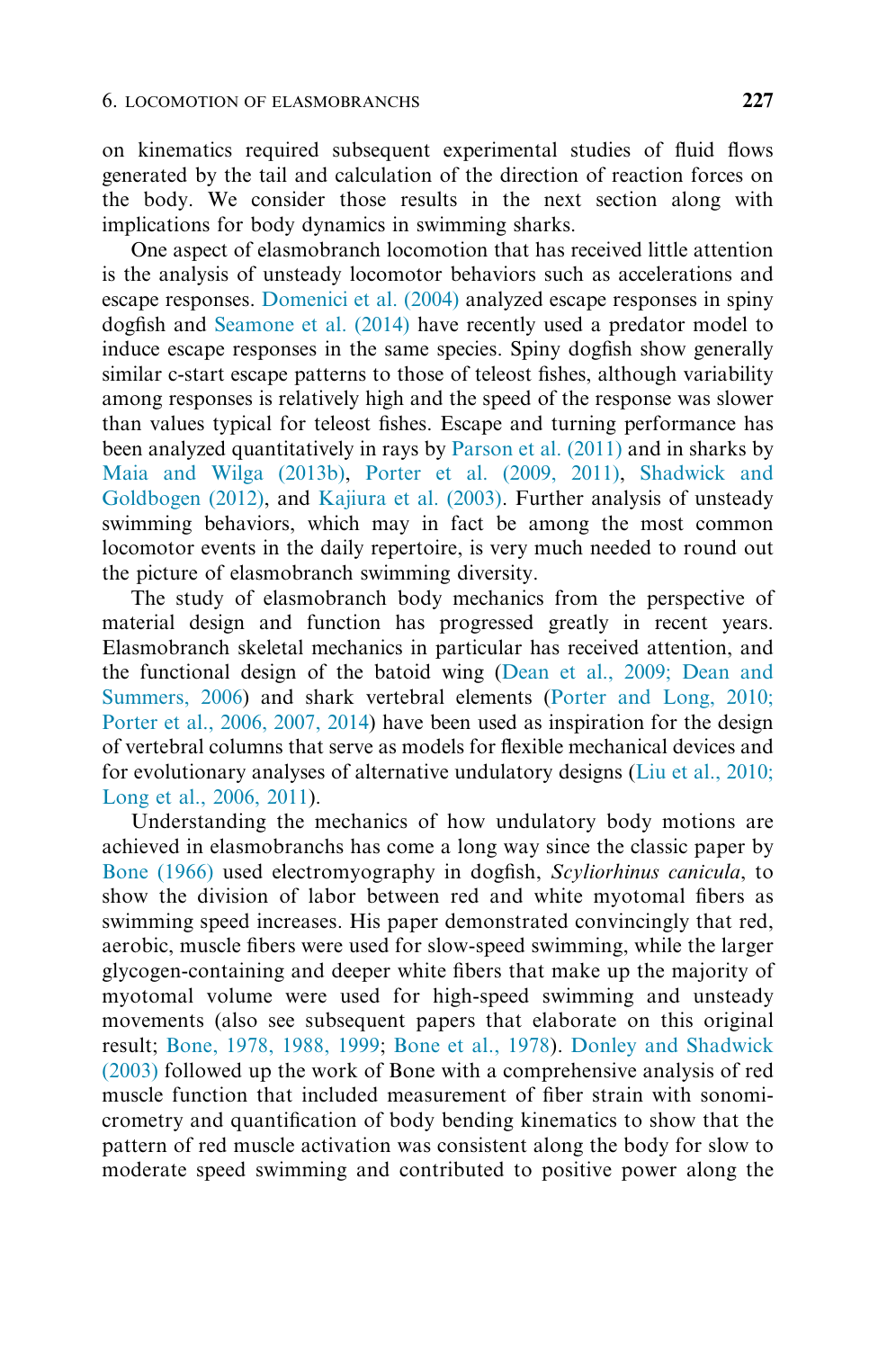length, unlike previous results obtained for many teleost fishes. Recent overviews of shark muscle function can be found in Shadwick and Gemballa (2006), Shadwick and Goldbogen (2012) and Syme (2006) (see also Chapter 5).

Analysis of the mechanics of shark musculature changes considerably when fast-swimming pelagic species such as lamnid sharks are considered because the red muscle is internalized and located medially (Bernal et al., 2003a,b; Graham et al., 1994; Sepulveda et al., 2005), and these red fibers possess an elevated temperature with respect to ambient water (Bernal et al., 2005, 2009; see also Chapter 8). The remarkable evolutionary similarity between pelagic lamnid sharks and tuna (Bernal et al., 2001; Donley et al., 2004; Shadwick, 2005) in the location of the red musculature and in the attachment of body muscle fibers to collagenous myosepts is one of the most outstanding known examples of convergent biomechanical evolution.

## 4. HYDRODYNAMICS OF ELASMOBRANCH LOCOMOTION

Experimental analyses of water flow over the bodies and fins of swimming elasmobranchs have enabled a number of hypotheses about body and fin function to be addressed. Quantitative flow visualization borrows approaches from engineering to visualize and analyze patterns of water movement over the surface and in the wake of the body and fins (Drucker and Lauder, 1999). In swimming leopard sharks, Wilga and Lauder (2002, 2004b) showed that the heterocercal tail generated a momentum jet that is directed posteriorly and ventrally, and thus produces a reaction force aimed above the center of mass (COM) (Fig. 6.3). This confirmed the canonical model of heterocercal tail function and indicates that the classic heterocercal tail shape generates lift forces and body torques. Flammang et al. (2011) applied a recently developed volumetric flow imaging approach to heterocercal tail function and showed a more complex vortex wake signature than previously suspected (Fig. 6.3D), while confirming earlier work on the direction of forces and the momentum jet produced by heterocercal tails (Fig. 6.3E). Borazjani and Daghooghi (2013) have shown an important additional feature of fish tails that applies to both heterocercal and homocercal tail hydrodynamics: the tail appears to generate an attached leading edge vortex that enhances thrust in a manner similar to proposed previously for insect and bird wings. The significance of differences in shape between the upper and lower lobes in the heterocercal tail for leading edge vortex structure is as yet unknown, but the computational fluid dynamic approach promises new insights into the function of elasmobranch caudal fins.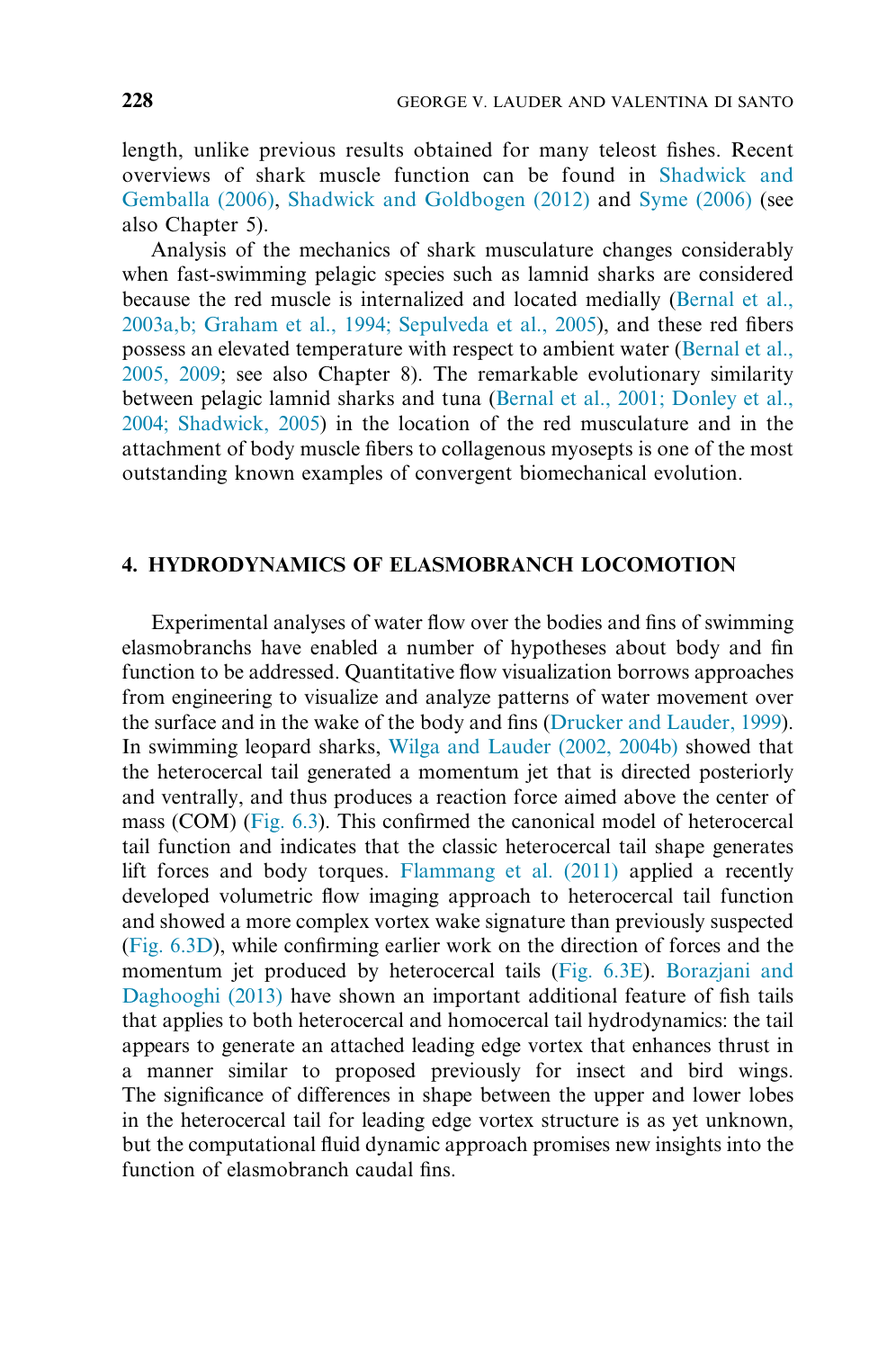

Figure 6.3. Dynamics of locomotion in sharks studied with three-dimensional (3D) kinematics and particle image velocimetry. (A) 3D analysis of pectoral fin conformation in swimming leopard sharks (Triakis semifasciata, 21–26 cm total length) shows that the pectoral fins are held in a position that generates minimal vorticity during steady swimming. (B) Summary of forces acting on the body of a steadily swimming shark (see text for discussion). (C) Plot of the angle of the fluid dynamic jet formed by the tail vortex ring versus body angle. Jets are negative (below the horizontal) no matter what the body angle in leopard sharks, which indicates that the tail generates torques around the center of mass. These torques are counteracted by lift forces on the body. (D) Vortex ring conformation generated by one tail beat in a swimming spiny dogfish (Squalus acanthias). (E) Vertical slice through the vortex wake of a swimming leopard shark showing two centers of vorticity and the central fluid jet inclined below the horizontal. Modified from Flammang et al. (2011) and Wilga and Lauder (2000, 2002).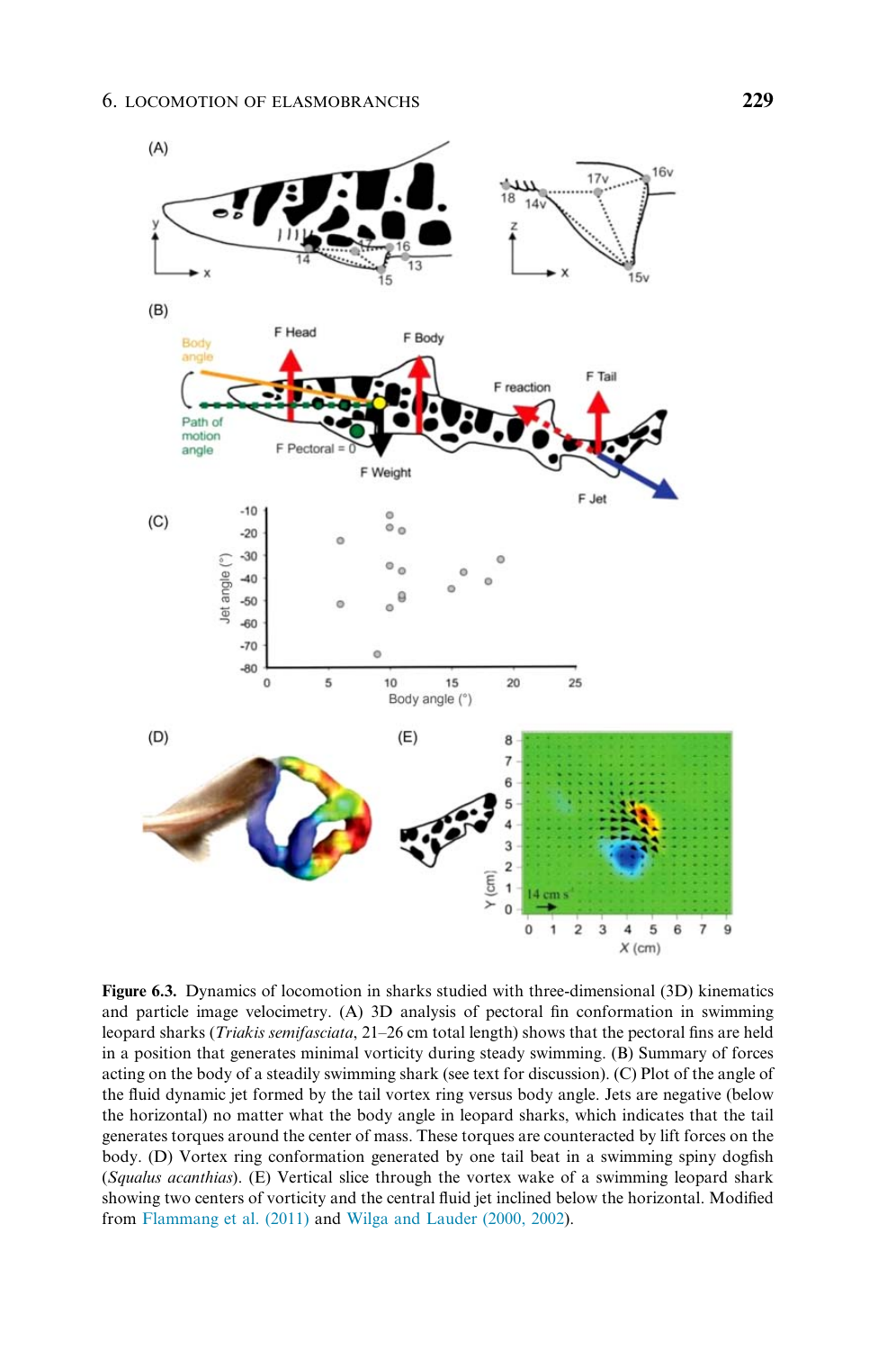Data on flow visualization over the body and pectoral fins (Wilga and Lauder, 2000) combined with analysis of flows generated by the tail provide an overall picture of the balance of forces on the body of freely swimming sharks (Fig. 6.3). During steady horizontal locomotion, pectoral fins are held in a conformation that results in near zero net lift forces (Fig. 6.3A). However, this changes dramatically during maneuvering when pectoral fins change their angle of attack to initiate pitch moments about the COM.

During horizontal steady swimming, the body is inclined to the horizontal and generates lift forces and also counter-rotating torques around the COM (Fig. 6.3B). Both net lift and torques must balance and this is achieved dynamically during each tail beat as the head, body, and tail lift forces match gravitational forces, and oppositely-signed torques balance to prevent net rotation (Fig. 6.3B). In leopard sharks, the angle of the fluid dynamic tail jet is independent of the angle of the body during swimming, while in bamboo sharks, *Chiloscyllium punctatum*, Wilga and Lauder (2002) observed changes in jet angle, which became more horizontal as body angle increased during slow speed swimming. Sharks adjust their body angle as swimming speed changes, and during slow horizontal swimming at 0.5 L/s the body may be inclined at an angle of approximately  $10^{\circ}$  or more, while at a speed of 2.0 L/s the body is nearly horizontal. However, a cautionary note is in order here. Studies that generate accurate kinematic data on the body and fins of elasmobranchs necessarily involve using smaller animals that are suitable for laboratory flumes and camera arrangements, and it is still unclear if these conclusions apply to larger freely-swimming sharks in unrestricted open-ocean conditions.

The heterocercal tail of sharks has also inspired the construction of simple physical models that have been used to understand some of the basic kinematic and hydrodynamic properties of propulsive surfaces with angled trailing edges as compared to homocercal (externally symmetrical) shapes (Lauder et al., 2011, 2012). Interestingly, analysis of the self-propelled speeds of simple flexible plastic panels with different trailing edge shapes showed that the heterocercal shape had increased swimming speeds (approximately 7% faster on average) compared to panels with the same area but a vertical trailing edge. However, this occurs with a slightly increased cost of transport (Lauder et al., 2011), and the vortex wake shed by the heterocercal panel differed in several ways from that of freely swimming leopard sharks. This difference could be due to obvious differences in structure between the simple plastic panel models and the tail of live sharks, and also to active stiffening via muscle fibers intrinsic to the tail and changes in stiffness through pressure changes in the tail as sharks swim (Flammang, 2010).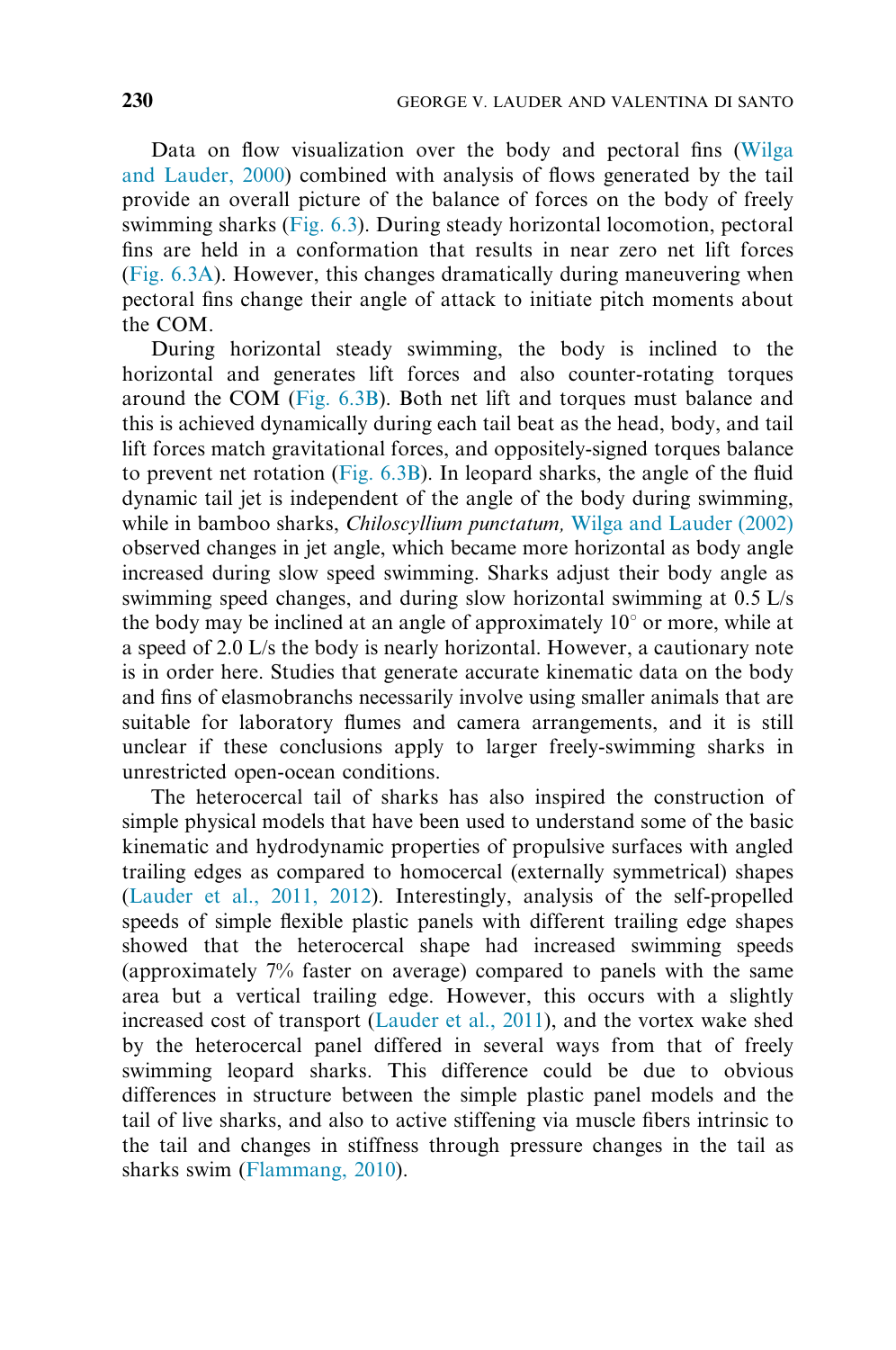

Figure 6.4. Hydrodynamics of locomotion in the little skate, *Leucoraja erinacea*, swimming at 2.0 BL/s. This individual has a disk length of 8.5 cm. (A–C) Position of the body and pectoral finin the laser light sheet with particles illuminating the flow to allow particle image velocimetry analyses (A), velocity vector field at this time with free-stream flow subtracted (B), and vorticity generated by pectoral fin motion (C). (D–F) Comparable images at a time 0.56 s later in time.

Experimental hydrodynamic data on batoid locomotion are not currently available for live animals swimming steadily, and most hydrodynamic data relevant to skate and ray swimming come from panel models or robotic systems (Moored et al., 2011a,b). Here we present experimental hydrodynamic measurements of flow around the body and in the wake of the little skate, L. erinacea, during steady locomotion at a moderate swimming speed of 2.0 L/s (Fig. 6.4). Particle image velocimetry of flows around the body and wake of the undulating pectoral fins shows clear momentum jets that alternate from posterodorsal to posteroventral (compare Fig. 6.4, panels B and E). These momentum jets are not symmetrical and jet velocities resulting from the upstroke appear to be of higher speed and carry greater momentum than downstroke flows. In addition to the associated vortex wake, flow slowed by interaction with the body and wing is evident as ribbon-like strips of vorticity over the upper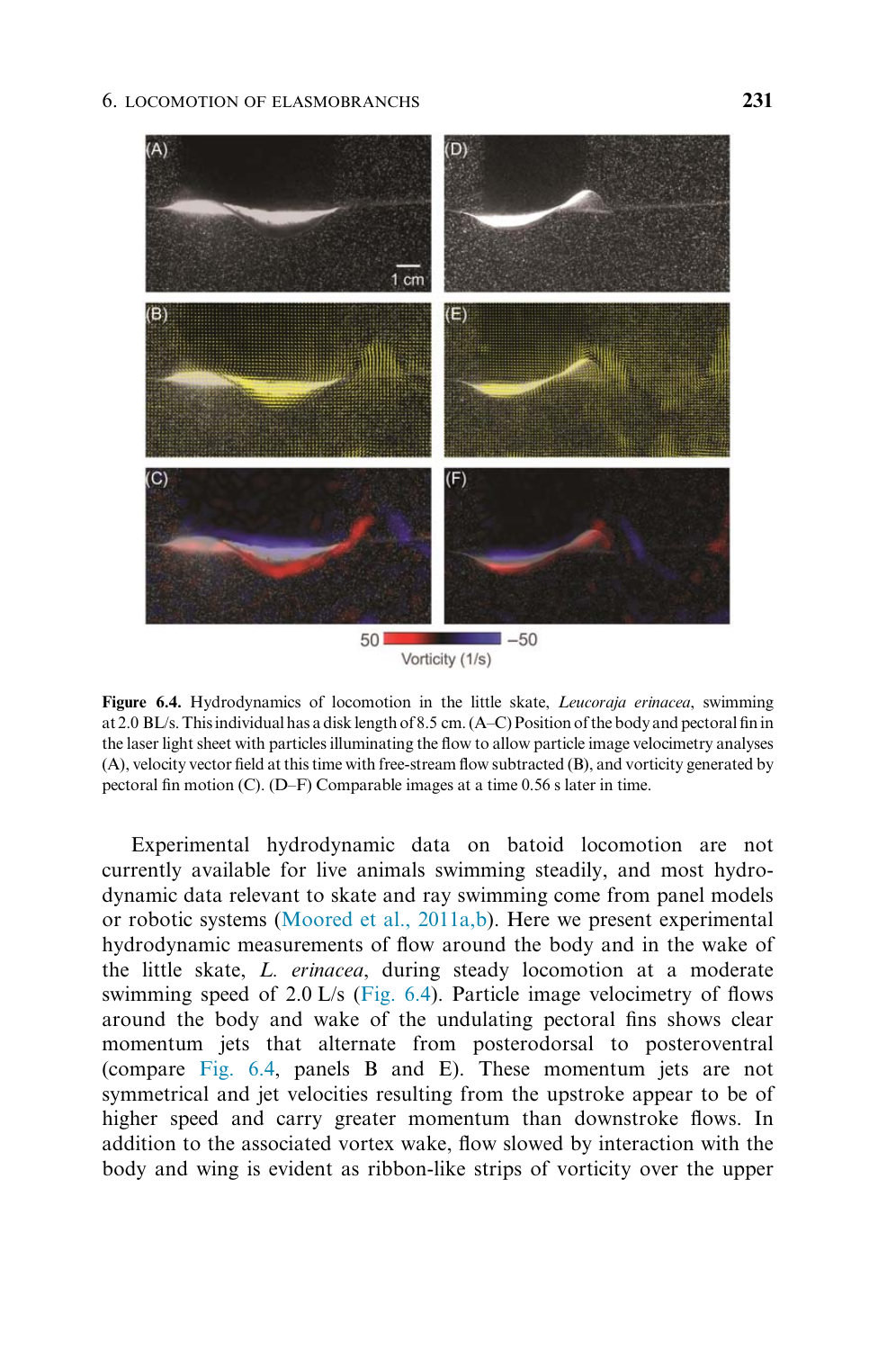



Figure 6.5. Structure and function of the denticles (scales) on the skin of a bonnethead shark (Sphyrna tiburo) and manufactured biomimetic model shark skin. (A) Left panel, environmental scanning electron microscope image of skin denticles near the anal fin (green scale bar =  $200 \mu$ ) of a bonnethead shark (Sphyrna tiburo); right panel, scanning electronic microscope image of fabricated biomimetic synthetic shark skin used for hydrodynamic testing. Artificial shark skin is produced using additive manufacturing  $(3D \text{ printing})$ ; green scale bar = 1 mm.  $(B)$  Dynamic testing of the hydrodynamic function of shark skin denticles using pieces of shark skin that are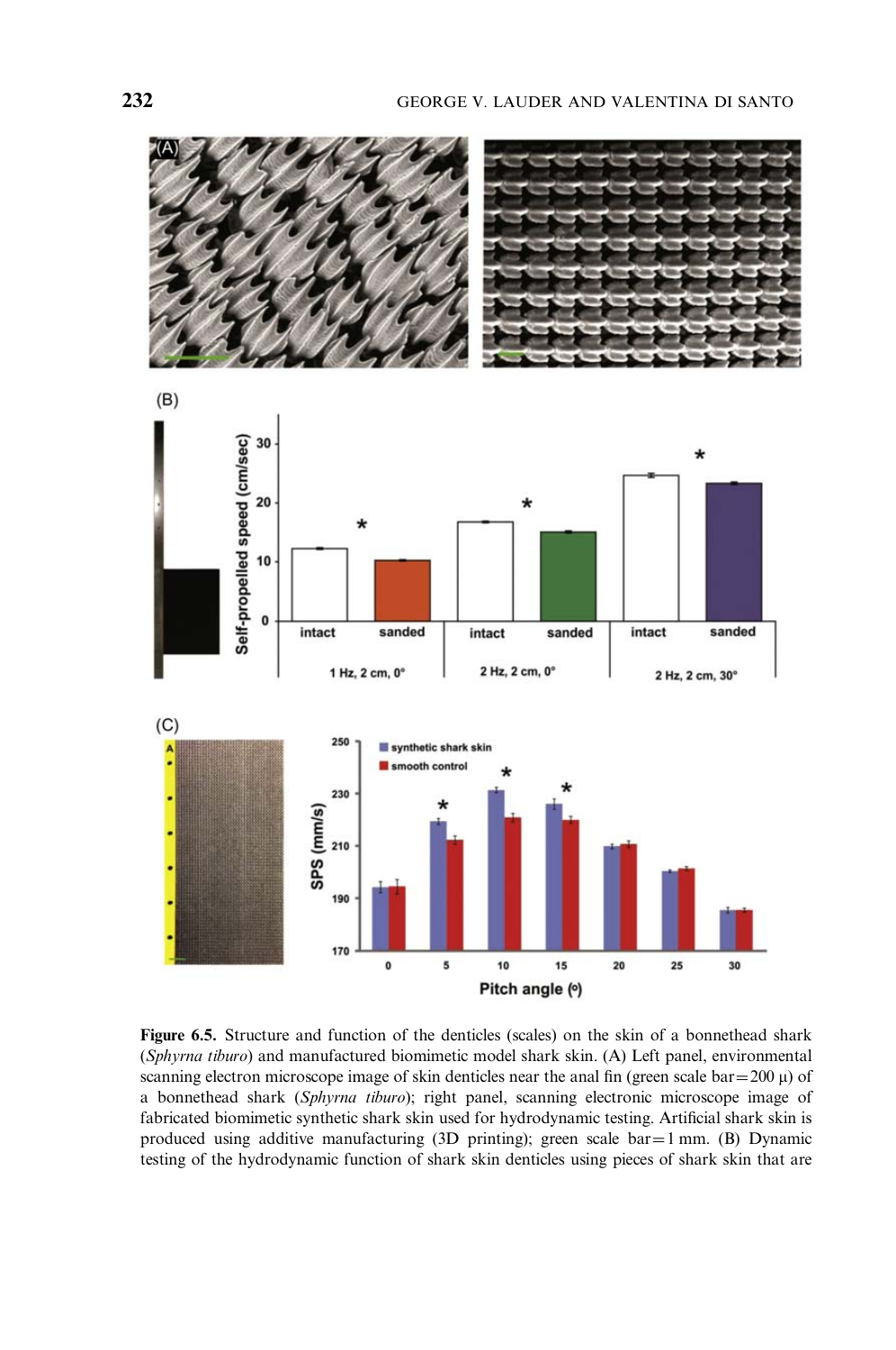body and lateral pectoral edge (Fig. 6.4C). These preliminary data suggest that further studies including a diversity of batoid species would be useful for understanding how different patterns of pectoral fin motion and body positions alter flows produced by the pectoral fins, and the relative balance of upstroke and downstroke momentum production.

## 5. THE REMARKABLE SKIN OF ELASMOBRANCHS AND ITS LOCOMOTOR FUNCTION

As the fin and body surfaces of elasmobranchs undulate and are moved through the water, the skin encounters a time-dependent flow pattern. Friction between skin and the water is likely to be an important (although still of unknown magnitude) source of drag, and there is now a large literature on how the skin of elasmobranchs might have special dragreducing properties. Much of this literature is based on engineered models (Bechert et al., 1986; Bechert and Hage, 2007; Dean and Bhushan, 2010) and shows that surface texture, of an appropriate size and spacing, can result in drag reduction as fluid is moved steadily past a textured surface.

Shark skin has inspired much of this research on the function of surface texture due to its remarkably complex structure (Kemp, 1999; Liem et al., 2001; Motta et al., 2012; Reif, 1982, 1985). Small (100 um to 1 mm) bony dermal denticles (Fig. 6.5A) cover the skin. Denticles are embedded into the dermis (Kemp, 1999; Motta, 1977) with a small expanded bases, and have stalk-like structures that extend through the skin to support ridged flanges exposed to water flow at the surface (Fig. 6.5A).

Although studies of shark skin models under static conditions where the textured surface does not move have provided a solid baseline of data on

attached to a flat support (shown on the left) which in turn is attached to a mechanical flapping foil device that allows controlled side-to-side and rotational motions of the shark skin membrane. Graph shows the self-propelled swimming speed of the shark skin membrane with intact denticles and after the denticles have been sanded off (to produce a relatively smooth surface) under three different motion programs. Note that in each case the swimming speed of the shark skin with denticles intact is significantly greater (\*) than after the denticles have been removed by sanding. (C) Assembly of the tested flexible biomimetic shark skin foil (on left) and hydrodynamic analysis. A flat support attaches to the yellow area with holes on the left side of the foil, and this support is moved by a mechanical flapping device. Graph of the results from measuring the self-propelled swimming speed of the biomimetic shark skin foil (blue bars) compared to the smooth control (red bars) at different pitch angles. Heave motion was  $\pm 1.5$  cm at 1 Hz for all trials. At pitch angles of  $5^\circ$ ,  $10^\circ$ , and  $15^\circ$  the biomimetic shark skin foils swim significantly faster (\*) than the smooth controls. At the other four pitch angles, the swimming speeds are similar. Modified from Oeffner and Lauder (2012), Wen et al. (2014), and Lauder (2015).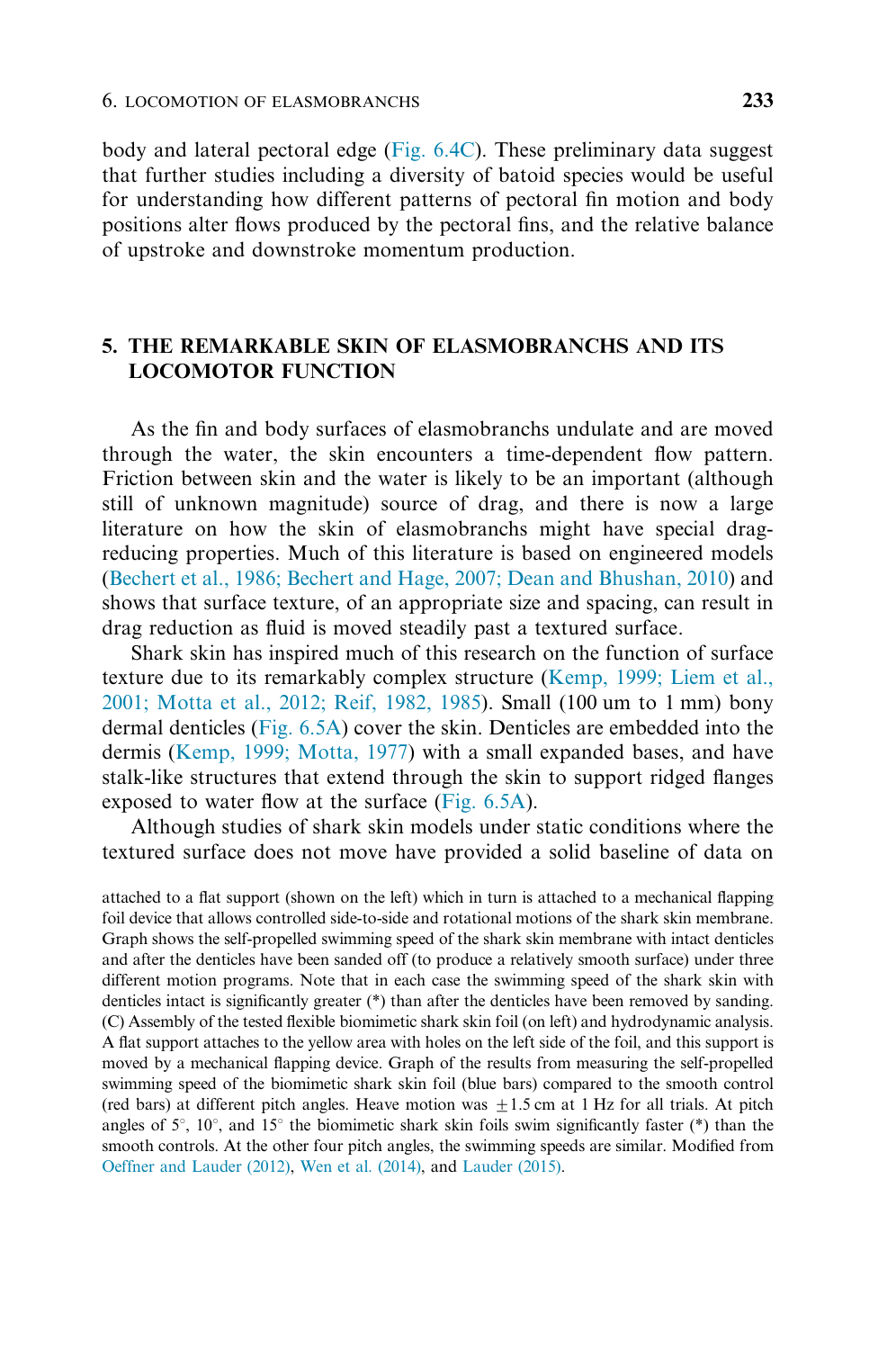drag reduction, the lack of dynamic testing is of special concern. Shark skin, during free-swimming, is exposed to time-dependent flows with changing angles of attack and also flow separation over leading edges of the fins and tail, and also possibly along the body (Anderson et al., 2001). This suggests that dynamic testing is needed where skin and biomimetic versions of shark skin can be moved under a controlled motion program that mimics that of freely-swimming sharks, and forces, fluid flow patterns, and swimming performance measured. Wen et al. (2014) manufactured a biomimetic shark skin, and tested its function in comparison to a smooth control (Fig. 6.5A, right panel). Manufactured shark skin mimics have the advantage of allowing good experimental control, as smooth surfaces with the same mass as the artificial skin can also be studied and swimming performance compared.

Oeffner and Lauder (2012) used pieces of real shark skin to make flexible membranes attached to a supporting rod (Fig. 6.5B). By attaching this rod to a computer controlled mechanical flapping apparatus (Lauder et al., 2007, 2011) that allows dynamic testing, they were able to move the pieces of shark skin in an undulatory motion program with realistic angles of attack and to achieve curvatures of the shark skin that match that of freelyswimming sharks. They found that the textured denticle surface increased swimming speed by an average of 12.3% compared to a smoothly sanded control in which the denticles have been removed, moving with the same motion program of heave and pitch (Fig. 6.5B). An additional key result was that the increased swimming speeds did not occur in shark skin membranes that were attached to rigid surfaces, indicating that flexibility and bending of the shark skin membrane is critical to the increased performance with the roughened denticle surface.

Analysis of the flow field around swimming shark skin membranes and the sanded controls revealed a possible new role for the denticle-covered shark skin surface. Oeffner and Lauder (2012) found changes in the intensity and location of the leading edge vortex attached to the swimming shark skin membrane suggesting that the roughened surface might enhance thrust by promoting leading edge suction compared to a smooth control. They hypothesize that this effect may have been at least partially responsible for the observed increased swimming speeds, and may apply to regions of the shark body where flow separation occurs, such as the tail.

One limitation of studying real shark skin is that it is difficult to modify the denticle pattern and make experimental alterations to determine which specific features of shark denticles most affect swimming mechanics. To address this issue, Wen et al. (2014) manufactured a biomimetic shark skin and smooth controls and compared their performance under dynamic swimming conditions. Fig. 6.5C shows how the self-propelled swimming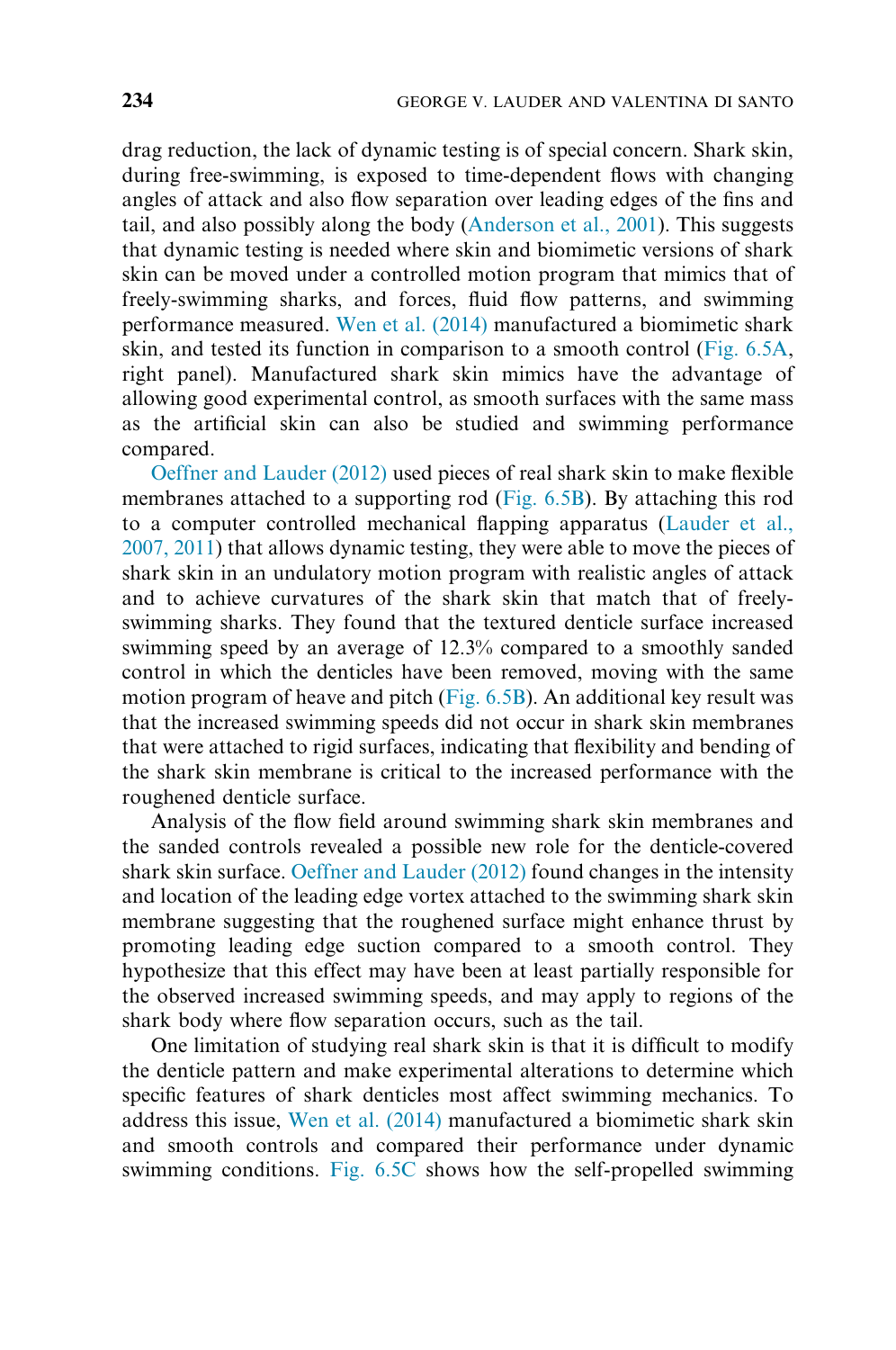speed of the biomimetic shark skin and smooth controls compares when moved at a constant heave of  $\pm 1.5$  cm at 1 Hz under a variety of different pitch angles. Manufactured shark skin swam significantly faster at pitch angles of  $5^{\circ}$ ,  $10^{\circ}$ , and  $15^{\circ}$ , but at the same speed as the smooth control at low  $(0^{\circ})$  and high (20–30<sup>o</sup>) pitch angles. The effect of the shark skin surface on locomotor performance thus depends critically on the motion program and how the surface interacts dynamically with oncoming flow as it moves through water.

These results suggest that the function of the roughened denticle-covered skin of sharks is complex and motion-dependent, and it is clear that much more remains to be discovered about the diversity of denticle patterns over the body and among species, the effect of possible movement of individual denticles during swimming (Lang et al., 2008, 2014), and the functional significance of the ornamentation on the denticle surface.

### 6. ENERGETICS OF ELASMOBRANCH LOCOMOTION

Studies that estimate the energetic costs incurred by elasmobranchs during swimming are scarce. In a few cases, costs of locomotion have been measured using a Brett-type swim tunnel (Brett, 1971), although recent technological advances have allowed researchers to approximate energetic costs in freeswimming sharks using speed and tail-beat sensors that have been calibrated to oxygen consumption rates (e.g., Graham et al., 1990; Scharold and Gruber, 1991; Sepulveda et al., 2004; Bernal et al., 2012; see also Chapter 8). Most studies on the metabolism of elasmobranchs have focused on a few benthic and inactive species, resting on the bottom of a respirometer (resting metabolic rate; Brett and Blackburn, 1978; Ferry-Graham and Gibb, 2001; Di Santo and Bennett, 2011b). However, some studies also measured resting metabolic rates of more active sharks, such as the mako shark, which exhibit oxygen consumption rates at rest similar to comparably sized yellowfin tuna Thunnus *albacares* (240 vs. 253 mg  $O_2 \times kg^{-1} h^{-1}$ , respectively; Graham et al., 1990; Dewar and Graham, 1994). A few other researchers have used swim tunnels to measure swimming metabolic rates in sharks. The metabolic rates of elasmobranchs during steady swimming have been reported for mako (Graham et al., 1990; Sepulveda et al., 2007), leopard (Scharold et al., 1988a), lemon (Scharold and Gruber, 1991), blacknose sharks (Carlson et al., 1999), and for one batoid, the little skate (Di Santo and Kenaley, in preparation), and these comparative data are summarized in Fig. 6.6 and Table 6.1. The little skate exhibits lower energetic costs during steady swimming when compared to more active ectothermic and lamnid sharks. Oxygen consumption decreases somewhat in the little skate as a function of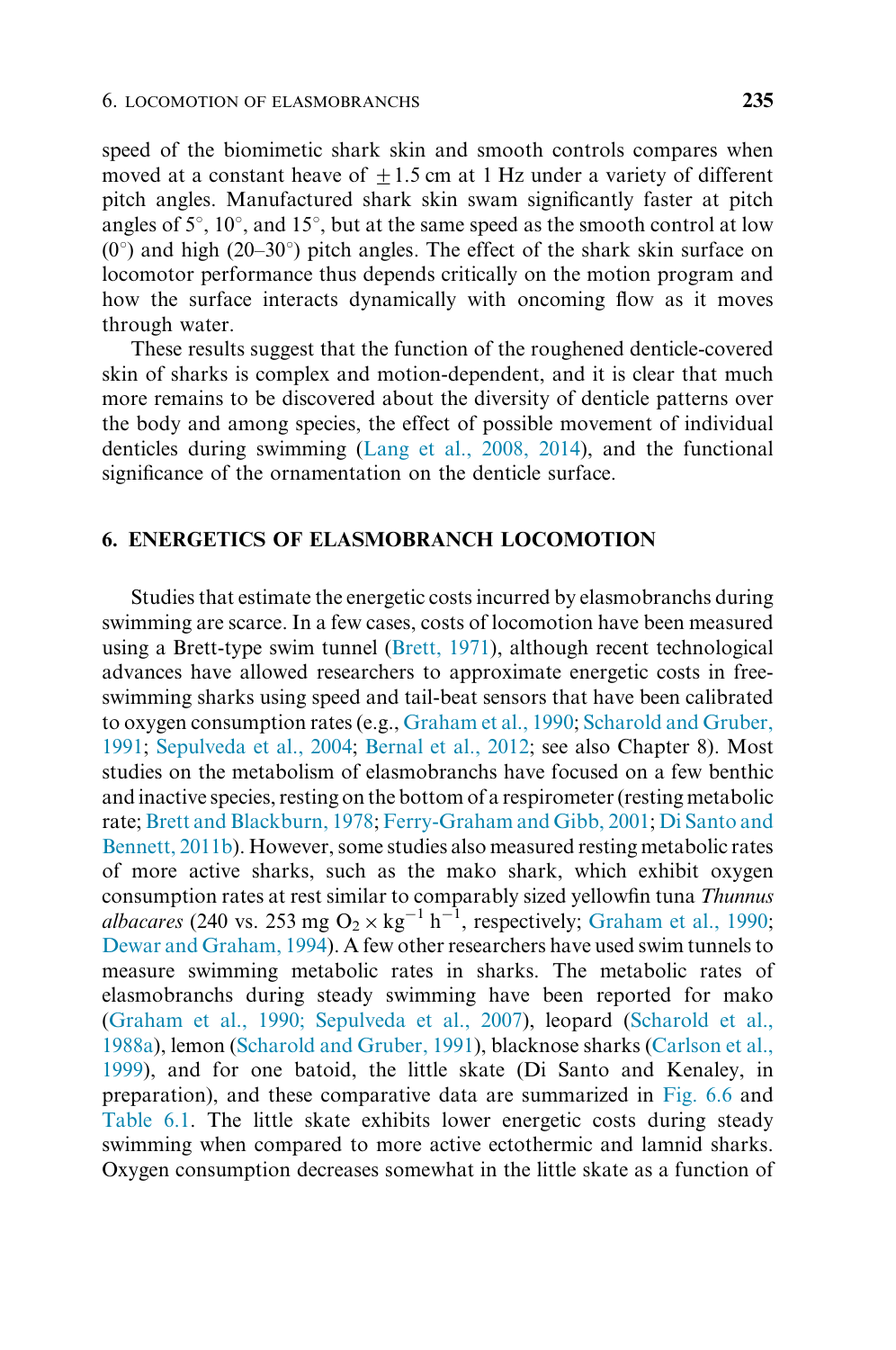

Figure 6.6. Oxygen consumption rates (VO<sub>2</sub>  $\pm$  SE) of five species of elasmobranchs at different swimming speeds (in Body Lengths per second, BL/s): open triangle: Isurus oxyrinchus (Graham et al., 1990); closed triangle: Negaprion brevirostris (Scharold and Gruber, 1991); open circle: Triakis semifasciata (Scharold et al., 1988); closed circle: Carcharhinus acronotus (Carlson et al., 1999); closed square: Leucoraja erinacea (Di Santo and Kenaley, unpublished data).

speed within the range tested  $(0.75-1.25$  BL/s). It is possible that the slightly higher metabolic rates of skates swimming at the lowest speed (Fig. 6.6) may be due to the fact that they were swimming below the velocity necessary to maintain hydrostatic equilibrium (Bernal et al., 2012), and thus incurred additional costs to maintain body stability. Even though there are only a few studies on elasmobranch energetics during activity, it is apparent that there is a positive association between fast-swimming fishes and swimming metabolic rates (Table 6.1). For instance, even after adjusting for temperature and body size, scalloped hammerhead sharks Sphyrna lewini consume nearly double the amount of oxygen that leopard sharks use when both are swimming about 1 body length per second (Scharold et al., 1988; Lowe, 1996, 2002).

Basic measures of oxygen consumption such as the resting metabolic rate and active metabolic rate are useful for a gross determination of the costs of activity in a species. However, calculating the aerobic scope (i.e., the difference between the maximum and the resting metabolic rates) can be used to estimate the capacity for activity in fishes (Fry, 1947; Farrell et al., 2008, 2009; Roche et al., 2013). Not surprisingly, lamnid sharks exhibit high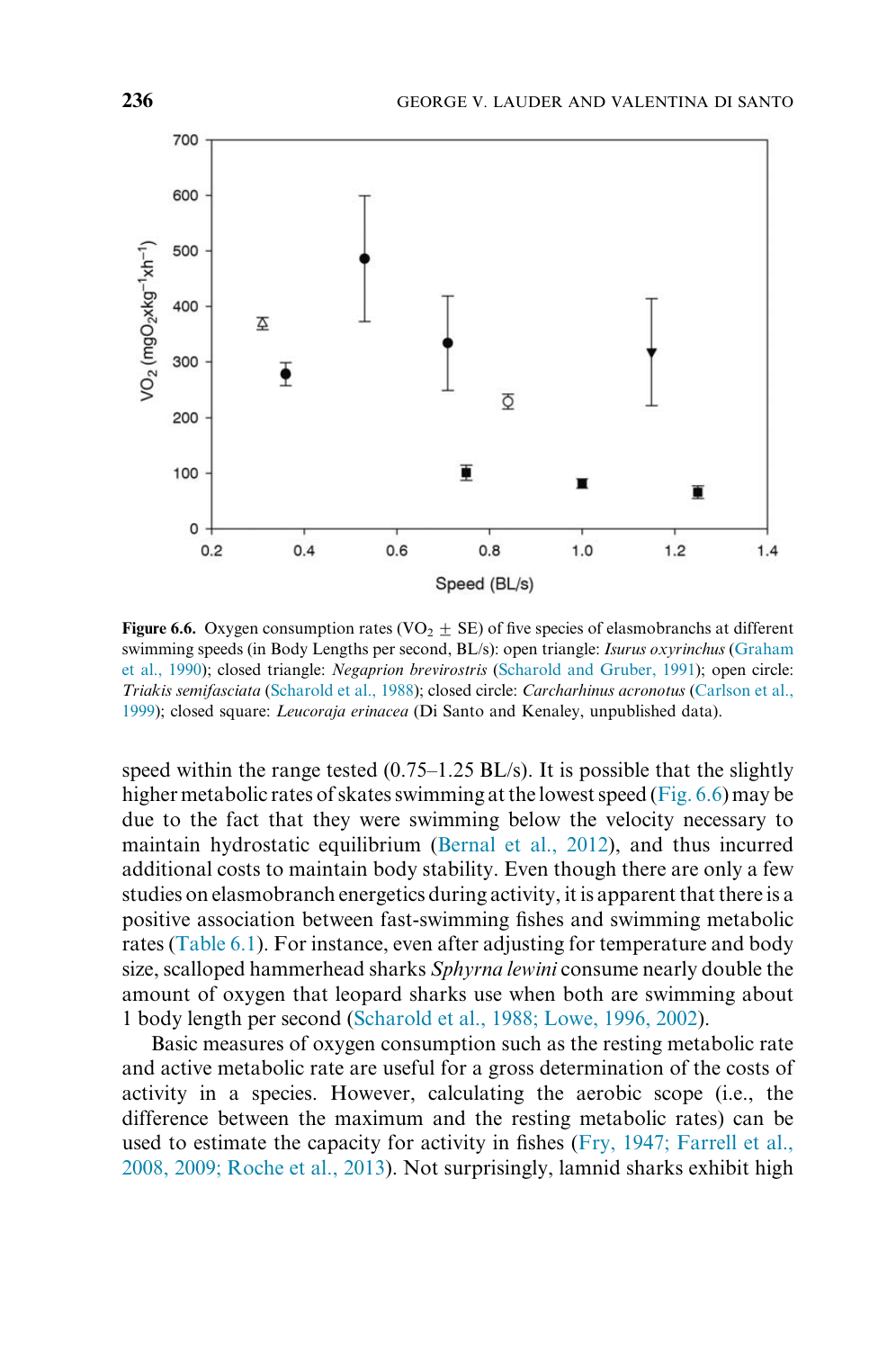| Species                     | Temperature $(^{\circ}C)$ Mass (kg) |                | <b>RMR</b>                      | <b>AMR</b><br>$(mgO_2 \times h^{-1} \times kg^{-1})$ $(mgO_2 \times h^{-1} \times kg^{-1})$ $(kJ \times kg^{-1} \times km^{-1})$ and speed | <b>COT</b>               | Behavior                                    | Reference                               |
|-----------------------------|-------------------------------------|----------------|---------------------------------|--------------------------------------------------------------------------------------------------------------------------------------------|--------------------------|---------------------------------------------|-----------------------------------------|
| Anguilla<br>anguilla        | 19                                  | 0.155          | 42.21                           | 62.71                                                                                                                                      | 0.62                     | Steady swimming van Ginneken<br>$0.5$ BL/s  | et al. (2005)                           |
| Oncorhynchus<br>mykiss      | 19                                  | 0.161          |                                 | 130.4                                                                                                                                      | 2.73                     | Steady swimming van Ginneken<br>$0.7$ BL/s  | et al. (2005)                           |
| Negaprion<br>brevirostris   | 25                                  | 1.39           | 152.6                           | 240.2                                                                                                                                      | 3.84                     | Swimming<br>$0.4$ BL/s                      | Scharold and<br>Gruber (1991)           |
| Triakis<br>semifasciata     |                                     |                | 105                             | 229                                                                                                                                        |                          | Swimming<br>$0.84$ BL/s                     | Scharold et al.<br>(1988)               |
| <i>Isurus</i><br>oxyrinchus | $16.5 - 19.5$                       | $4.4 - 9.5$    | 344                             | 541                                                                                                                                        | 3.79                     | Swimming<br>$0.65$ BL/s                     | Sepulveda et al.<br>(2007)              |
| Squalus                     | 10                                  | 2              | 32.4                            | 88.4                                                                                                                                       | $\overline{\phantom{0}}$ | Swimming speed<br>not controlled            | Brett and<br><b>Blackburn</b><br>(1978) |
| Scyliorhinus<br>stellaris   | $17.8 - 19.3$                       | 2.5            | 92                              | 162                                                                                                                                        |                          | $0.27$ BL/s                                 | Steady swimming Piiper et al. (1977)    |
| <b>Scarus</b><br>schlegeli  | $26 - 27$                           | 0.243          | 127                             |                                                                                                                                            | 2.39                     | $U_{\text{crit}}$ 2.3 BL/s                  | Korsmeyer et al.<br>(2002)              |
| Rhinecanthus<br>aculeatus   | $26 - 27$                           | 0.106          | 74.7                            |                                                                                                                                            | 1.74                     | $U_{\rm crit}$ 1.5 BL/s                     | Korsmeyer et al.<br>(2002)              |
| Sphyrna lewini 22-28        |                                     | $5.90 - 12.21$ | $\overbrace{\rule{2.5cm}{0pt}}$ | 273.9                                                                                                                                      | 1.45                     | Free-swimming<br>$0.81$ BL/s                | Lowe $(2002)$                           |
| Leucoraja<br>erinacea       | 15                                  | 0.009          | 35.54                           | 69.5                                                                                                                                       | 3.8                      | Steady swimming Di Santo and<br>$1.25$ BL/s | Kenaley (in<br>Preparation)             |

Table 6.1Summary of resting metabolic rates (RMRs), swimming or active metabolic rates (AMRs), and cost of transport (COT) for elasmobranchs and selected teleosts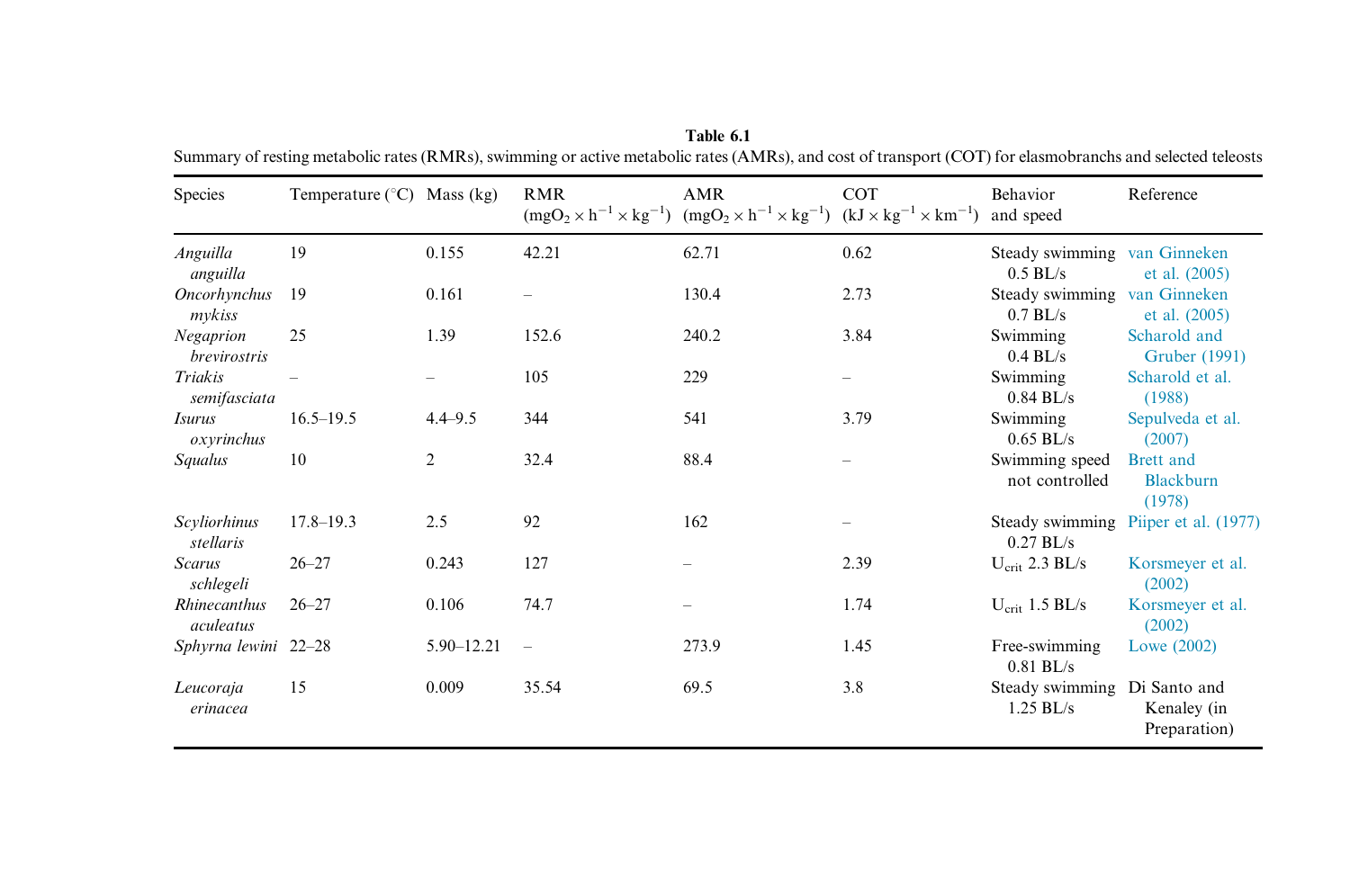active metabolic rates (Fig. 6.6) which correlate with long-distance migrations and the ability to catch fast-moving prey (Bonfil et al., 2005; Sepulveda et al., 2007; Jorgensen et al., 2010). Lamnid sharks also exhibit relatively high resting metabolic rates to accommodate morphological and physiological adaptations for high swimming performance. In fact, it has been estimated that white sharks use about 46% of their total energy intake just to sustain basal metabolic demands (Ezcurra et al., 2012).

The deployment of small activity loggers has enabled measurement of the costs of locomotion in free swimming fishes (Scharold et al., 1988; Scharold and Gruber, 1991; Farrell et al., 2008; Gleiss et al., 2010). Although precise speed sensors, accelerometers, and heart-rate monitors are now available and can be calibrated with standard swimming tests in the laboratory, there are many abiotic and biotic factors that can alter metabolic and heart rates in fishes beside swimming speed. It is unlikely that an elasmobranch would swim constantly at the same depth and in the same area, and it is therefore likely to encounter a variety of thermal environments, salinities, pH, and dissolved oxygen levels. All these abiotic factors are known to affect physiological processes in fishes (Fry, 1971; Carlson and Parsons, 2001; Meloni et al., 2002; Farrell et al., 2008; Di Santo and Bennett, 2011a; Di Santo, 2015). In addition, the presence or absence of predators, prey, and conspecifics can alter cost of activity (Wurtsbaugh and Li, 1985; Trudel et al., 2001; Allan et al., 2013; Binning et al., 2013). These factors make interpreting the data obtained from loggers challenging, but for pelagic elasmobranchs there is often little alternative.

The energetics of steady free swimming in elasmobranchs can be quite difficult to measure, especially in benthic species that are ordinarily mostly sedentary, and an alternative measure of locomotor capacity can be obtained by measuring excess post-exhaustion oxygen consumption in fishes that have been manually chased (Cutts et al., 2002; Svendsen et al., 2011; Roche et al., 2013). In this protocol, researchers gently and repeatedly tap the fish thus eliciting "burst-and-glide" swimming until the fish is unresponsive to handling, that is, fatigue is achieved, and the fish is immediately transferred to a respirometer to measure the "oxygen debt" accumulated as a result of intense short exercise (Svendsen et al., 2011; Clark et al., 2013; Di Santo, in review). For many benthic species, this method represents, to date, the only effective way to measure maximum metabolic rates, and it also may result in higher oxygen consumption rates than those measured during swimming, allowing a better estimation of maximal aerobic capacity (Clark et al., 2013; Roche et al., 2013). In the section 'Climate Change: Effects on Elasmobranch Locomotor Function' we describe results from this method applied to the little skate in an effort to understand the effects of changing oceanic conditions on locomotor energetics.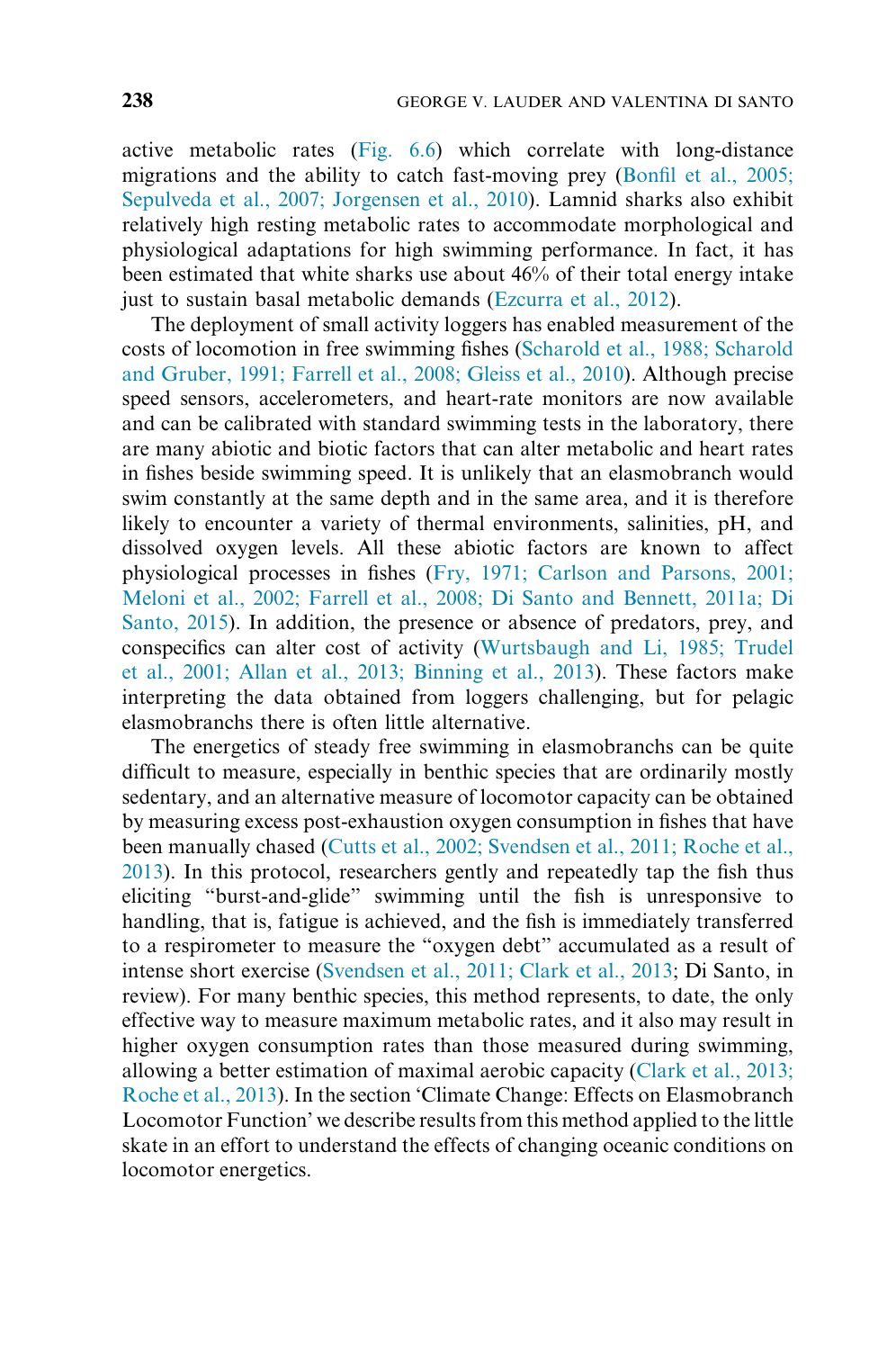Finally, we emphasize that there is a near total lack of studies on the cost of locomotion in batoids, and the data shown in Fig. 6.6 for the little skate represent the only measurements that we are aware of. Without broader taxonomic representation of elasmobranch energetic data, we will not be able to make general conclusions as to energetic underpinnings associated with different modes of locomotion, and this is an especially fruitful area for future research.

## 7. CLIMATE CHANGE: EFFECTS ON ELASMOBRANCH LOCOMOTOR FUNCTION

Since the industrial revolution, global atmospheric carbon dioxide  $(CO<sub>2</sub>)$  concentrations have increased from 280 to about 400 ppm (in 2015), thus reaching levels that have not been experienced in the past 65 million years (IPCC, 2013). The two major consequences of the accelerating increase in atmospheric  $CO<sub>2</sub>$  concentration are a rise in ocean temperature and acidification (i.e., lower pH). Temperature alone is considered to be the "abiotic master factor" as it is known to affect nearly every metabolic process in fishes (Fry, 1971; Brett, 1971). In fact, fishes are known to select different temperatures in order to enhance physiological processes (Sims et al., 2006; Wallman and Bennett, 2006; Di Santo and Bennett, 2011a). As ocean temperature increases as a consequence of climate change, we might expect fish to adjust to the new thermal environment through physiological acclimatization (Somero, 2010; Donelson et al., 2012), adaptation (Angilletta et al., 2004; Baumann and Conover, 2011; Di Santo, 2015), or behavioral thermoregulation (Perry et al., 2005; Greenstein and Pandolfi, 2008).

Similarly to other metabolic processes, swimming performance in fishes is known to be affected by abiotic climate-related factors such as temperature and pH (Chin and Kyne, 2007; Ishimatsu et al., 2008; Pang et al., 2011; Chen et al., 2011). Swimming performance increases with temperature up to a thermal optimum, beyond which performance declines rapidly. As organisms often live close to their thermal optimum, even a slight increase in ambient temperature may drastically reduce the energy available for highly demanding aerobic activities, such as locomotion (Rummer et al., 2014; Di Santo, in review; Brill and Lai, 2015). Locomotor efficiency is key to survival and reproduction in fishes, as swimming is used to migrate daily and seasonally to forage, spawn, and avoid predators. In addition, in light of environmental change, efficient locomotion may also ensure that elasmobranch fishes are able to find suitable refugia. Relocation to more favorable areas assumes that populations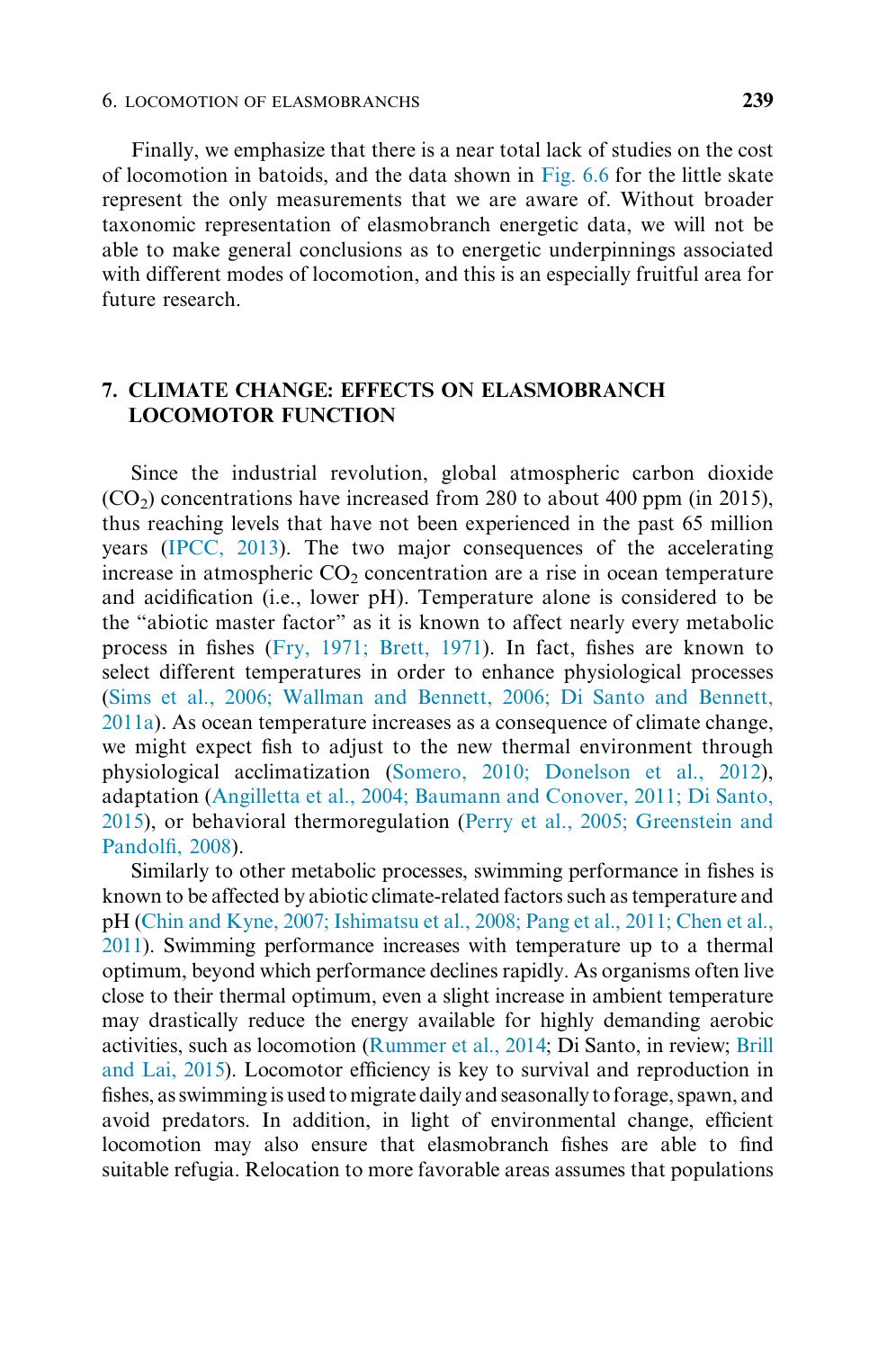of elasmobranchs will be able to find and move to the new locations, and this assumption should be treated with caution (Chin and Kyne, 2007). The ability (or lack of thereof) to undertake large-scale migrations raises serious concerns especially for less mobile, or philopatric species that tend to remain close to their home areas. When comparing the costs of transport and metabolic rates of a range of elasmobranch and teleost fishes, it becomes apparent that metabolic rates per se are not a good indicator to predict the ability of a fish to migrate (Table 6.1). In fact, even though the European eel, Anguilla Anguilla, has comparable swimming metabolic rates to the little skate (62.7 vs. 69.5 mgO<sub>2</sub> × kg<sup>-1</sup> × h<sup>-1</sup>), it uses over five times less energy than the little skate to cover the same distance (Table 6.1). These results correspond to observations of activity of these two species in nature. The European eel has a very low cost of transport as a result of the combination of undulatory locomotor mode, a long body length and low oxygen consumption, and can therefore undertake a migration of 6000 km from Europe to the Sargasso Sea in 180 days (van Ginneken et al., 2005). In contrast, the little skate shows high site fidelity (philopatry) and short migratory distances (Di Santo, 2015), despite the fact that the lowest active metabolic rate measured in this species is comparable to that of the European eel.

Even though, generally, teleosts seem to exhibit lower costs of transport when compared to elasmobranchs based on the available comparative data in Table 6.1, it seems that the small body size of the little skate may reduce efficiency of locomotion over long distances and increase overall energy expenditure. In fact, the little skate has some of the highest costs of transport within elasmobranch species tested to date, and it is only surpassed by more active and larger sharks, such as the mako (Table 6.1). In light of these data, it is important to consider cost of transport along with resting and active metabolic rates to improve predictions of whether or not fish species may be able to significantly shift their geographic range.

Ocean warming is already affecting demography, geographic range, and predator timing of populations and species (Murawski, 1993; Walther et al., 2002; Perry et al., 2005; Parmesan, 2006; Dulvy et al., 2008; Chen et al., 2011). Demographic changes include shifts in recruitment, body size, and survival (Pörtner and Farrell, 2008; Genner et al., 2010; Gardner et al., 2011). Geographic shifts include those toward the poles (Walther et al., 2002; Perry et al., 2005; Beaugrand et al., 2008; Chen et al., 2011), and phenological changes include anticipating the timing of spawning and migrations (Farrell et al., 2008; Martins et al., 2011; Eliason et al., 2011), causing a mismatch between prey and predator timing (Raubenheimer et al., 2012). In particular, warming is thought to expand species ranges toward higher latitudes or deeper waters (Walther et al., 2002; Parmesan, 2006; Burrows et al., 2011). Perry et al. (2005) documented a shift in mean depth of the cuckoo ray, Leucoraja naevus, with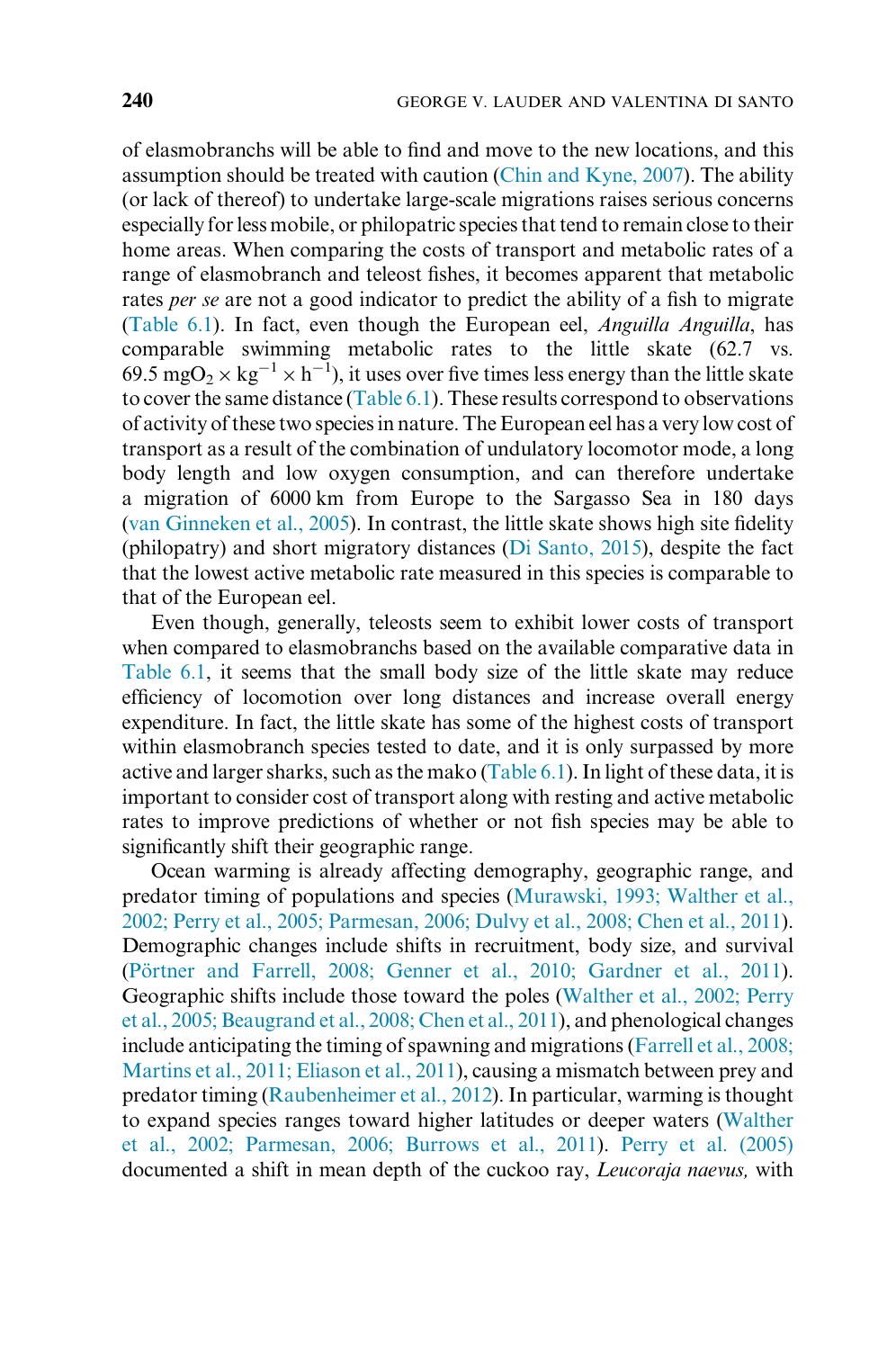species moving to deeper water as a response to warming, while Stebbing et al. (2002) showed a correlation between warming of the North Atlantic and migration of warmer water elasmobranch species, such as the sharpnose sevengill *Heptranchias perlo* and big-eye thresher *Alopias superciliosus*, to the Cornish coasts of Great Britain. Some species are highly migratory and may travel across oceans to exploit seasonal productivity events (see Camhi et al., 2008, for review). It is clear that, in order to undertake such large-scale migration toward suitable refugia, elasmobranch fishes should be able to sustain prolonged swimming, and more data are needed to determine migratory capacities.

Compared to viviparous elasmobranchs, oviparous species such as skates have a reduced geographic distribution (Goodwin et al., 2005). This is thought to occur because skates are typically smaller in size than livebearing elasmobranchs, and size correlates with the ability tomaintain wider geographic ranges (Musick et al., 2004). Additionally, skates have to restrict their ranges to suitable spawning habitats, because embryos are spatially and temporally constrained in the egg case for a prolonged period of time (one or more seasons; Palm et al., 2011; Di Santo, 2015). As a consequence, although some batoids undertake seasonal latitudinal migrations, some species, like the little skate in the Northwestern Atlantic, only show weak seasonal distribution patterns that consist of short distance movements from coastal and shallow waters to offshore and deeper waters during colder months (McEachran, 2002). Perhaps because of these spawning and spatial constraints, growth rates and maturation times are different in adjacent populations of little skates from the Gulf of Maine and Georges Bank (Di Santo, 2015).

In addition, when the effects of increasing temperature and acidification on the costs of the escape response were tested in the little skate by employing a chasing protocol, performance showed a decline even with a modest increase in temperature  $(3^{\circ}C)$  beyond the thermal optimum (Fig. 6.7). This effect is particularly pronounced in skates from the Gulf of Maine, thus underscoring the importance of comparative studies of locally adapted populations within a species. An additional factor that can affect locomotor performance is acidification, which is known to exacerbate the effect of warming on elasmobranch swimming performance. In fact, increased water acidification reduced the escape performance (intensity of response and aerobic scope) in juvenile little skates from the Gulf of Maine, while a much less pronounced effect was observed in the Georges Bank population (Fig. 6.7). Even though the increase in temperature and acidification was not lethal in this species, it decreased endurance during the escape response, and prolonged recovery time after exhaustive exercise (Fig. 6.8), thus reducing the likelihood that the fish will be resilient in changing environment. While low pH increased recovery time in both populations, skates from the Gulf of Maine exhibited elevated metabolic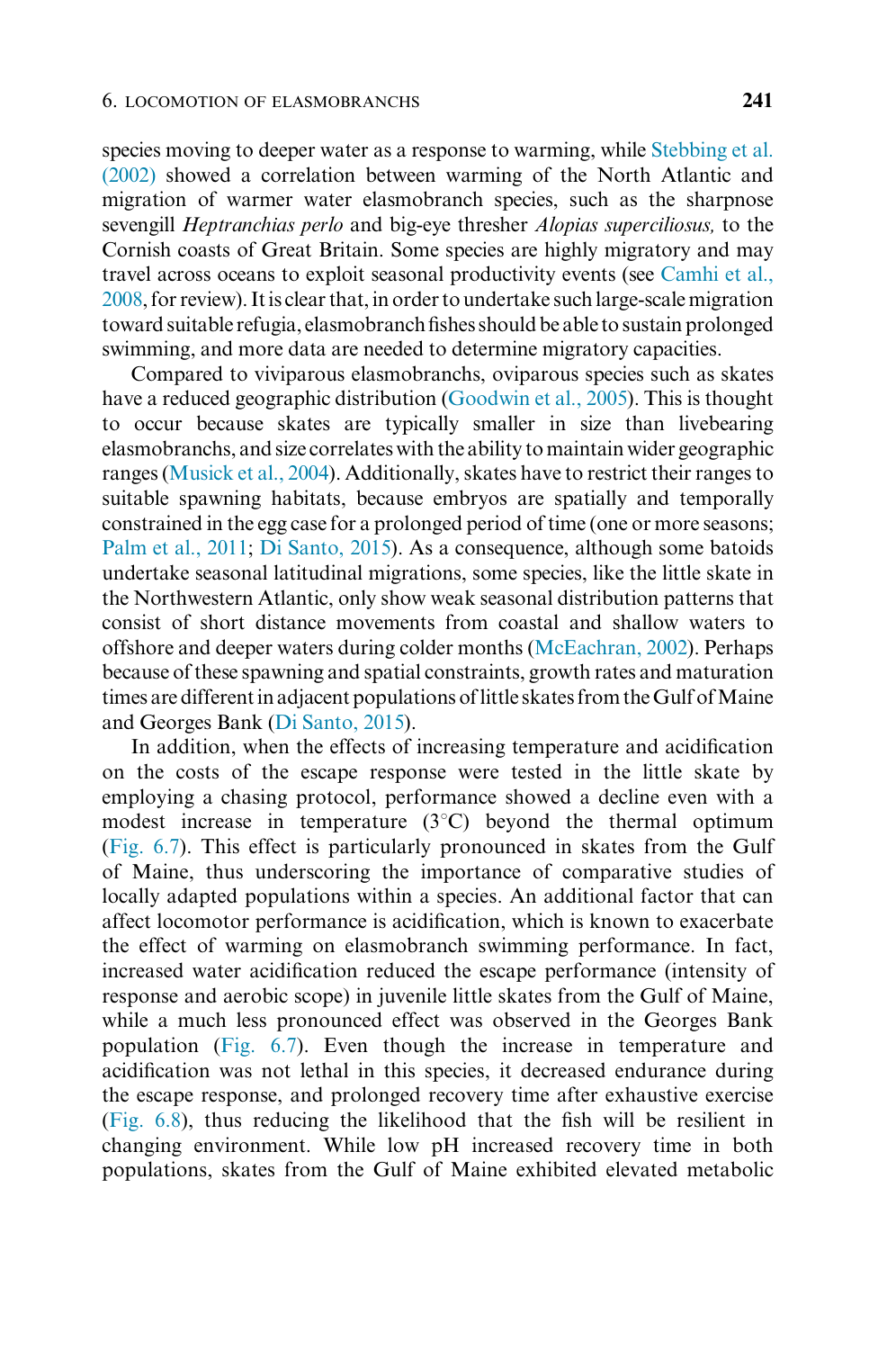

Figure 6.7. (A) Time to fatigue, (B) turns to fatigue, (C) intensity of exercise measured in turns per minute (mean  $\pm$  SE) for Leucoraja erinacea from the Gulf of Maine (n=24) and the Georges Bank ( $n=24$ ) at three temperatures and two pH conditions (high=8.1 and low=7.7). Different pH levels were controlled as suggested by Riebesell et al. (2010) according to high emission scenarios by year 2100 model RCP 8.5 (IPCC, 2013). Different lower and upper case letters represent significant differences within high and low pH conditions, respectively; double daggers represent significant differences between pH treatment at each temperature; asterisks represent significant differences between populations (Tukey-Kramer MCT;  $\alpha$ =0.05) (Di Santo, in review).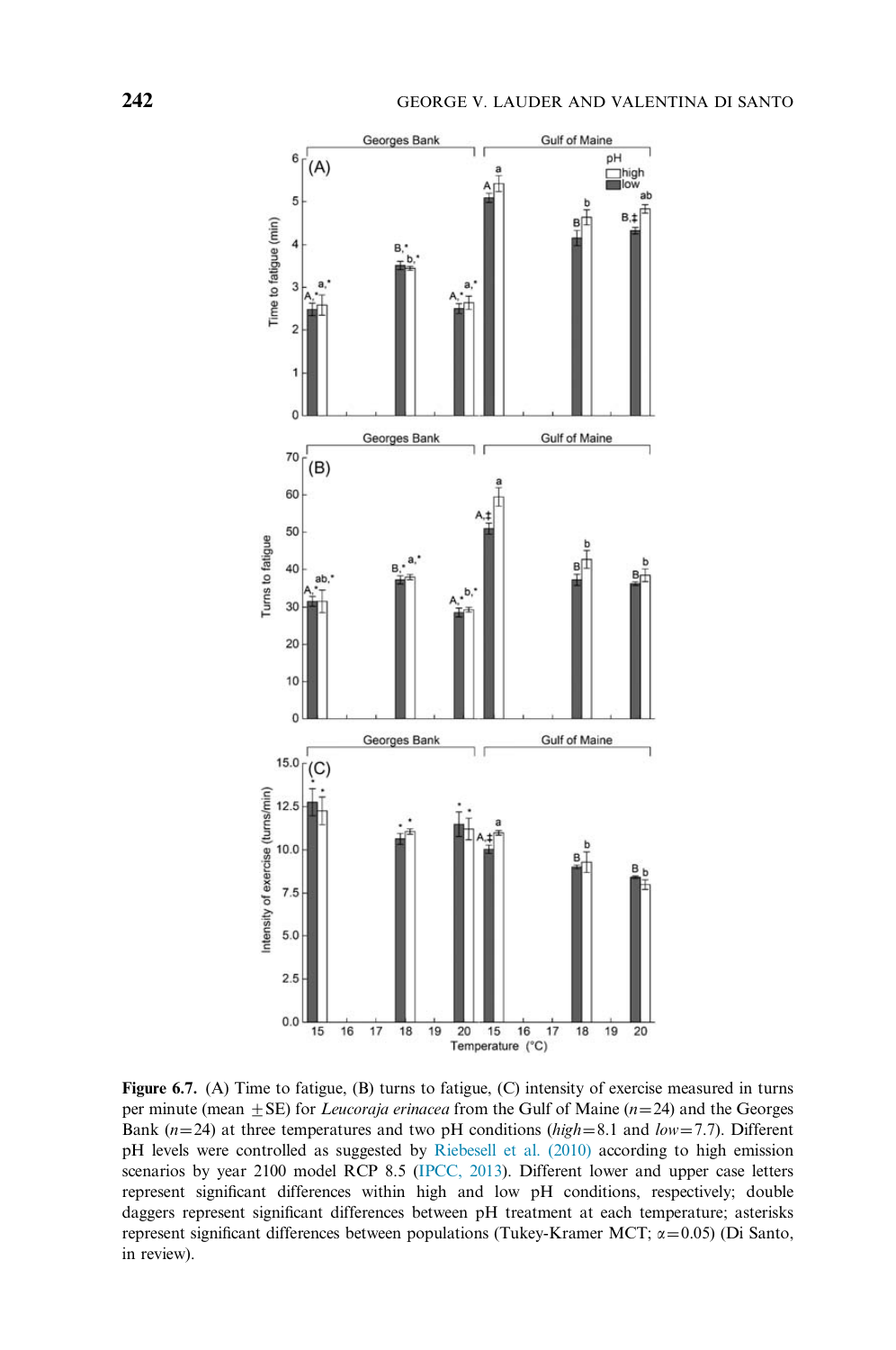

**Figure 6.8.** Post-exhaustion oxygen consumption responses (mean  $+SE$ ) in two populations (Georges Bank, A and B, and Gulf of Maine, C and D) of juvenile little skate Leucoraja erinacea  $(n = 24$  per population) raised in common garden conditions to mimic current and future levels of warming and acidification (high  $pH = 8.1$ , low  $pH = 7.7$ ). Colors indicate different temperatures. The symbol \* indicates significant difference in mean oxygen consumption between resting metabolic rates (controls) and post-exhaustion metabolic rates (repeated measures ANOVA followed by Dunnett's test,  $p < 0.05$ ) (Di Santo, in review).

rates for as much as double the time as individuals from Georges Bank (Fig. 6.8), making them potentially more vulnerable to ocean acidification.

Whenever migration or dispersal capacities are restricted because of a limited locomotor capacity, or surrounding habitats are unsuitable, climate change is expected to cause widespread extinctions (Dulvy et al., 2008). Because the response to temperature and acidification increase is likely to be species- and age-specific, it is plausible to expect demographic and functional shifts in marine ecosystems (Perry et al., 2005). Local extirpation of ecologically important species, like elasmobranchs, have the potential to destabilize ecosystem functioning. It has been suggested that species with faster generation times will be able to respond more rapidly to environmental changes either through adaptation or by shifting geographic ranges toward more suitable habitats (Somero, 2010). However, elasmobranchs are typically large and even smaller species may grow and mature at a slow rate, making them particularly susceptible to rapid changes in the environment. Until recently, plastic responses were not considered a possible long-term solution to directional change in the environment, but recent studies have proposed that transgenerational acclimation to warming and acidification may increase performance of offspring of fishes exposed to increased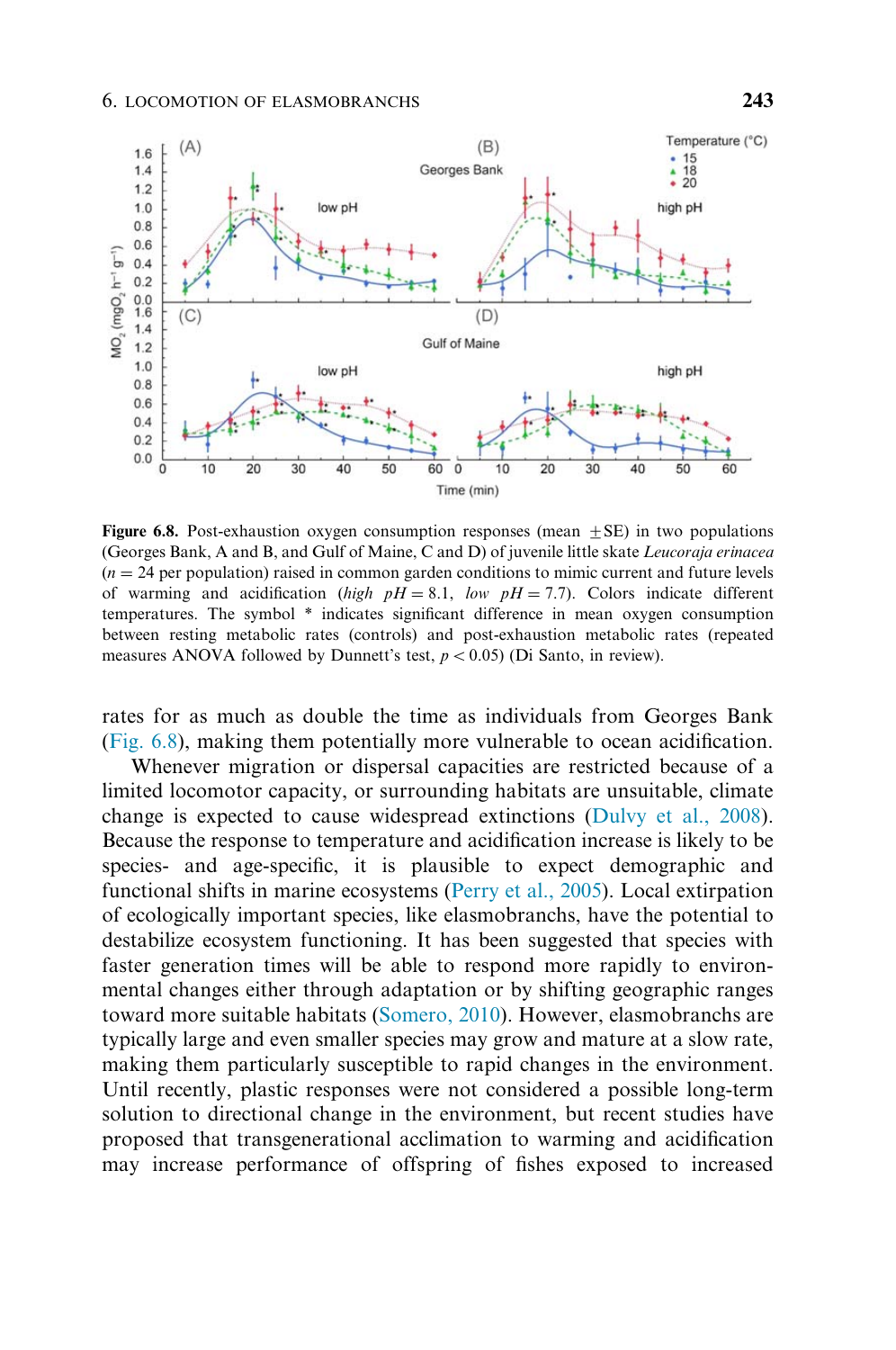temperature (Ho and Burggren, 2009; Donelson et al., 2011; Grossniklaus et al., 2013). Although a number of studies have examined the effect of ocean warming and acidification on teleost fishes over the past five years (e.g., Checkley et al., 2009; Baumann and Conover, 2011; Baumann et al., 2012; Nilsson et al., 2012), our understanding of the impacts on elasmobranch species is still surprisingly limited. To improve management practices for elasmobranch populations, there is an urgent need for implementation of multistressor studies on different life stages and on individuals sampled at different locations. This will allow us to identify critical life stages for survival, as well as the potential for acclimation and/or adaptation in swimming performance when directional environmental change occurs (Melzner et al., 2009; Checkley et al., 2009; Baumann and Conover, 2011; Baumann et al., 2012; Nilsson et al., 2012). Multistressor studies on different life stages and locally adapted populations may also allow us to understand the mechanisms underlying resilience to warming and acidification and ultimately can aid in determining "winning and losing" elasmobranch physiotypes under a changing climate.

## 8. CONCLUSIONS

Despite considerable progress toward understanding elasmobranch locomotion in recent years, there is still much to be done with some surprising gaps remaining. In particular, there are relatively few data on elasmobranch locomotor energetics and batoid swimming energetics in particular, for which data are only available for one small skate species (Table 6.1). Active metabolic rates of pelagic sharks are certainly extremely challenging to measure directly, and controlled studies in a laboratory flume setting will be difficult to achieve given the complications of swimming large sharks in the confined space of a flume working section. Surrogate and indirect metrics such as heart rate do not provide a complete picture of the cost of transport, and it is likely that values of active metabolic rates for many shark species will remain largely inferential for some time to come.

But even fundamental kinematic analyses of body and tail deformation during swimming are limited to a few species, and three-dimensional data are available for even fewer and mostly smaller species. A much broader quantitative study of locomotor kinematics in three-dimensions is key to understanding the diversity of locomotor modes and the relation between body shape and bending patterns of the body and tail during swimming and maneuvering. The remarkable diversity of elasmobranch shape and internal structure is not reflected in functional studies, which to date have focused on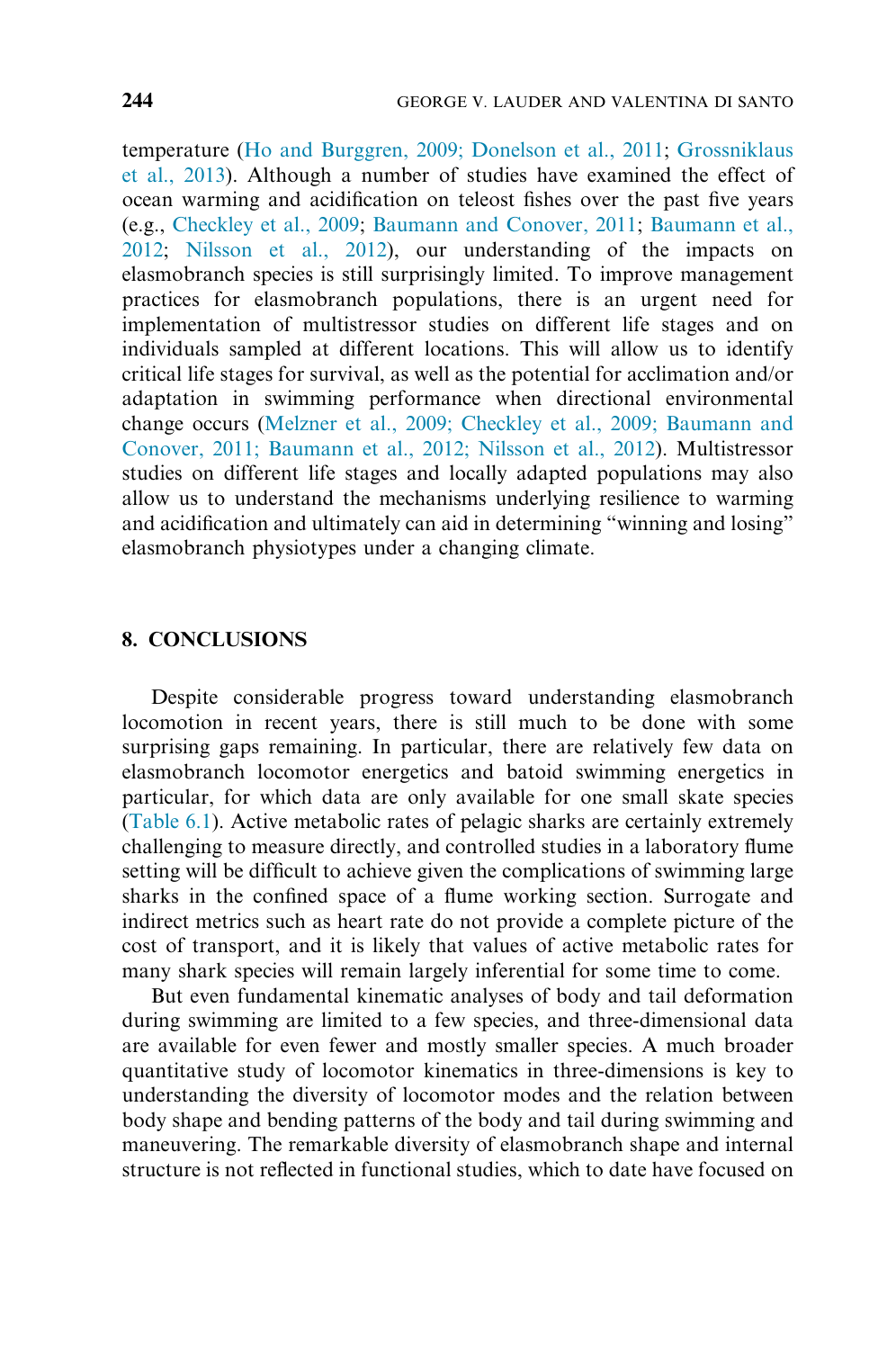a very limited subset of diversity. A key challenge for the future is to extend current work on locomotor biomechanics to encompass a variety of species of different habits and forms.

#### ACKNOWLEDGMENTS

This work was supported by ONR-MURI Grant N000141410533 monitored by Dr. Bob Brizzolara, ONR grant N00014-09-1-0352 monitored by Dr. Tom McKenna, and by National Science Foundation grants EFRI-0938043 and CDI 0941674. Many thanks to all our collaborators for their assistance and efforts to better understand elasmobranch locomotion over the years.

#### **REFERENCES**

- [Affleck, R. J. \(1950\). Some points in the function, development, and evolution of the tail in](http://refhub.elsevier.com/B978-0-12-801289-5.00006-7/sbref1) fishes. [Proc. Zool. Soc. Lond.](http://refhub.elsevier.com/B978-0-12-801289-5.00006-7/sbref1) 120, 349–368.
- [Allan, B. J., Domenici, P., McCormick, M. I., Watson, S.-A. and Munday, P. L. \(2013\).](http://refhub.elsevier.com/B978-0-12-801289-5.00006-7/sbref2) Elevated  $CO<sub>2</sub>$  [affects predator-prey interactions through altered performance.](http://refhub.elsevier.com/B978-0-12-801289-5.00006-7/sbref2) PLoS One 8, [e58520.](http://refhub.elsevier.com/B978-0-12-801289-5.00006-7/sbref2)
- [Anderson, E. J., McGillis, W. and Grosenbaugh, M. A. \(2001\). The boundary layer of](http://refhub.elsevier.com/B978-0-12-801289-5.00006-7/sbref3) [swimming fish.](http://refhub.elsevier.com/B978-0-12-801289-5.00006-7/sbref3) J. Exp. Biol. 204, 81–102.
- [Angilletta, M. J., Oufiero, C. E. and Sears, M. W. \(2004\). Thermal adaptation of maternal and](http://refhub.elsevier.com/B978-0-12-801289-5.00006-7/sbref4) [embryonic phenotypes in a geographically widespread ectotherm animals and environ](http://refhub.elsevier.com/B978-0-12-801289-5.00006-7/sbref4)ments. In [Proceedings of the Third International Conference of Comparative Physiology and](http://refhub.elsevier.com/B978-0-12-801289-5.00006-7/sbref4) Biochemistry, [KwaZulu-Natal, South Africa, 7–13 August 2004, vol. 1275. Elsevier,](http://refhub.elsevier.com/B978-0-12-801289-5.00006-7/sbref4) [pp. 258–266.](http://refhub.elsevier.com/B978-0-12-801289-5.00006-7/sbref4)
- [Baumann, H. and Conover, D. O. \(2011\). Adaptation to climate change: contrasting patterns of](http://refhub.elsevier.com/B978-0-12-801289-5.00006-7/sbref5) [thermal-reaction-norm evolution in Pacific versus Atlantic silversides.](http://refhub.elsevier.com/B978-0-12-801289-5.00006-7/sbref5) Proc. R. Soc. B Biol. Sci. 278[, 2265–2273.](http://refhub.elsevier.com/B978-0-12-801289-5.00006-7/sbref5)
- [Baumann, H., Talmage, S. C. and Gobler, C. J. \(2012\). Reduced early life growth and survival](http://refhub.elsevier.com/B978-0-12-801289-5.00006-7/sbref6) [in a fish in direct response to increased carbon dioxide.](http://refhub.elsevier.com/B978-0-12-801289-5.00006-7/sbref6) Nat. Clim. Change 2, 38–41.
- [Beaugrand, G., Edwards, M., Brander, K., Luczak, C. and Ibanez, F. \(2008\). Causes and](http://refhub.elsevier.com/B978-0-12-801289-5.00006-7/sbref7) [projections of abrupt climate-driven ecosystem shifts in the North Atlantic.](http://refhub.elsevier.com/B978-0-12-801289-5.00006-7/sbref7) Ecol. Lett. 11, [1157–1168.](http://refhub.elsevier.com/B978-0-12-801289-5.00006-7/sbref7)
- [Bechert, D. W. and Hage, W. \(2007\). Drag reduction with riblets in nature and engineering.](http://refhub.elsevier.com/B978-0-12-801289-5.00006-7/sbref8) In [Flow Phenomena in Nature. Volume 2. Inspiration, Learning, and Application](http://refhub.elsevier.com/B978-0-12-801289-5.00006-7/sbref8), vol. 2 [\(ed. R. Liebe\), pp. 457–469. Southampton, UK: WIT Press.](http://refhub.elsevier.com/B978-0-12-801289-5.00006-7/sbref8)
- [Bechert, D. W., Bartenwerfer, M., Hoppe, G. and Reif, W. E. \(1986\).](http://refhub.elsevier.com/B978-0-12-801289-5.00006-7/sbref9) Drag reduction [mechanisms derived from shark skin. Proc. 15th Int. Council of Aeronautical Sciences](http://refhub.elsevier.com/B978-0-12-801289-5.00006-7/sbref9) [Congress: London, UK, 7–12 September vol. 2: 1044–1068, paper no. ICAS-86-1.8.3.](http://refhub.elsevier.com/B978-0-12-801289-5.00006-7/sbref9) [AIAA](http://refhub.elsevier.com/B978-0-12-801289-5.00006-7/sbref9).
- [Bernal, D., Dickson, K. A., Shadwick, R. E. and Graham, J. B. \(2001\). Analysis of the](http://refhub.elsevier.com/B978-0-12-801289-5.00006-7/sbref11) [evolutionary convergence for high performance swimming in lamnid sharks and tunas.](http://refhub.elsevier.com/B978-0-12-801289-5.00006-7/sbref11) [Comp. Biochem. Physiol. A](http://refhub.elsevier.com/B978-0-12-801289-5.00006-7/sbref11) 129, 695–726.
- [Bernal, D., Donley, J. M., Shadwick, R. E. and Syme, D. A. \(2005\). Mammal-like muscles](http://refhub.elsevier.com/B978-0-12-801289-5.00006-7/sbref12) [power swimming in a cold-water shark.](http://refhub.elsevier.com/B978-0-12-801289-5.00006-7/sbref12) Nature 437, 1349–1352.
- [Bernal, D., Sepulveda, C., Mathieu-Costello, O. and Graham, J. B. \(2003a\). Comparative](http://refhub.elsevier.com/B978-0-12-801289-5.00006-7/sbref13) [studies of high performance swimming in sharks I. Red muscle morphometrics,](http://refhub.elsevier.com/B978-0-12-801289-5.00006-7/sbref13) [vascularization and ultrastructure.](http://refhub.elsevier.com/B978-0-12-801289-5.00006-7/sbref13) J. Exp. Biol. 206, 2831–2843.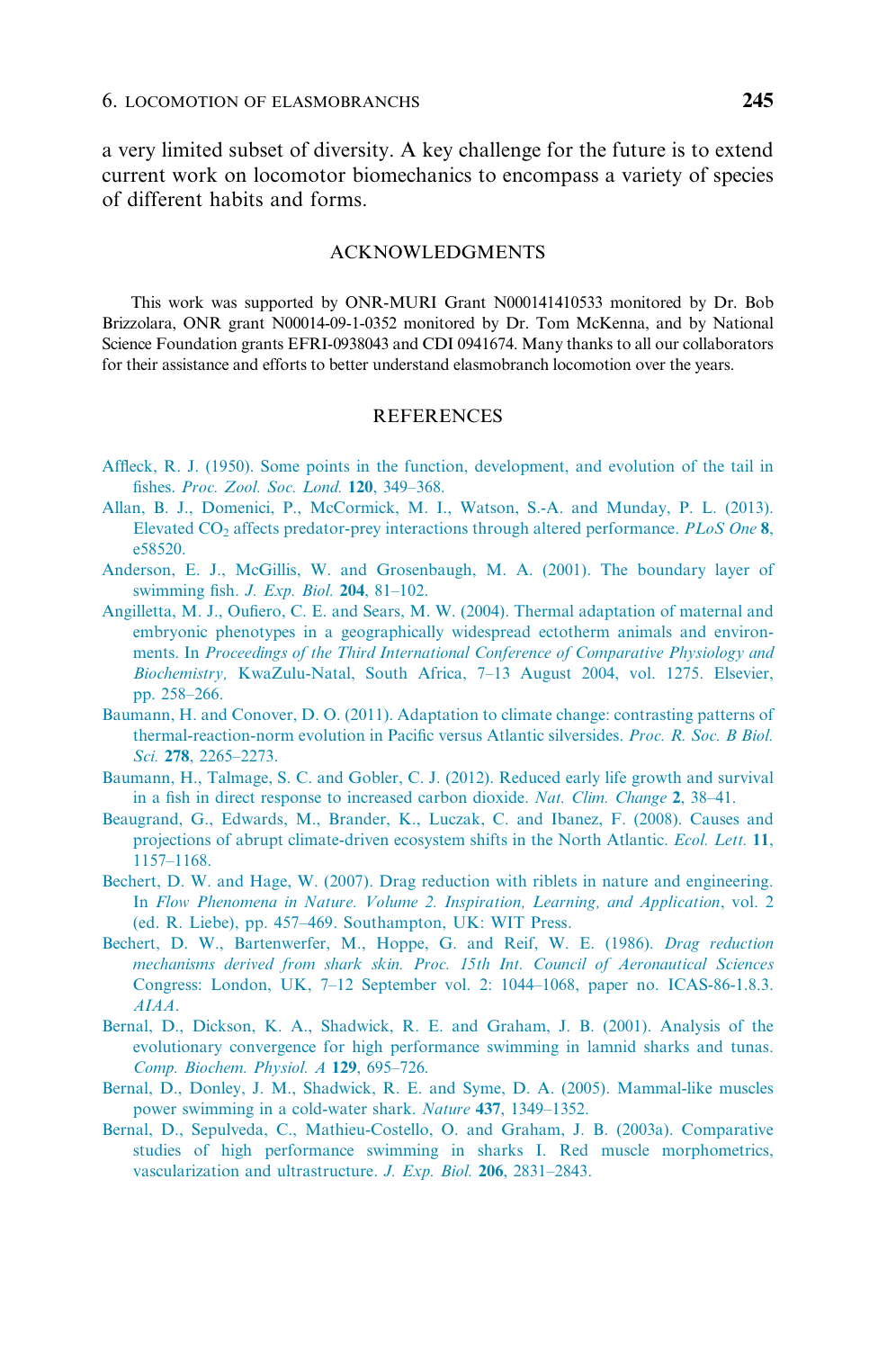- [Bernal, D., Smith, D., Lopez, G., Weitz, D., Grimminger, T., Dickson, K. A., et al. \(2003b\).](http://refhub.elsevier.com/B978-0-12-801289-5.00006-7/sbref14) [Comparative studies of high performance swimming in sharks II. Metabolic biochemistry](http://refhub.elsevier.com/B978-0-12-801289-5.00006-7/sbref14) [of locomotor and myocardial muscle in endothermic and ectothermic sharks.](http://refhub.elsevier.com/B978-0-12-801289-5.00006-7/sbref14) J. Exp. Biol. 206[, 2845–2857.](http://refhub.elsevier.com/B978-0-12-801289-5.00006-7/sbref14)
- [Bernal, D., Sepulveda, C., Musyl, M. and Brill, R. \(2009\). The eco-physiology of swimming and](http://refhub.elsevier.com/B978-0-12-801289-5.00006-7/sbref15) [movement patterns of tunas, billfishes, and large pelagic sharks. In](http://refhub.elsevier.com/B978-0-12-801289-5.00006-7/sbref15) Fish locomotion-an ethoecological Perspective [\(eds. P. Domenici and B. G. Kapoor\), pp. 436–483. Enfield, NH:](http://refhub.elsevier.com/B978-0-12-801289-5.00006-7/sbref15) [Science Publishers.](http://refhub.elsevier.com/B978-0-12-801289-5.00006-7/sbref15)
- [Bernal, D., Carlson, J. K., Goldman, K. J. and Lowe, C. G. \(2012\).](http://refhub.elsevier.com/B978-0-12-801289-5.00006-7/sbref16) Energetics, Metabolism, and Endothermy in Sharks and Rays: [Biology of Sharks and Their Relatives](http://refhub.elsevier.com/B978-0-12-801289-5.00006-7/sbref16) (second ed.). Boca [Raton, FL: CRC Press.](http://refhub.elsevier.com/B978-0-12-801289-5.00006-7/sbref16)
- [Binning, S. A., Roche, D. G. and Layton, C. \(2013\). Ectoparasites increase swimming costs in a](http://refhub.elsevier.com/B978-0-12-801289-5.00006-7/sbref17) [coral reef fish.](http://refhub.elsevier.com/B978-0-12-801289-5.00006-7/sbref17) Biol. Lett. 9, 20120927.
- [Blevins, E. and Lauder, G. V. \(2012\). Rajiform locomotion: three-dimensional kinematics of the](http://refhub.elsevier.com/B978-0-12-801289-5.00006-7/sbref18) [pectoral fin surface during swimming by the freshwater stingray](http://refhub.elsevier.com/B978-0-12-801289-5.00006-7/sbref18) Potamotrygon orbignyi. J. Exp. Biol. 215[, 3231–3241.](http://refhub.elsevier.com/B978-0-12-801289-5.00006-7/sbref18)
- [Blevins, E. L. and Lauder, G. V. \(2013\). Swimming near the substrate: a simple robotic model of](http://refhub.elsevier.com/B978-0-12-801289-5.00006-7/sbref19) [stingray locomotion.](http://refhub.elsevier.com/B978-0-12-801289-5.00006-7/sbref19) Bioinsp. Biomimet. 8, 016005.
- [Bone, Q. \(1966\). On the function of the two types of myotomal muscle fibre in elasmobranch](http://refhub.elsevier.com/B978-0-12-801289-5.00006-7/sbref20) fish. [J. Mar. Biol. Ass. U.K](http://refhub.elsevier.com/B978-0-12-801289-5.00006-7/sbref20) 46, 321–349.
- Bone, Q. (1978). Locomotor muscle. In Fish Physiology: Locomotion, vol. 7 (eds. W. S. Hoar and D. J. Randall), pp. 1–100. New York, NY: Academic Press.
- [Bone, Q. \(1988\). Muscles and locomotion. In](http://refhub.elsevier.com/B978-0-12-801289-5.00006-7/sbref22) Physiology of Elasmobranch Fishes (ed. T. J. [Shuttleworth\), pp. 99–141. Berlin: Springer Verlag.](http://refhub.elsevier.com/B978-0-12-801289-5.00006-7/sbref22)
- [Bone, Q. \(1999\). Muscular system: microscopical anatomy, physiology, and biochemistry of](http://refhub.elsevier.com/B978-0-12-801289-5.00006-7/sbref23) elasmobranch muscle fibers. In [Sharks, Skates, and Rays: The Biology of Elasmobranch](http://refhub.elsevier.com/B978-0-12-801289-5.00006-7/sbref23) Fishes [\(ed. W. C. Hamlett\), pp. 115–143. Baltimore, MD: Johns Hopkins University Press.](http://refhub.elsevier.com/B978-0-12-801289-5.00006-7/sbref23)
- [Bone, Q., Kiceniuk, J. and Jones, D. R. \(1978\). On the role of the different fibre types in fish](http://refhub.elsevier.com/B978-0-12-801289-5.00006-7/sbref24) [myotomes at intermediate swimming speeds.](http://refhub.elsevier.com/B978-0-12-801289-5.00006-7/sbref24) Fish. Bull. 76, 691–699.
- Bonfil, R., Meÿer, M., Scholl, M. C., Johnson, R., O'Brien, S., Oosthuizen, H., et al. (2005). [Transoceanic migration, spatial dynamics, and population linkages of white sharks.](http://refhub.elsevier.com/B978-0-12-801289-5.00006-7/sbref25) Science 310[, 100–103.](http://refhub.elsevier.com/B978-0-12-801289-5.00006-7/sbref25)
- [Borazjani, I. and Daghooghi, M. \(2013\). The fish tail motion forms an attached leading edge](http://refhub.elsevier.com/B978-0-12-801289-5.00006-7/sbref26) vortex. [Proc. R. Soc. Biol. Sci.](http://refhub.elsevier.com/B978-0-12-801289-5.00006-7/sbref26) 280, 20122071.
- [Breder, C. M. \(1926\). The locomotion of fishes.](http://refhub.elsevier.com/B978-0-12-801289-5.00006-7/sbref27) Zool. N. Y. 4, 159–256.
- [Brett, J. and Blackburn, J. \(1978\). Metabolic rate and energy expenditure of the spiny dogfish,](http://refhub.elsevier.com/B978-0-12-801289-5.00006-7/sbref28) [Squalus acanthias](http://refhub.elsevier.com/B978-0-12-801289-5.00006-7/sbref28). J. Fish. Bd. Can. 35, 816–821.
- [Brett, J. R. \(1971\). Energetic responses of salmon to temperature. A study of some thermal](http://refhub.elsevier.com/B978-0-12-801289-5.00006-7/sbref29) [relations in the physiology and freshwater ecology of sockeye salmon \(](http://refhub.elsevier.com/B978-0-12-801289-5.00006-7/sbref29)Oncorhynchus nerkd). [Am. Zool.](http://refhub.elsevier.com/B978-0-12-801289-5.00006-7/sbref29) 11, 99–113.
- Brill, R. W., Lai, N. C., 2015. Elasmobranch cardiovascular system. In Physiology of Elasmobranch Fishes: Internal Processes, vol. 34B (eds. R. E. Shadwick, A. P. Farrell and C. Brauner).
- [Burrows, M. T., Schoeman, D. S., Buckley, L. B., Moore, P., Poloczanska, E. S., Brander,](http://refhub.elsevier.com/B978-0-12-801289-5.00006-7/sbref31) [K. M., et al. \(2011\). The pace of shifting climate in marine and terrestrial ecosystems.](http://refhub.elsevier.com/B978-0-12-801289-5.00006-7/sbref31) Science 334[, 652–655.](http://refhub.elsevier.com/B978-0-12-801289-5.00006-7/sbref31)
- [Camhi, M. D., Fordham, S. V. and Fowler, S. L. \(2008\). Domestic and international](http://refhub.elsevier.com/B978-0-12-801289-5.00006-7/sbref32) management for pelagic sharks. In [Sharks of the Open Ocean: Biology, Fisheries and](http://refhub.elsevier.com/B978-0-12-801289-5.00006-7/sbref32) Conservation [\(eds. M. D. Camhi, E. K. Pikitch and E. A. Babcock\). Oxford, UK: Blackwell](http://refhub.elsevier.com/B978-0-12-801289-5.00006-7/sbref32) [Publishing Ltd.](http://refhub.elsevier.com/B978-0-12-801289-5.00006-7/sbref32)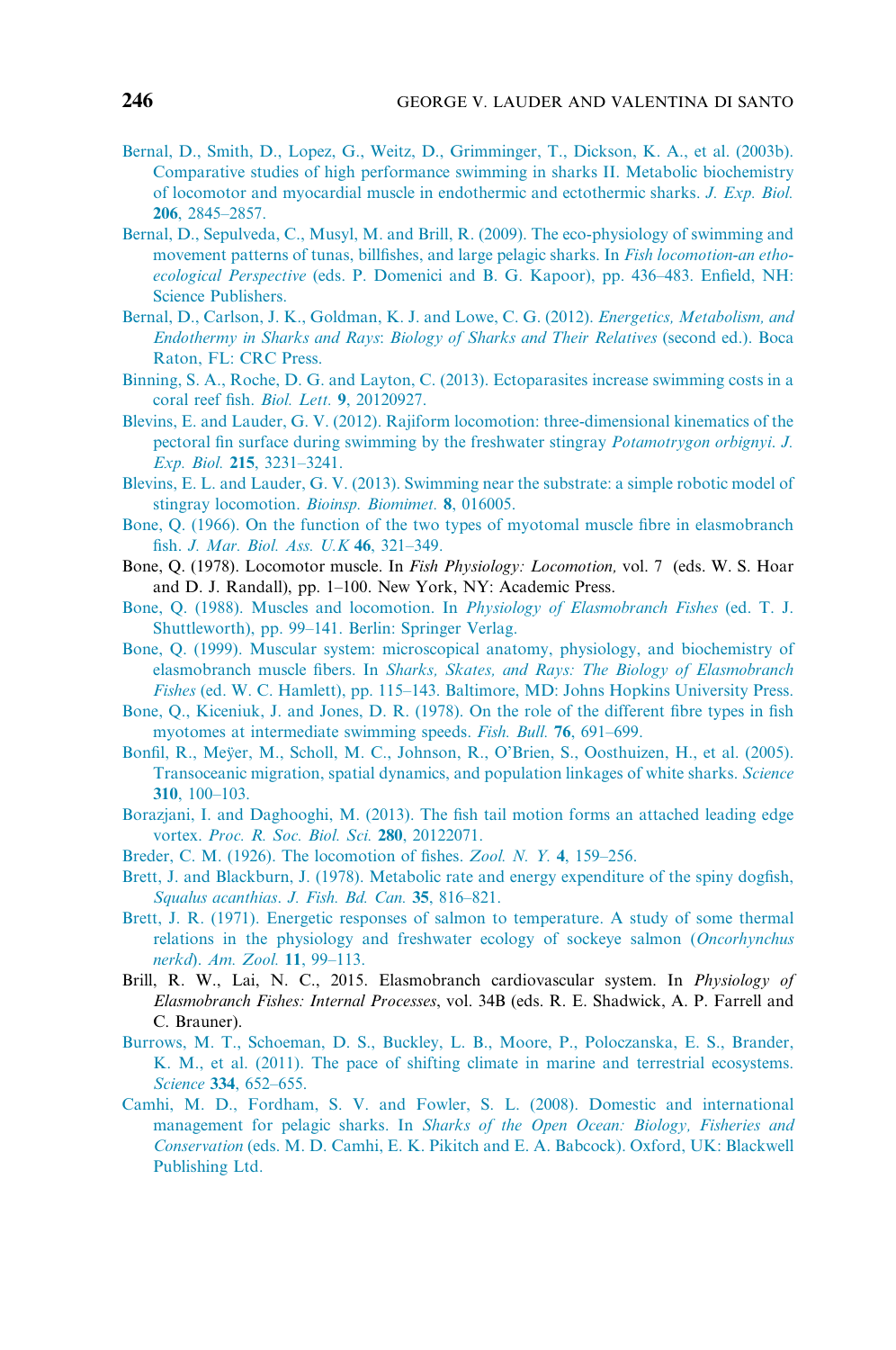- [Carlson, J. K. and Parsons, G. R. \(2001\). The effects of hypoxia on three sympatric shark](http://refhub.elsevier.com/B978-0-12-801289-5.00006-7/sbref33) [species: physiological and behavioral responses.](http://refhub.elsevier.com/B978-0-12-801289-5.00006-7/sbref33) Environ. Biol. Fish. 61, 427–433.
- [Carlson, J. K., Palmer, C. L. and Parsons, G. R. \(1999\). Oxygen consumption rate and](http://refhub.elsevier.com/B978-0-12-801289-5.00006-7/sbref34) [swimming efficiency of the blacknose shark,](http://refhub.elsevier.com/B978-0-12-801289-5.00006-7/sbref34) Carcharhinus acronotus. Copeia 1999, 34–39.
- [Checkley, D. M., Dickson, A. G., Takahashi, M., Radich, J. A., Eisenkolb, N. and Asch, R.](http://refhub.elsevier.com/B978-0-12-801289-5.00006-7/sbref35) (2009). Elevated  $CO<sub>2</sub>$  [enhances otolith growth in young fish.](http://refhub.elsevier.com/B978-0-12-801289-5.00006-7/sbref35) Science  $324,1683-1683$
- Chen, I.-C., Hill, J. K., Ohlemüller, R., Roy, D. B. and Thomas, C. D. (2011). Rapid range [shifts of species associated with high levels of climate warming.](http://refhub.elsevier.com/B978-0-12-801289-5.00006-7/sbref36) Science 333, 1024–1026.
- Chin, A., Kyne, P. M., 2007. Vulnerability of chondrichthyan fishes of the Great Barrier Reef to climate change. In Climate Change and the Great Barrier Reef (eds. J. E. Johnson and P. A. Marshall), pp. 393–425. Townsville, Australia: Great Barrier Reef Marine Park Authority and Australian Greenhouse Office.
- [Clark, E. \(1963\). Massive aggregations of large rays and sharks in and near Sarasota, Florida.](http://refhub.elsevier.com/B978-0-12-801289-5.00006-7/sbref37) [Zoologica](http://refhub.elsevier.com/B978-0-12-801289-5.00006-7/sbref37) 48, 61–66.
- [Clark, T. D., Sandblom, E. and Jutfelt, F. \(2013\). Aerobic scope measurements of fishes in an](http://refhub.elsevier.com/B978-0-12-801289-5.00006-7/sbref38) [era of climate change: respirometry, relevance and recommendations.](http://refhub.elsevier.com/B978-0-12-801289-5.00006-7/sbref38) J. Exp. Biol. 216, [2771–2782.](http://refhub.elsevier.com/B978-0-12-801289-5.00006-7/sbref38)
- [Cutts, C. J., Metcalfe, N. B. and Taylor, A. C. \(2002\). Juvenile Atlantic salmon \(](http://refhub.elsevier.com/B978-0-12-801289-5.00006-7/sbref40)Salmo salar) with [relatively high standard metabolic rates have small metabolic scopes.](http://refhub.elsevier.com/B978-0-12-801289-5.00006-7/sbref40) Funct. Ecol. 16, 73–78.
- [Daniel, T. L. \(1988\). Forward flapping flight from flexible fins.](http://refhub.elsevier.com/B978-0-12-801289-5.00006-7/sbref41) Can. J. Zool. 66, 630-638.
- [Dean, B. and Bhushan, B. \(2010\). Shark-skin surfaces for fluid-drag reduction in turbulent flow:](http://refhub.elsevier.com/B978-0-12-801289-5.00006-7/sbref42) a review. [Phil. Trans. R. Soc. A Math. Phys. Eng. Sci.](http://refhub.elsevier.com/B978-0-12-801289-5.00006-7/sbref42) 368, 4775–4806.
- [Dean, M. N. and Summers, A. P. \(2006\). Mineralized cartilage in the skeleton of](http://refhub.elsevier.com/B978-0-12-801289-5.00006-7/sbref43) [chondrichthyan fishes.](http://refhub.elsevier.com/B978-0-12-801289-5.00006-7/sbref43) Zoology 109, 164–168.
- [Dean, M. N., Mull, C. G., Gorb, S. N. and Summers, A. P. \(2009\). Ontogeny of the tessellated](http://refhub.elsevier.com/B978-0-12-801289-5.00006-7/sbref44) [skeleton: insight from the skeletal growth of the round stingray](http://refhub.elsevier.com/B978-0-12-801289-5.00006-7/sbref44) Urobatis halleri. J. Anat. 215[, 227–239.](http://refhub.elsevier.com/B978-0-12-801289-5.00006-7/sbref44)
- [Dewar, H. and Graham, J. \(1994\). Studies of tropical tuna swimming performance in a large](http://refhub.elsevier.com/B978-0-12-801289-5.00006-7/sbref45) [water tunnel-energetics.](http://refhub.elsevier.com/B978-0-12-801289-5.00006-7/sbref45) *J. Exp. Biol.* **192**, 13–31.
- [Di Santo, V. \(2015\). Ocean acidification exacerbates the impacts of global warming on](http://refhub.elsevier.com/B978-0-12-801289-5.00006-7/sbref46) embryonic little skate, Leucoraja erinacea (Mitchill). [J. Exp. Marine Biol. Ecol.](http://refhub.elsevier.com/B978-0-12-801289-5.00006-7/sbref46) 463, 72–78.
- [Di Santo, V. and Bennett, W. A. \(2011a\). Is post-feeding thermotaxis advantageous in](http://refhub.elsevier.com/B978-0-12-801289-5.00006-7/sbref47) [elasmobranch fishes?](http://refhub.elsevier.com/B978-0-12-801289-5.00006-7/sbref47) J. Fish Biol. 78, 195–207.
- [Di Santo, V. and Bennett, W. A. \(2011b\). Effect of rapid temperature change on resting routine](http://refhub.elsevier.com/B978-0-12-801289-5.00006-7/sbref48) [metabolic rates of two benthic elasmobranchs.](http://refhub.elsevier.com/B978-0-12-801289-5.00006-7/sbref48) Fish Physiol. Biochem. 37, 1–6.
- [Domenici, P., Standen, E. M. and Levine, R. P. \(2004\). Escape manoeuvres in the spiny dogfish](http://refhub.elsevier.com/B978-0-12-801289-5.00006-7/sbref49) ([Squalus acanthias](http://refhub.elsevier.com/B978-0-12-801289-5.00006-7/sbref49)). J. Exp. Biol. 207, 2339–2349.
- [Donelson, J. M., Munday, P. L., McCormick, M. I. and Nilsson, G. E. \(2011\). Acclimation to](http://refhub.elsevier.com/B978-0-12-801289-5.00006-7/sbref403) [predicted ocean warming through developmental plasticity in a tropical reef fish.](http://refhub.elsevier.com/B978-0-12-801289-5.00006-7/sbref403) Glob. [Change Biol.](http://refhub.elsevier.com/B978-0-12-801289-5.00006-7/sbref403) 17, 1712–1719.
- [Donelson, J. M., Munday, P. L., McCormick, M. I. and Pitcher, C. R. \(2012\). Rapid](http://refhub.elsevier.com/B978-0-12-801289-5.00006-7/sbref50) [transgenerational acclimation of a tropical reef fish to climate change.](http://refhub.elsevier.com/B978-0-12-801289-5.00006-7/sbref50) Nat. Clim. Change 2, [30–32.](http://refhub.elsevier.com/B978-0-12-801289-5.00006-7/sbref50)
- [Donley, J. and Shadwick, R. \(2003\). Steady swimming muscle dynamics in the leopard shark](http://refhub.elsevier.com/B978-0-12-801289-5.00006-7/sbref51) [Triakis semifasciata](http://refhub.elsevier.com/B978-0-12-801289-5.00006-7/sbref51). J. Exp. Biol. 206, 1117–1126.
- [Donley, J., Sepulveda, C., Konstantinidis, P., Gemballa, S. and Shadwick, R. \(2004\).](http://refhub.elsevier.com/B978-0-12-801289-5.00006-7/sbref52) [Convergent evolution in mechanical design of lamnid sharks and tunas.](http://refhub.elsevier.com/B978-0-12-801289-5.00006-7/sbref52) Nature 429, 61–65.
- [Drucker, E. G. and Lauder, G. V. \(1999\). Locomotor forces on a swimming fish: three](http://refhub.elsevier.com/B978-0-12-801289-5.00006-7/sbref53)[dimensional vortex wake dynamics quantified using digital particle image velocimetry.](http://refhub.elsevier.com/B978-0-12-801289-5.00006-7/sbref53) J. Exp. Biol. 202[, 2393–2412.](http://refhub.elsevier.com/B978-0-12-801289-5.00006-7/sbref53)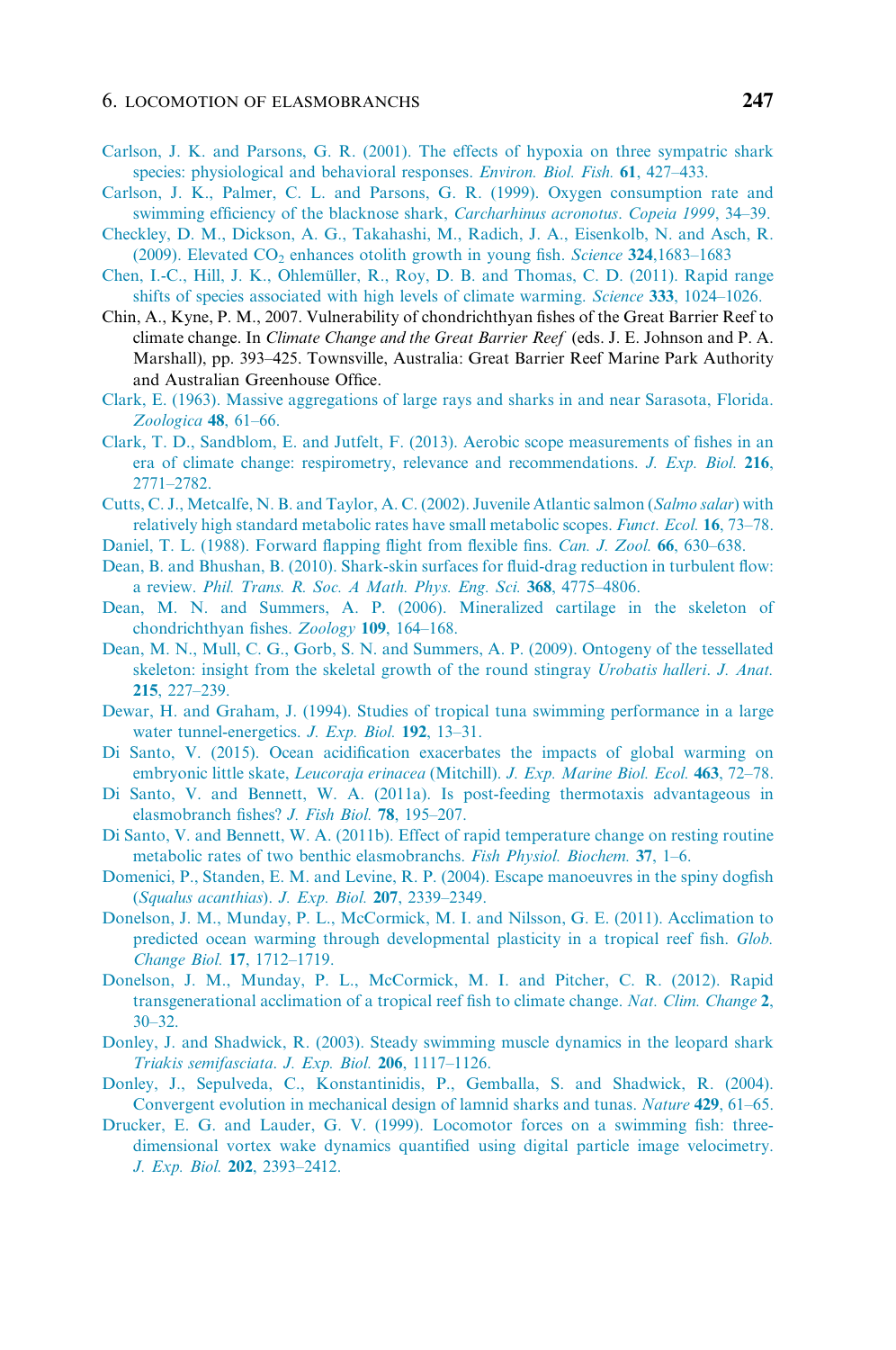- [Drucker, E. G. and Lauder, G. V. \(2001\). Locomotor function of the dorsal fin in teleost fishes:](http://refhub.elsevier.com/B978-0-12-801289-5.00006-7/sbref54) [experimental analysis of wake forces in sunfish.](http://refhub.elsevier.com/B978-0-12-801289-5.00006-7/sbref54) J. Exp. Biol. 204, 2943–2958.
- Dulvy, N. K., Rogers, S. I., Jennings, S., Stelzenmüller, V., Dye, S. R. and Skjoldal, H. R. [\(2008\). Climate change and deepening of the North Sea fish assemblage: a biotic indicator](http://refhub.elsevier.com/B978-0-12-801289-5.00006-7/sbref55) [of warming seas.](http://refhub.elsevier.com/B978-0-12-801289-5.00006-7/sbref55) J. Appl. Ecol. 45, 1029–1039.
- [Eliason, E. J., Clark, T. D., Hague,M. J., Hanson, L.M., Gallagher, Z. S., Jeffries, K.M., et al. \(2011\).](http://refhub.elsevier.com/B978-0-12-801289-5.00006-7/sbref56) [Differences in thermal tolerance among sockeye salmon populations.](http://refhub.elsevier.com/B978-0-12-801289-5.00006-7/sbref56) Science 332, 109–112.
- [Ezcurra, J. M., Lowe, C. G., Mollet, H. F., Ferry, L. A. and O'Sullivan, J. B. \(2012\). Captive](http://refhub.elsevier.com/B978-0-12-801289-5.00006-7/sbref57) [feeding and growth of young-of-the-year white sharks, Carcharodon carcharias, at the](http://refhub.elsevier.com/B978-0-12-801289-5.00006-7/sbref57) Monterey Bay Aquarium. In [Global Perspectives on the Biology and Life History of the](http://refhub.elsevier.com/B978-0-12-801289-5.00006-7/sbref57) White Shark [\(ed. M. L. Domeier\), pp. 3–15. Boca Raton, FL: CRC Press.](http://refhub.elsevier.com/B978-0-12-801289-5.00006-7/sbref57)
- [Farrell, A. P., Hinch, S. G., Cooke, S. J., Patterson, D. A., Crossin, G. T., Lapointe, M., et al.](http://refhub.elsevier.com/B978-0-12-801289-5.00006-7/sbref58) [\(2008\). Pacific salmon in hot water: applying aerobic scope models and biotelemetry to](http://refhub.elsevier.com/B978-0-12-801289-5.00006-7/sbref58) [predict the success of spawning migrations.](http://refhub.elsevier.com/B978-0-12-801289-5.00006-7/sbref58) Physiol. Biochem. Zool. 81, 697–709.
- [Farrell, A. P., Eliason, E. J., Sandblom, E. and Clark, T. D. \(2009\). Fish cardiorespiratory](http://refhub.elsevier.com/B978-0-12-801289-5.00006-7/sbref59) [physiology in an era of climate change.](http://refhub.elsevier.com/B978-0-12-801289-5.00006-7/sbref59) Can. J. Zool. 87, 835–851.
- [Ferry, L. A. and Lauder, G. V. \(1996\). Heterocercal tail function in leopard sharks: a three](http://refhub.elsevier.com/B978-0-12-801289-5.00006-7/sbref60)[dimensional kinematic analysis of two models.](http://refhub.elsevier.com/B978-0-12-801289-5.00006-7/sbref60) J. Exp. Biol. 199, 2253–2268.
- [Ferry-Graham, L. A. and Gibb, A. C. \(2001\). Comparison of fasting and postfeeding metabolic](http://refhub.elsevier.com/B978-0-12-801289-5.00006-7/sbref61) rates in a sedentary shark, [Cephaloscyllium ventriosum](http://refhub.elsevier.com/B978-0-12-801289-5.00006-7/sbref61). Copeia 2001, 1108–1113.
- [Fish, F. E. and Shannahan, L. D. \(2000\). The role of the pectoral fins in body trim of sharks.](http://refhub.elsevier.com/B978-0-12-801289-5.00006-7/sbref62) J. Fish. Biol. 56[, 1062–1073.](http://refhub.elsevier.com/B978-0-12-801289-5.00006-7/sbref62)
- [Flammang, B. E. \(2010\). Functional morphology of the radialis muscle in shark tails.](http://refhub.elsevier.com/B978-0-12-801289-5.00006-7/sbref63) [J. Morphol.](http://refhub.elsevier.com/B978-0-12-801289-5.00006-7/sbref63) 271, 340–352.
- [Flammang, B. E., Lauder, G. V., Troolin, D. R. and Strand, T. \(2011\). Volumetric imaging of](http://refhub.elsevier.com/B978-0-12-801289-5.00006-7/sbref64) [shark tail hydrodynamics reveals a three-dimensional dual-ring vortex wake structure.](http://refhub.elsevier.com/B978-0-12-801289-5.00006-7/sbref64) [Proc. R. Soc. Lond. B](http://refhub.elsevier.com/B978-0-12-801289-5.00006-7/sbref64) 278, 3670–3678.
- [Fontanella, J. E., Fish, F. E., Barchi, E. I., Campbell-Malone, R., Nichols, R. H., DiNenno,](http://refhub.elsevier.com/B978-0-12-801289-5.00006-7/sbref65) [N. K., et al. \(2013\). Two-and three-dimensional geometries of batoids in relation to](http://refhub.elsevier.com/B978-0-12-801289-5.00006-7/sbref65) locomotor mode. [J. Exp. Mar. Biol. Ecol.](http://refhub.elsevier.com/B978-0-12-801289-5.00006-7/sbref65) 446, 273–281.
- Fry, F. E. J. (1947). [Effects of the Environment on Animal Activity](http://refhub.elsevier.com/B978-0-12-801289-5.00006-7/sbref66). Toronto: University of [Toronto Press.](http://refhub.elsevier.com/B978-0-12-801289-5.00006-7/sbref66)
- Fry, F. (1971). The effect of environmental factors on the physiology of fish. In Fish Physiology: Environmental Relations and Behavior, vol. 6 (eds. W. S. Hoar and D. J. Randall), pp. 1–98. New York: Academic Press.
- [Gardner, J. L., Peters, A., Kearney, M. R., Joseph, L. and Heinsohn, R. \(2011\). Declining body](http://refhub.elsevier.com/B978-0-12-801289-5.00006-7/sbref68) [size: a third universal response to warming?](http://refhub.elsevier.com/B978-0-12-801289-5.00006-7/sbref68) *Trends Ecol. Evol.* 26, 285–291.
- [Genner, M. J., Sims, D. W., Southward, A. J., Budd, G. C., Masterson, P., Mchugh, M., et al.](http://refhub.elsevier.com/B978-0-12-801289-5.00006-7/sbref69) [\(2010\). Body size-dependent responses of a marine fish assemblage to climate change and](http://refhub.elsevier.com/B978-0-12-801289-5.00006-7/sbref69) [fishing over a century-long scale.](http://refhub.elsevier.com/B978-0-12-801289-5.00006-7/sbref69) Glob. Change Biol. 16, 517-527.
- [Gleiss, A. C., Dale, J. J., Holland, K. N. and Wilson, R. P. \(2010\). Accelerating estimates of](http://refhub.elsevier.com/B978-0-12-801289-5.00006-7/sbref70) [activity-specific metabolic rate in fishes: testing the applicability of acceleration data](http://refhub.elsevier.com/B978-0-12-801289-5.00006-7/sbref70)loggers. [J. Exp. Mar. Biol. Ecol.](http://refhub.elsevier.com/B978-0-12-801289-5.00006-7/sbref70) 385, 85–91.
- [Goodwin, N. B., Dulvy, N. K. and Reynolds, J. D. \(2005\). Macroecology of live-bearing in fishes:](http://refhub.elsevier.com/B978-0-12-801289-5.00006-7/sbref71) [latitudinal and depth range comparisons with egg-laying relatives.](http://refhub.elsevier.com/B978-0-12-801289-5.00006-7/sbref71) Oikos 110, 209–218.
- [Graham, J. B., DeWar, H., Lai, N., Lowell, W. R. and Arce, S. M. \(1990\). Aspects of shark](http://refhub.elsevier.com/B978-0-12-801289-5.00006-7/sbref72) [swimming performance determined using a large water tunnel.](http://refhub.elsevier.com/B978-0-12-801289-5.00006-7/sbref72) J. Exp. Biol. 151, 175–192.
- [Graham, J. B., Dewar, H., Lai, N. C., Korsmeyer, K. E., Fields, P. A., Knower, T., et al. \(1994\).](http://refhub.elsevier.com/B978-0-12-801289-5.00006-7/sbref73) Swimming physiology of pelagic fishes. In [Mechanics and Physiology of Animal Swimming](http://refhub.elsevier.com/B978-0-12-801289-5.00006-7/sbref73) (eds. [L.Maddock, Q. Bone and J.M.V. Rayner\), pp. 63–74. Cambridge: Cambridge University Press.](http://refhub.elsevier.com/B978-0-12-801289-5.00006-7/sbref73)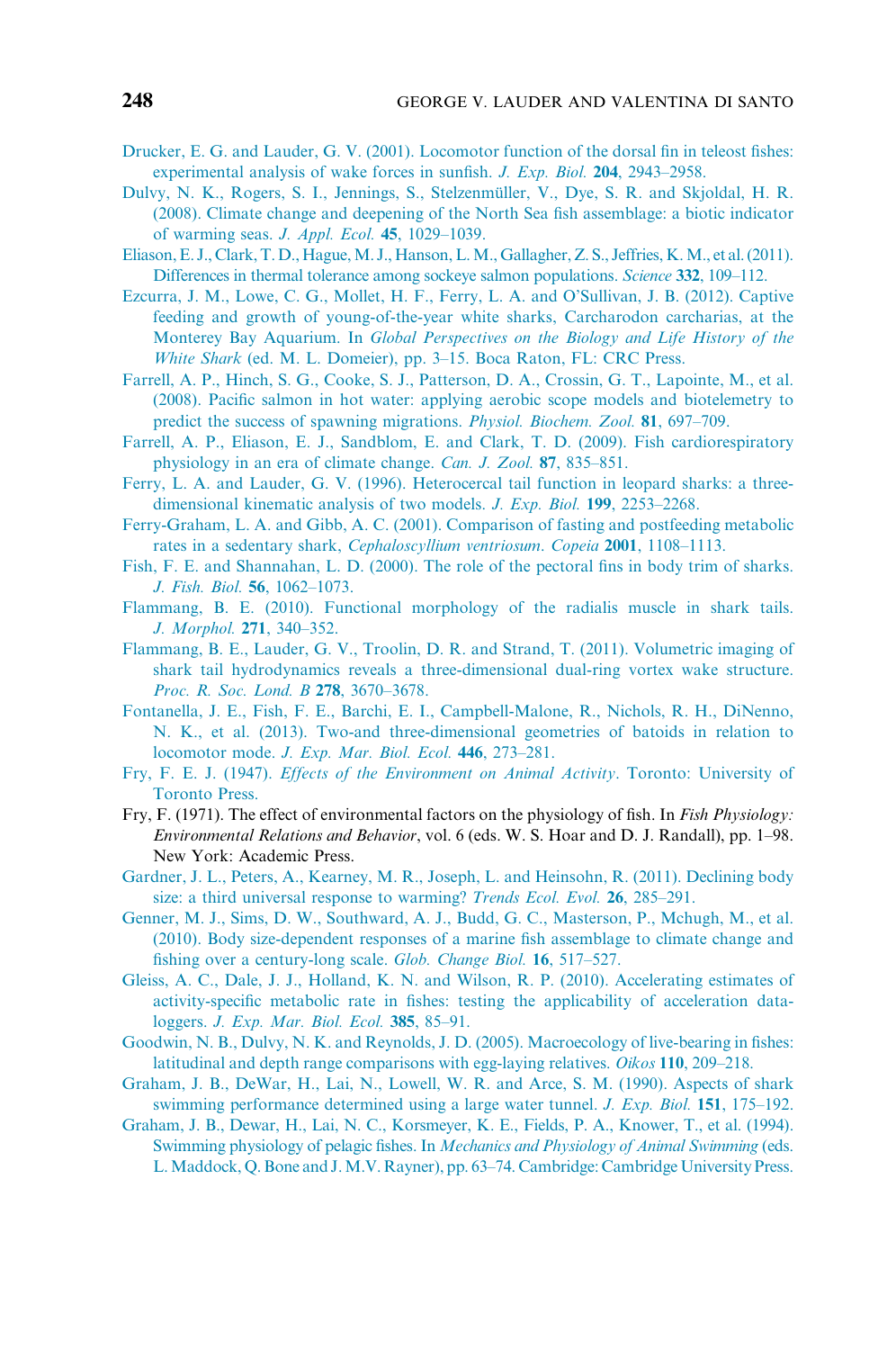- [Graham, R. T., Witt, M. J., Castellanos, D. W., Remolina, F., Maxwell, S., Godley, B. J., et al.](http://refhub.elsevier.com/B978-0-12-801289-5.00006-7/sbref74) [\(2012\). Satellite tracking of manta rays highlights challenges to their conservation.](http://refhub.elsevier.com/B978-0-12-801289-5.00006-7/sbref74) PLoS One 7[, e36834.](http://refhub.elsevier.com/B978-0-12-801289-5.00006-7/sbref74)
- [Greenstein, B. J. and Pandolfi, J. M. \(2008\). Escaping the heat: range shifts of reef coral taxa in](http://refhub.elsevier.com/B978-0-12-801289-5.00006-7/sbref75) [coastal Western Australia.](http://refhub.elsevier.com/B978-0-12-801289-5.00006-7/sbref75) Glob. Change Biol. 14, 513–528.
- [Grossniklaus, U., Kelly, W. G., Ferguson-Smith, A. C., Pembrey, M. and Lindquist, S. \(2013\).](http://refhub.elsevier.com/B978-0-12-801289-5.00006-7/sbref76) [Transgenerational epigenetic inheritance: how important is it?](http://refhub.elsevier.com/B978-0-12-801289-5.00006-7/sbref76) Nat. Rev. Genet. 14, 228–235.
- [Ho, D. H. and Burggren, W. W. \(2009\). Epigenetics and transgenerational transfer: a](http://refhub.elsevier.com/B978-0-12-801289-5.00006-7/sbref77) [physiological perspective.](http://refhub.elsevier.com/B978-0-12-801289-5.00006-7/sbref77) J. Exp. Biol. 213, 3–16.
- IPCC (2013). [Climate Change: The Assessment Reports of the Intergovernmental Panel on](http://refhub.elsevier.com/B978-0-12-801289-5.00006-7/sbref78) Climate Change[. Cambridge, UK: Cambridge University Press.](http://refhub.elsevier.com/B978-0-12-801289-5.00006-7/sbref78)
- [Irschick, D. and Hammerschlag, N. \(2014a\). A new metric for measuring condition in large](http://refhub.elsevier.com/B978-0-12-801289-5.00006-7/sbref79) [predatory sharks.](http://refhub.elsevier.com/B978-0-12-801289-5.00006-7/sbref79) J. Fish. Biol. 85, 917–926.
- [Irschick, D. J. and Hammerschlag, N. \(2014b\). Morphological scaling of body form in four](http://refhub.elsevier.com/B978-0-12-801289-5.00006-7/sbref80) [shark species differing in ecology and life history.](http://refhub.elsevier.com/B978-0-12-801289-5.00006-7/sbref80) *Biol. J. Linn. Soc.* 114, 126–135.
- Ishimatsu, A., Hayashi, M. and Kikkawa, T. (2008). Fishes in high-CO<sub>2</sub>, acidified oceans. [Marine Ecol. Prog. Ser.](http://refhub.elsevier.com/B978-0-12-801289-5.00006-7/sbref81) 373, 295–302.
- [Jorgensen, S. J., Reeb, C. A., Chapple, T. K., Anderson, S., Perle, C., Van Sommeran, S. R.,](http://refhub.elsevier.com/B978-0-12-801289-5.00006-7/sbref82) [et al. \(2010\). Philopatry and migration of pacific white sharks.](http://refhub.elsevier.com/B978-0-12-801289-5.00006-7/sbref82) Proc. R. Soc. B Biol. Sci. 277[, 679–688.](http://refhub.elsevier.com/B978-0-12-801289-5.00006-7/sbref82)
- [Kajiura, S. M., Forni, J. and Summers, A. \(2003\). Maneuvering in juvenile carcharhinid and](http://refhub.elsevier.com/B978-0-12-801289-5.00006-7/sbref83) [sphyrnid sharks: the role of the hammerhead shark cephalofoil.](http://refhub.elsevier.com/B978-0-12-801289-5.00006-7/sbref83) Zoology 106, 19–28.
- [Kemp, N. E. \(1999\). Integumentary system and teeth. In](http://refhub.elsevier.com/B978-0-12-801289-5.00006-7/sbref84) Sharks, Skates, and Rays: The Biology of Elasmobranch Fishes [\(ed. W. C. Hamlett\), pp. 43–68. Baltimore, MD: Johns Hopkins](http://refhub.elsevier.com/B978-0-12-801289-5.00006-7/sbref84) [University Press.](http://refhub.elsevier.com/B978-0-12-801289-5.00006-7/sbref84)
- [Klausewitz, W. \(1964\). Der Locomotionsmodus der Flugelrochen \(Myliobatoidei\).](http://refhub.elsevier.com/B978-0-12-801289-5.00006-7/sbref85) Zool. Anz. 173[, 111–120.](http://refhub.elsevier.com/B978-0-12-801289-5.00006-7/sbref85)
- [Koester, D. M. and Spirito, C. P. \(2003\). Punting: an unusual mode of locomotion in the little](http://refhub.elsevier.com/B978-0-12-801289-5.00006-7/sbref86) skate, Leucoraja erinacea [\(Chondrichthyes: Rajidae\).](http://refhub.elsevier.com/B978-0-12-801289-5.00006-7/sbref86) Copeia 2003, 553–561.
- [Korsmeyer, K., Steffensen, J. and Herskin, J. \(2002\). Energetics of median and paired fin](http://refhub.elsevier.com/B978-0-12-801289-5.00006-7/sbref87) [swimming, body and caudal fin swimming, and gait transition in parrotfish \(](http://refhub.elsevier.com/B978-0-12-801289-5.00006-7/sbref87)Scarus schlegeli) and triggerfish ([Rhinecanthus aculeatus](http://refhub.elsevier.com/B978-0-12-801289-5.00006-7/sbref87)). J. Exp. Biol. 205, 1253–1263.
- [Lang, A. W., Motta, P., Hidalgo, P. and Westcott, M. \(2008\). Bristled shark skin: a](http://refhub.elsevier.com/B978-0-12-801289-5.00006-7/sbref88) [microgeometry for boundary layer control?](http://refhub.elsevier.com/B978-0-12-801289-5.00006-7/sbref88) Bioinsp. Biomimet. 3, 046005.
- [Lang, A. W., Bradshaw, M. T., Smith, J. A., Wheelus, J. N., Motta, P. J., Habegger, M. L.,](http://refhub.elsevier.com/B978-0-12-801289-5.00006-7/sbref89) [et al. \(2014\). Movable shark scales act as a passive dynamic micro-roughness to control](http://refhub.elsevier.com/B978-0-12-801289-5.00006-7/sbref89) flow separation. *Bioinsp. Biomimet*. 9, 036017.
- [Lauder, G. V. \(2006\). Locomotion. In](http://refhub.elsevier.com/B978-0-12-801289-5.00006-7/sbref90) The Physiology of Fishes (eds. D. H. Evans and J. B. [Claiborne\), third ed., pp. 3–46. Boca Raton, FL: CRC Press.](http://refhub.elsevier.com/B978-0-12-801289-5.00006-7/sbref90)
- [Lauder, G. V. \(2015\). Fish locomotion: recent advances and new directions.](http://refhub.elsevier.com/B978-0-12-801289-5.00006-7/sbref91) Annu. Rev. Marine Sci. 7[, 521–545.](http://refhub.elsevier.com/B978-0-12-801289-5.00006-7/sbref91)
- [Lauder, G. V., Anderson, E. J., Tangorra, J. and Madden, P. G. A. \(2007\). Fish biorobotics:](http://refhub.elsevier.com/B978-0-12-801289-5.00006-7/sbref92) [kinematics and hydrodynamics of self-propulsion.](http://refhub.elsevier.com/B978-0-12-801289-5.00006-7/sbref92) J. Exp. Biol. 210, 2767–2780.
- [Lauder, G. V., Lim, J., Shelton, R., Witt, C., Anderson, E. J. and Tangorra, J. \(2011\). Robotic](http://refhub.elsevier.com/B978-0-12-801289-5.00006-7/sbref93) [models for studying undulatory locomotion in fishes.](http://refhub.elsevier.com/B978-0-12-801289-5.00006-7/sbref93) Marine Tech. Soc. J. 45, 41–55.
- [Lauder, G. V., Flammang, B. E. and Alben, S. \(2012\). Passive robotic models of propulsion by](http://refhub.elsevier.com/B978-0-12-801289-5.00006-7/sbref94) [the bodies and caudal fins of fish.](http://refhub.elsevier.com/B978-0-12-801289-5.00006-7/sbref94) Int. Comp. Biol. 52, 576–587.
- [Liem, K. F., Bemis, W. E., Walker, W. F. and Grande, L. \(2001\).](http://refhub.elsevier.com/B978-0-12-801289-5.00006-7/sbref95) Functional Anatomy of the Vertebrates. An Evolutionary Perspective [\(third ed.\). Fort Worth, TX: Harcourt College](http://refhub.elsevier.com/B978-0-12-801289-5.00006-7/sbref95) [Publishers.](http://refhub.elsevier.com/B978-0-12-801289-5.00006-7/sbref95)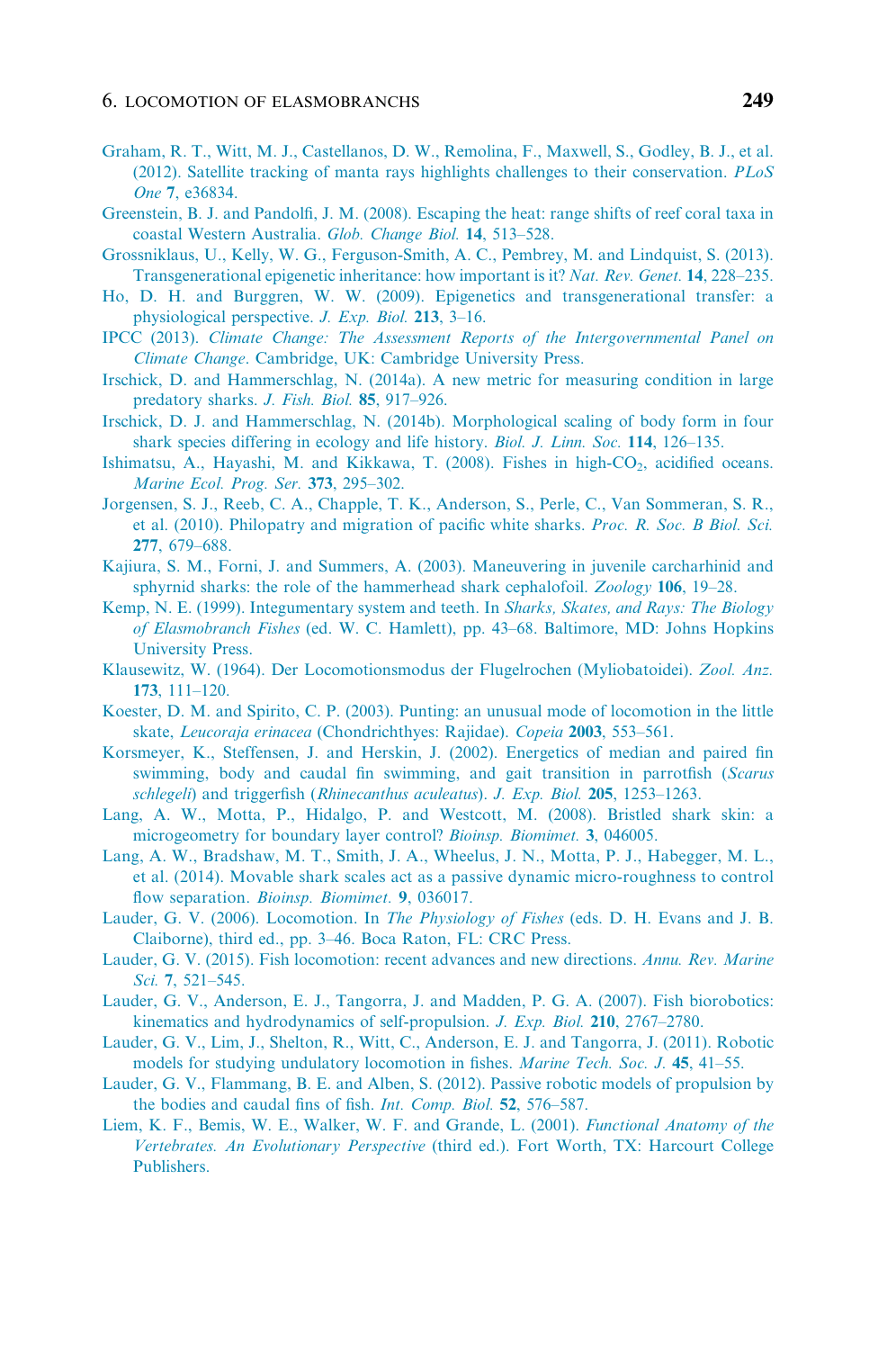- Lindsey, C. C. (1978). Form, function, and locomotory habits in fish. In Fish Physiology: Locomotion, vol. 7 (eds. W. S. Hoar and D. J. Randall), pp. 1–100. New York, NY: Academic Press.
- [Liu, X., Dean, M. N., Summers, A. P. and Earthman, J. C. \(2010\). Composite model of the](http://refhub.elsevier.com/B978-0-12-801289-5.00006-7/sbref97) [shark's skeleton in bending: a novel architecture for biomimetic design of functional](http://refhub.elsevier.com/B978-0-12-801289-5.00006-7/sbref97) compression bias. [Mater. Sci. Eng. C](http://refhub.elsevier.com/B978-0-12-801289-5.00006-7/sbref97) 30, 1077–1084.
- [Long, J., Koob, T., Irving, K., Combie, K., Engel, V., Livingston, N., et al. \(2006\). Biomimetic](http://refhub.elsevier.com/B978-0-12-801289-5.00006-7/sbref98) [evolutionary analysis: testing the adaptive value of vertebrate tail stiffness in autonomous](http://refhub.elsevier.com/B978-0-12-801289-5.00006-7/sbref98) [swimming robots.](http://refhub.elsevier.com/B978-0-12-801289-5.00006-7/sbref98) J. Exp. Biol. 209, 4732–4746.
- [Long, J., Koob, T. J., Schaefer, J., Summers, A., Bantilan, K., Grotmol, S., et al. \(2011\).](http://refhub.elsevier.com/B978-0-12-801289-5.00006-7/sbref99) [Inspired by sharks: a biomimetic skeleton for the flapping, propulsive tail of an aquatic](http://refhub.elsevier.com/B978-0-12-801289-5.00006-7/sbref99) robot. [Marine Tech. Soc. J.](http://refhub.elsevier.com/B978-0-12-801289-5.00006-7/sbref99) 45, 119–129.
- [Lowe, C. \(1996\). Kinematics and critical swimming speed of juvenile scalloped hammerhead](http://refhub.elsevier.com/B978-0-12-801289-5.00006-7/sbref100) sharks. J. Exp. Biol. 199[, 2605–2610.](http://refhub.elsevier.com/B978-0-12-801289-5.00006-7/sbref100)
- [Lowe, C. G. \(2002\). Bioenergetics of free-ranging juvenile scalloped hammerhead sharks](http://refhub.elsevier.com/B978-0-12-801289-5.00006-7/sbref101)  $(Sphvra lewini)$  in Kane'ohe Bay, O'ahu, HI. [J. Exp. Mar. Biol. Ecol.](http://refhub.elsevier.com/B978-0-12-801289-5.00006-7/sbref101) 278, 141–156.
- [Macesic, L. J. and Kajiura, S. M. \(2010\). Comparative punting kinematics and pelvic fin](http://refhub.elsevier.com/B978-0-12-801289-5.00006-7/sbref102) [musculature of benthic batoids.](http://refhub.elsevier.com/B978-0-12-801289-5.00006-7/sbref102) J. Morphol. 271, 1219–1228.
- [Macesic, L. J. and Summers, A. P. \(2012\). Flexural stiffness and composition of the batoid](http://refhub.elsevier.com/B978-0-12-801289-5.00006-7/sbref103) [propterygium as predictors of punting ability.](http://refhub.elsevier.com/B978-0-12-801289-5.00006-7/sbref103) J. Exp. Biol. 215, 2003–2012.
- [Macesic, L. J., Mulvaney, D. and Blevins, E. L. \(2013\). Synchronized swimming: coordination](http://refhub.elsevier.com/B978-0-12-801289-5.00006-7/sbref104) [of pelvic and pectoral fins during augmented punting by the freshwater stingray](http://refhub.elsevier.com/B978-0-12-801289-5.00006-7/sbref104) [Potamotrygon orbignyi](http://refhub.elsevier.com/B978-0-12-801289-5.00006-7/sbref104). Zoology 116, 144–150.
- [Maia, A. and Wilga, C. A. \(2013a\). Function of dorsal fins in bamboo shark during steady](http://refhub.elsevier.com/B978-0-12-801289-5.00006-7/sbref105) [swimming.](http://refhub.elsevier.com/B978-0-12-801289-5.00006-7/sbref105) Zoology 116, 224–231.
- [Maia, A. and Wilga, C. D. \(2013b\). Anatomy and muscle activity of the dorsal fins in bamboo](http://refhub.elsevier.com/B978-0-12-801289-5.00006-7/sbref106) [sharks and spiny dogfish during turning maneuvers.](http://refhub.elsevier.com/B978-0-12-801289-5.00006-7/sbref106) J. Morphol. 274, 1288–1298.
- [Maia, A., Wilga, C. D. and Lauder, G. V. \(2012\). Biomechanics of locomotion in sharks, rays](http://refhub.elsevier.com/B978-0-12-801289-5.00006-7/sbref107) and chimeras. In [Biology of Sharks and Their Relatives](http://refhub.elsevier.com/B978-0-12-801289-5.00006-7/sbref107) (eds. J. C. Carrier, J. A. Musick and [M. R. Heithaus\), second ed., pp. 125–151. Boca Raton, FL: CRC Press.](http://refhub.elsevier.com/B978-0-12-801289-5.00006-7/sbref107)
- [Martins, E. G., Hinch, S. G., Patterson, D. A., Hague, M. J., Cooke, S. J., Miller, K. M., et al.](http://refhub.elsevier.com/B978-0-12-801289-5.00006-7/sbref108) [\(2011\). Effects of river temperature and climate warming on stock-specific survival of adult](http://refhub.elsevier.com/B978-0-12-801289-5.00006-7/sbref108) [migrating Fraser River sockeye salmon \(](http://refhub.elsevier.com/B978-0-12-801289-5.00006-7/sbref108)Oncorhynchus nerka). Glob. Change Biol. 17, [99–114.](http://refhub.elsevier.com/B978-0-12-801289-5.00006-7/sbref108)
- [McEachran, J. D. \(2002\). Skates. family Rajidae. In](http://refhub.elsevier.com/B978-0-12-801289-5.00006-7/sbref109) Bigelow and Schroeder's Fishes of the Gulf of Maine [\(eds. B. B. Collette and G. Klein-Macphee\), third ed., pp. 60–75. Washington,](http://refhub.elsevier.com/B978-0-12-801289-5.00006-7/sbref109) [D.C.: Smithsonian Institution Press.](http://refhub.elsevier.com/B978-0-12-801289-5.00006-7/sbref109)
- [Meloni, C. J., Cech, J. J., Jr., Katzman, S. M. and Gatten, R. E., Jr. \(2002\). Effect of brackish](http://refhub.elsevier.com/B978-0-12-801289-5.00006-7/sbref110) [salinities on oxygen consumption of bat rays \(](http://refhub.elsevier.com/B978-0-12-801289-5.00006-7/sbref110)*Myliobatis californica*). Copeia 2002, [462–465.](http://refhub.elsevier.com/B978-0-12-801289-5.00006-7/sbref110)
- [Melzner, F., Gutowska, M. A., Langenbuch, M., Dupont, S., Lucassen, M., Thorndyke, M. C.,](http://refhub.elsevier.com/B978-0-12-801289-5.00006-7/sbref111) et al. (2009). Physiological basis for high  $CO<sub>2</sub>$  [tolerance in marine ectothermic animals:](http://refhub.elsevier.com/B978-0-12-801289-5.00006-7/sbref111) [pre-adaptation through lifestyle and ontogeny?](http://refhub.elsevier.com/B978-0-12-801289-5.00006-7/sbref111) Biogeosciences 6, 2313–2331.
- [Moored, K. W., Dewey, P. A., Leftwich, M., Bart-Smith, H. and Smits, A. \(2011a\). Bioinspired](http://refhub.elsevier.com/B978-0-12-801289-5.00006-7/sbref112) [propulsion mechanisms based on manta ray locomotion.](http://refhub.elsevier.com/B978-0-12-801289-5.00006-7/sbref112) Marine Tech. Soc. J. 45, 110–118.
- [Moored, K. W., Fish, F., Kemp, T. H. and Bart-Smith, H. \(2011b\). Batoid fishes: inspiration](http://refhub.elsevier.com/B978-0-12-801289-5.00006-7/sbref113) [for the next generation of underwater robots.](http://refhub.elsevier.com/B978-0-12-801289-5.00006-7/sbref113) Marine Tech. Soc. J. 45, 99–109.
- [Motta, P., Habegger, M. L., Lang, A., Hueter, R. and Davis, J. \(2012\). Scale morphology and](http://refhub.elsevier.com/B978-0-12-801289-5.00006-7/sbref114) [flexibility in the shortfin mako](http://refhub.elsevier.com/B978-0-12-801289-5.00006-7/sbref114) *Isurus oxyrinchus* and the blacktip shark *Carcharhinus* limbatus. J. Morphol. 273[, 1096–1110.](http://refhub.elsevier.com/B978-0-12-801289-5.00006-7/sbref114)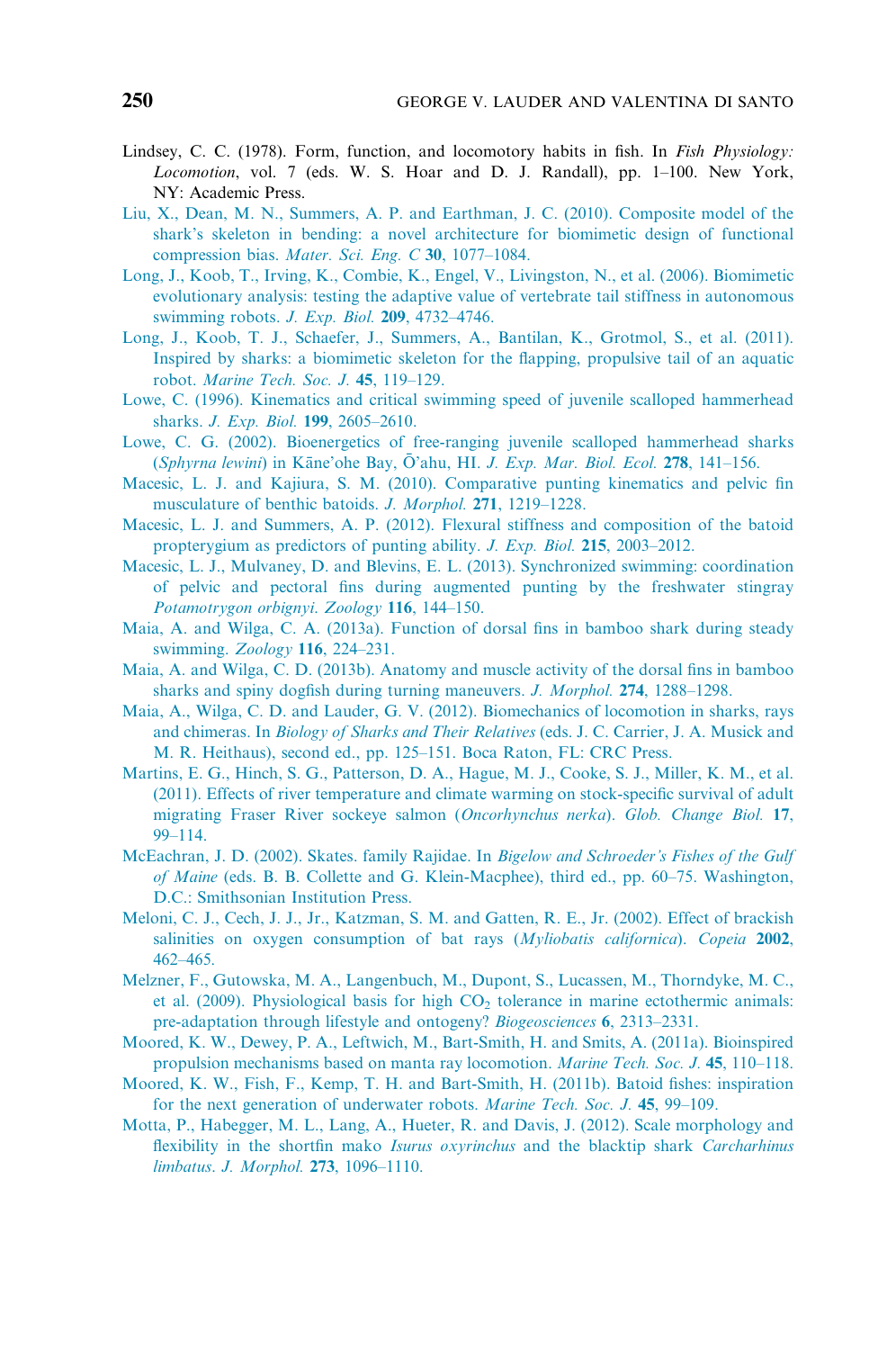- [Motta, P. J. \(1977\). Anatomy and functional morphology of dermal collagen fibres in sharks.](http://refhub.elsevier.com/B978-0-12-801289-5.00006-7/sbref115) Copeia 1977[, 454–464.](http://refhub.elsevier.com/B978-0-12-801289-5.00006-7/sbref115)
- [Murawski, S. A. \(1993\). Climate change and marine fish distributions: forecasting from](http://refhub.elsevier.com/B978-0-12-801289-5.00006-7/sbref116) historical analogy. [Trans. Am. Fish. Soc.](http://refhub.elsevier.com/B978-0-12-801289-5.00006-7/sbref116) 122, 647-658.
- [Musick, J. A., Harbin, M. M. and Compagno, L. J. \(2004\). Historical zoogeography of the](http://refhub.elsevier.com/B978-0-12-801289-5.00006-7/sbref117) Selachii. In Biology of Sharks and Their Relatives [\(eds. J. Carrier and J. Musick\), pp. 33–78.](http://refhub.elsevier.com/B978-0-12-801289-5.00006-7/sbref117) [Boca Raton, FL: CRC Press.](http://refhub.elsevier.com/B978-0-12-801289-5.00006-7/sbref117)
- [Nilsson, G. E., Dixson, D. L., Domenici, P., McCormick, M. I., Sørensen, C., Watson, S.-A.,](http://refhub.elsevier.com/B978-0-12-801289-5.00006-7/sbref118) [et al. \(2012\). Near-future carbon dioxide levels alter fish behaviour by interfering with](http://refhub.elsevier.com/B978-0-12-801289-5.00006-7/sbref118) [neurotransmitter function.](http://refhub.elsevier.com/B978-0-12-801289-5.00006-7/sbref118) Nat. Clim. Change 2, 201–204.
- [Oeffner, J. and Lauder, G. V. \(2012\). The hydrodynamic function of shark skin and two](http://refhub.elsevier.com/B978-0-12-801289-5.00006-7/sbref119) [biomimetic applications.](http://refhub.elsevier.com/B978-0-12-801289-5.00006-7/sbref119) J. Exp. Biol. 215, 785–795.
- [Palm, B. D., Koester, D. M., Driggers, W. B. and Sulikowski, J. A. \(2011\). Seasonal variation in](http://refhub.elsevier.com/B978-0-12-801289-5.00006-7/sbref120) [fecundity, egg case viability, gestation, and neonate size for little skates,](http://refhub.elsevier.com/B978-0-12-801289-5.00006-7/sbref120) Leucoraja erinacea, [in the Gulf of Maine.](http://refhub.elsevier.com/B978-0-12-801289-5.00006-7/sbref120) Environ. Biol. Fish. 92, 585–589.
- [Pang, X., Cao, Z.-D. and Fu, S.-J. \(2011\). The effects of temperature on metabolic interaction](http://refhub.elsevier.com/B978-0-12-801289-5.00006-7/sbref121) [between digestion and locomotion in juveniles of three cyprinid fish \(](http://refhub.elsevier.com/B978-0-12-801289-5.00006-7/sbref121)Carassius auratus, Cyprinus carpio and Spinibarbus sinensis). [Comp. Biochem. Physiol. Part A Mol. Integ.](http://refhub.elsevier.com/B978-0-12-801289-5.00006-7/sbref121) Physiol. 159[, 253–260.](http://refhub.elsevier.com/B978-0-12-801289-5.00006-7/sbref121)
- [Parmesan, C. \(2006\). Ecological and evolutionary responses to recent climate change.](http://refhub.elsevier.com/B978-0-12-801289-5.00006-7/sbref122) Annu. [Rev. Ecol. Evol. Syst.](http://refhub.elsevier.com/B978-0-12-801289-5.00006-7/sbref122) 637–669.
- [Parson, J. M., Fish, F. E. and Nicastro, A. J. \(2011\). Turning performance of batoids:](http://refhub.elsevier.com/B978-0-12-801289-5.00006-7/sbref123) [limitations of a rigid body.](http://refhub.elsevier.com/B978-0-12-801289-5.00006-7/sbref123) J. Exp. Mar. Biol. Ecol. 402, 12–18.
- [Parsons, G. and Carlson, J. \(1998\). Physiological and behavioral responses to hypoxia in the](http://refhub.elsevier.com/B978-0-12-801289-5.00006-7/sbref124) bonnethead shark, Sphyrna tiburo[: routine swimming and respiratory regulation.](http://refhub.elsevier.com/B978-0-12-801289-5.00006-7/sbref124) Fish [Physiol. Biochem.](http://refhub.elsevier.com/B978-0-12-801289-5.00006-7/sbref124) 19, 189–196.
- [Parsons, G. R. \(1990\). Metabolism and swimming efficiency of the bonnethead shark,](http://refhub.elsevier.com/B978-0-12-801289-5.00006-7/sbref125) Sphyrna tiburo. [Mar. Biol.](http://refhub.elsevier.com/B978-0-12-801289-5.00006-7/sbref125) 104, 363–367.
- [Perry, A. L., Low, P. J., Ellis, J. R. and Reynolds, J. D. \(2005\). Climate change and distribution](http://refhub.elsevier.com/B978-0-12-801289-5.00006-7/sbref126) [shifts in marine fishes.](http://refhub.elsevier.com/B978-0-12-801289-5.00006-7/sbref126) Science 308, 1912–1915.
- [Piiper, J., Meyer, M., Worth, H. and Willmer, H. \(1977\). Respiration and circulation during](http://refhub.elsevier.com/B978-0-12-801289-5.00006-7/sbref127) [swimming activity in the dogfish](http://refhub.elsevier.com/B978-0-12-801289-5.00006-7/sbref127) Scyliorhinus stellaris. Respir. Physiol. 30, 221–239.
- [Porter,M. E. and Long, J. H. \(2010\). Vertebrae in compression: mechanical behavior of arches and](http://refhub.elsevier.com/B978-0-12-801289-5.00006-7/sbref128) [centra in the gray smooth-hound shark \(](http://refhub.elsevier.com/B978-0-12-801289-5.00006-7/sbref128)Mustelus californicus). J. Morphol. 271, 366–375.
- [Porter, M. E., Beltran, J. L., Koob, T. J. and Summers, A. P. \(2006\). Material properties and](http://refhub.elsevier.com/B978-0-12-801289-5.00006-7/sbref129) [biochemical composition of mineralized vertebral cartilage in seven elasmobranch species](http://refhub.elsevier.com/B978-0-12-801289-5.00006-7/sbref129) [\(Chondrichthyes\).](http://refhub.elsevier.com/B978-0-12-801289-5.00006-7/sbref129) J. Exp. Biol. 209, 2920–2928.
- [Porter, M. E., Koob, T. J. and Summers, A. P. \(2007\). The contribution of mineral to the](http://refhub.elsevier.com/B978-0-12-801289-5.00006-7/sbref130) [material properties of vertebral cartilage from the smooth-hound shark](http://refhub.elsevier.com/B978-0-12-801289-5.00006-7/sbref130) Mustelus californicus. J. Exp. Biol. 210[, 3319–3327.](http://refhub.elsevier.com/B978-0-12-801289-5.00006-7/sbref130)
- [Porter, M. E., Roque, C. M. and Long, J. H. \(2009\). Turning maneuvers in sharks: predicting](http://refhub.elsevier.com/B978-0-12-801289-5.00006-7/sbref131) [body curvature from axial morphology.](http://refhub.elsevier.com/B978-0-12-801289-5.00006-7/sbref131) J. Morphol. 270, 954–965.
- [Porter, M. E., Roque, C. M. and Long, J. H., Jr. \(2011\). Swimming fundamentals: turning](http://refhub.elsevier.com/B978-0-12-801289-5.00006-7/sbref132) performance of leopard sharks (Triakis semifasciata[\) is predicted by body shape and](http://refhub.elsevier.com/B978-0-12-801289-5.00006-7/sbref132) [postural reconfiguration.](http://refhub.elsevier.com/B978-0-12-801289-5.00006-7/sbref132) Zoology 114, 348–359.
- [Porter, M. E., Diaz, C., Jr, Sturm, J. J., Grotmol, S., Summers, A. P. and Long, J. H., Jr \(2014\).](http://refhub.elsevier.com/B978-0-12-801289-5.00006-7/sbref133) [Built for speed: strain in the cartilaginous vertebral columns of sharks.](http://refhub.elsevier.com/B978-0-12-801289-5.00006-7/sbref133) Zoology 117, 19–27.
- Pörtner, H. O. and Farrell, A. P. (2008). Physiology and climate change. Science 322, 690–692.
- [Quinn, D. B., Lauder, G. V. and Smits, A. J. \(2014a\). Flexible propulsors in ground effect.](http://refhub.elsevier.com/B978-0-12-801289-5.00006-7/sbref135) [Bioinsp. Biomimet.](http://refhub.elsevier.com/B978-0-12-801289-5.00006-7/sbref135) 9, 1–9.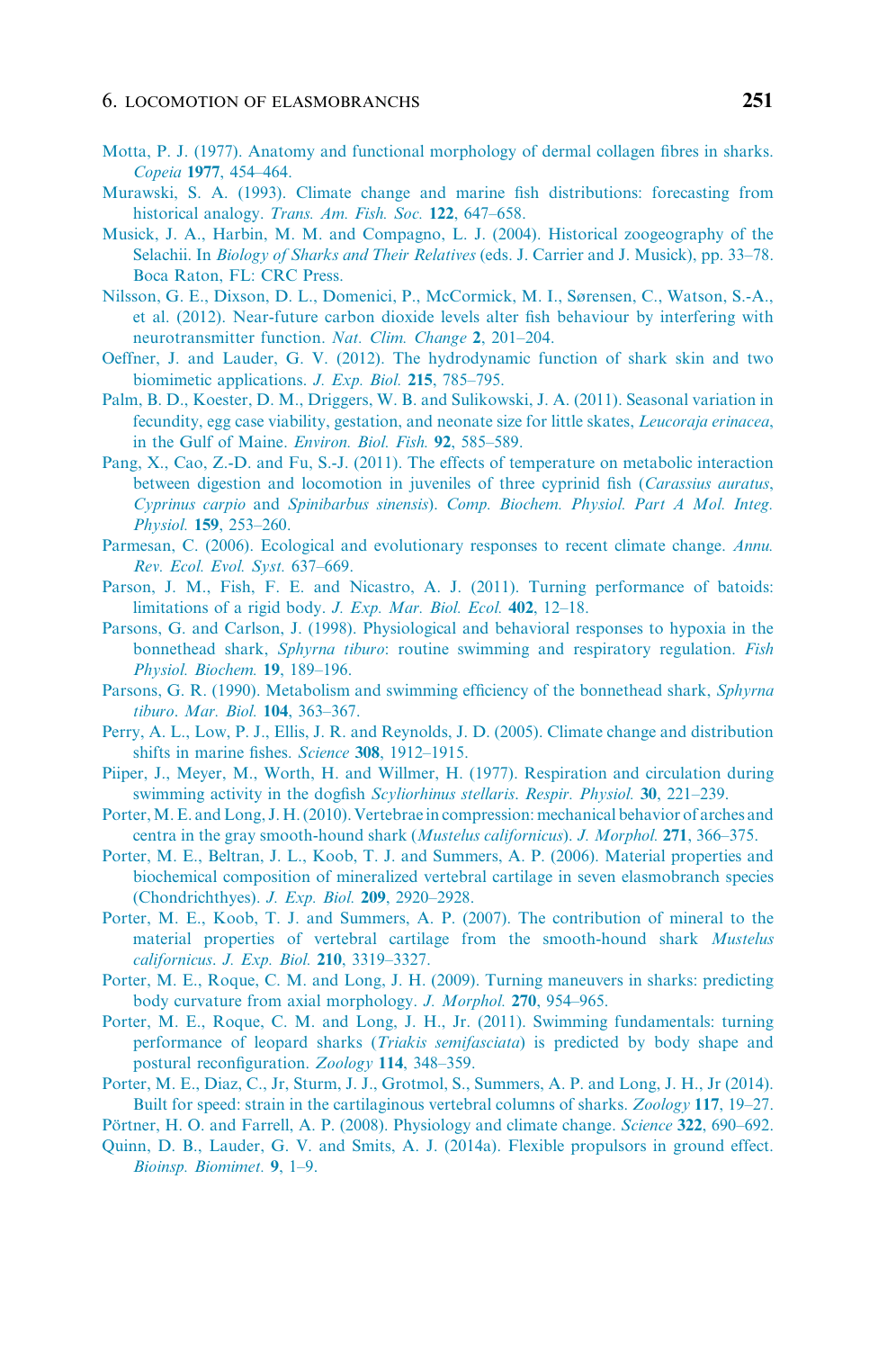- [Quinn, D. B., Moored, K. W., Dewey, P. A. and Smits, A. J. \(2014b\). Unsteady propulsion near](http://refhub.elsevier.com/B978-0-12-801289-5.00006-7/sbref136) [a solid boundary.](http://refhub.elsevier.com/B978-0-12-801289-5.00006-7/sbref136) J. Fluid Mech. 742, 152–170.
- [Raubenheimer, D., Simpson, S. J. and Tait, A. H. \(2012\). Match and mismatch: conservation](http://refhub.elsevier.com/B978-0-12-801289-5.00006-7/sbref137) [physiology, nutritional ecology and the timescales of biological adaptation.](http://refhub.elsevier.com/B978-0-12-801289-5.00006-7/sbref137) Phil. Trans. R. Soc. B 367, 1628-1646.
- [Rayner, J. M. V. \(1991\). On the aerodynamics of animal flight in ground effect.](http://refhub.elsevier.com/B978-0-12-801289-5.00006-7/sbref138) Phil. Trans. R. Soc. Lond. **B** 334, 119-128.
- [Reif, W. \(1982\). Morphogenesis and function of the squamation in sharks.](http://refhub.elsevier.com/B978-0-12-801289-5.00006-7/sbref139) Neues J. Geol. Paläon. Abh. 164, 172-183.
- [Reif, W.-E. \(1985\). Squamation and ecology of sharks.](http://refhub.elsevier.com/B978-0-12-801289-5.00006-7/sbref140) Courier Forsch.-Inst. Senckenberg 78, [1–255.](http://refhub.elsevier.com/B978-0-12-801289-5.00006-7/sbref140)
- [Riebesell, U., Fabry, V. J., Hansson, L. and Gattuso, J. P. \(2010\).](http://refhub.elsevier.com/B978-0-12-801289-5.00006-7/sbref401) Guide to Best Practices for [Ocean Acidification Research and Data Reporting](http://refhub.elsevier.com/B978-0-12-801289-5.00006-7/sbref401). Luxembourg: Publications Office of the [European Union.](http://refhub.elsevier.com/B978-0-12-801289-5.00006-7/sbref401)
- [Roche, D. G., Binning, S. A., Bosiger, Y., Johansen, J. L. and Rummer, J. L. \(2013\). Finding](http://refhub.elsevier.com/B978-0-12-801289-5.00006-7/sbref141) [the best estimates of metabolic rates in a coral reef fish.](http://refhub.elsevier.com/B978-0-12-801289-5.00006-7/sbref141) J. Exp. Biol. 216, 2103–2110.
- [Rosenberger, L. \(2001\). Pectoral fin locomotion in batoid fishes: undulation](http://refhub.elsevier.com/B978-0-12-801289-5.00006-7/sbref142) versus oscillation. [J. Exp. Biol.](http://refhub.elsevier.com/B978-0-12-801289-5.00006-7/sbref142) 204, 379–394.
- [Rosenberger, L. and Westneat, M. W. \(1999\). Functional morphology of undulatory pectoral](http://refhub.elsevier.com/B978-0-12-801289-5.00006-7/sbref143) fin locomotion in the stingray Taeniura lymma [\(Chondrichthyes: Dasyatidae\).](http://refhub.elsevier.com/B978-0-12-801289-5.00006-7/sbref143) J. Exp. Biol. 202[, 3523–3539.](http://refhub.elsevier.com/B978-0-12-801289-5.00006-7/sbref143)
- [Rummer, J. L., Couturier, C. S., Stecyk, J. A. W., Gardiner, N. M., Kinch, J. P., Nilsson, G. E.,](http://refhub.elsevier.com/B978-0-12-801289-5.00006-7/sbref144) [et al. \(2014\). Life on the edge: thermal optima for aerobic scope of equatorial reef fishes are](http://refhub.elsevier.com/B978-0-12-801289-5.00006-7/sbref144) [close to current day temperatures.](http://refhub.elsevier.com/B978-0-12-801289-5.00006-7/sbref144) Glob. Change Biol. 20, 1055–1066.
- [Scharold, J. and Gruber, S. H. \(1991\). Telemetered heart rate as a measure of metabolic rate in](http://refhub.elsevier.com/B978-0-12-801289-5.00006-7/sbref145) the lemon shark, [Negaprion brevirostris](http://refhub.elsevier.com/B978-0-12-801289-5.00006-7/sbref145). Copeia 1991, 942–953.
- [Scharold, J., Lai, N., Lowell, W. and Graham, J. \(1988\). Metabolic rate, heart rate, and tailbeat](http://refhub.elsevier.com/B978-0-12-801289-5.00006-7/sbref146) [frequency during sustained swimming in the leopard shark](http://refhub.elsevier.com/B978-0-12-801289-5.00006-7/sbref146) Triakis semifasciata. Exp. Biol. 48[, 223–230.](http://refhub.elsevier.com/B978-0-12-801289-5.00006-7/sbref146)
- [Seamone, S., Blaine, T. and Higham, T. E. \(2014\). Sharks modulate their escape behavior in](http://refhub.elsevier.com/B978-0-12-801289-5.00006-7/sbref148) [response to predator size, speed and approach orientation.](http://refhub.elsevier.com/B978-0-12-801289-5.00006-7/sbref148) Zoology 117, 377–382.
- [Sepulveda, C. A., Kohin, S., Chan, C., Vetter, R. and Graham, J. \(2004\). Movement patterns,](http://refhub.elsevier.com/B978-0-12-801289-5.00006-7/sbref149) [depth preferences, and stomach temperatures of free-swimming juvenile mako sharks,](http://refhub.elsevier.com/B978-0-12-801289-5.00006-7/sbref149) Isurus oxyrinchus[, in the Southern California Bight.](http://refhub.elsevier.com/B978-0-12-801289-5.00006-7/sbref149) Mar. Biol. 145, 191–199.
- [Sepulveda, C. A., Wegner, N. C., Bernal, D. and Graham, J. B. \(2005\). The red muscle](http://refhub.elsevier.com/B978-0-12-801289-5.00006-7/sbref150) [morphology of the thresher sharks \(family Alopiidae\).](http://refhub.elsevier.com/B978-0-12-801289-5.00006-7/sbref150) J. Exp. Biol. 208, 4255–4261.
- [Sepulveda, C. A., Graham, J. and Bernal, D. \(2007\). Aerobic metabolic rates of swimming](http://refhub.elsevier.com/B978-0-12-801289-5.00006-7/sbref151) [juvenile mako sharks,](http://refhub.elsevier.com/B978-0-12-801289-5.00006-7/sbref151) Isurus oxyrinchus. Mar. Biol. 152, 1087–1094.
- [Shadwick, R. \(2005\). How tunas and lamnid sharks swim: an evolutionary convergence.](http://refhub.elsevier.com/B978-0-12-801289-5.00006-7/sbref152) Am. Sci. 93[, 524–531.](http://refhub.elsevier.com/B978-0-12-801289-5.00006-7/sbref152)
- Shadwick, R. and Gemballa, S. (2006). Structure, kinematics, and muscle dynamics in undulatory swimming. In Fish Physiology: Fish Biomechanics, vol. 23 (eds. R. E. Shadwick and G. V. Lauder), pp. 241–280. San Diego, CA: Academic Press.
- [Shadwick, R. E. and Goldbogen, J. A. \(2012\). Muscle function and swimming in sharks.](http://refhub.elsevier.com/B978-0-12-801289-5.00006-7/sbref154) J. Fish. Biol. 80[, 1904–1939.](http://refhub.elsevier.com/B978-0-12-801289-5.00006-7/sbref154)
- Shadwick, R. E. and Lauder, G. V. (2006). *Fish Physiology: Fish Biomechanics*, vol. 23. San Diego, CA: Acedemic Press.
- [Sims, D. W., Wearmouth, V. J., Southall, E. J., Hill, J. M., Moore, P., Rawlinson, K., et al.](http://refhub.elsevier.com/B978-0-12-801289-5.00006-7/sbref156) [\(2006\). Hunt warm, rest cool: bioenergetic strategy underlying diel vertical migration of a](http://refhub.elsevier.com/B978-0-12-801289-5.00006-7/sbref156) [benthic shark.](http://refhub.elsevier.com/B978-0-12-801289-5.00006-7/sbref156) J. Anim. Ecol. 75, 176–190.